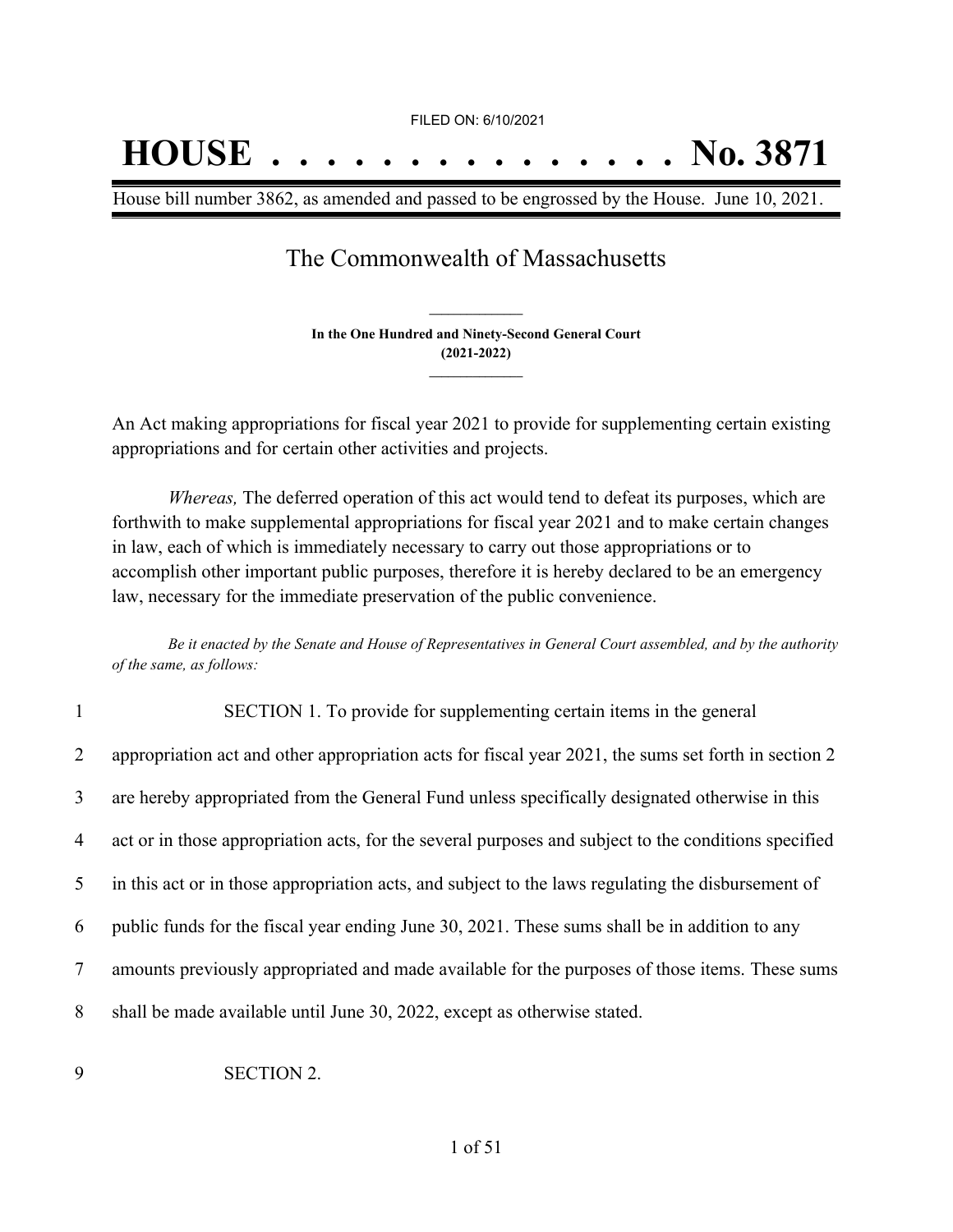| 10 | OFFICE OF THE ATTORNEY GENERAL                           |  |
|----|----------------------------------------------------------|--|
| 11 | Office of the Attorney General                           |  |
| 12 |                                                          |  |
| 13 | EXECUTIVE OFFICE FOR ADMINISTRATION AND FINANCE          |  |
| 14 | Division of Capital Asset Management and Maintenance     |  |
| 15 |                                                          |  |
| 16 | <b>Human Resources Division</b>                          |  |
| 17 |                                                          |  |
| 18 | EXECUTIVE OFFICE OF ENERGY AND ENVIRONMENTAL AFFAIRS     |  |
| 19 | Department of Fish and Game                              |  |
| 20 |                                                          |  |
| 21 | Department of Conservation and Recreation                |  |
| 22 |                                                          |  |
| 23 | <b>EXECUTIVE OFFICE OF EDUCATION</b>                     |  |
| 24 | Department of Early Education and Care                   |  |
| 25 |                                                          |  |
| 26 | EXECUTIVE OFFICE OF HEALTH AND HUMAN SERVICES<br>2 of 51 |  |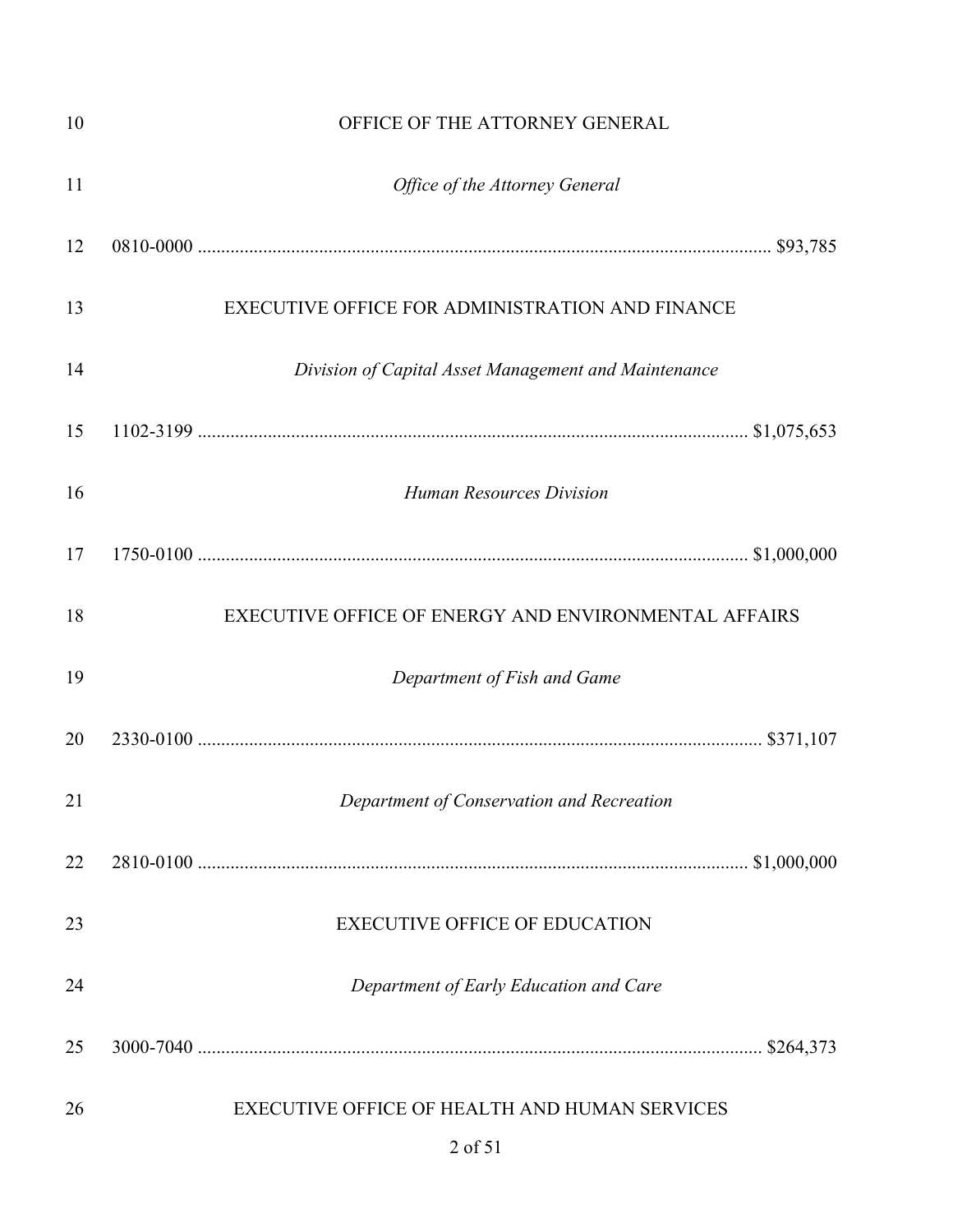| 27 | Office of the Secretary                        |
|----|------------------------------------------------|
| 28 |                                                |
| 29 | Soldiers' Home in Massachusetts                |
| 30 |                                                |
| 31 | Soldiers' Home in Holyoke                      |
| 32 |                                                |
| 33 | Department of Transitional Assistance          |
| 34 |                                                |
| 35 | Department of Public Health                    |
| 36 |                                                |
| 37 |                                                |
| 38 |                                                |
| 39 |                                                |
| 40 | EXECUTIVE OFFICE OF PUBLIC SAFETY AND SECURITY |
| 41 | Department of State Police                     |
| 42 |                                                |
| 43 |                                                |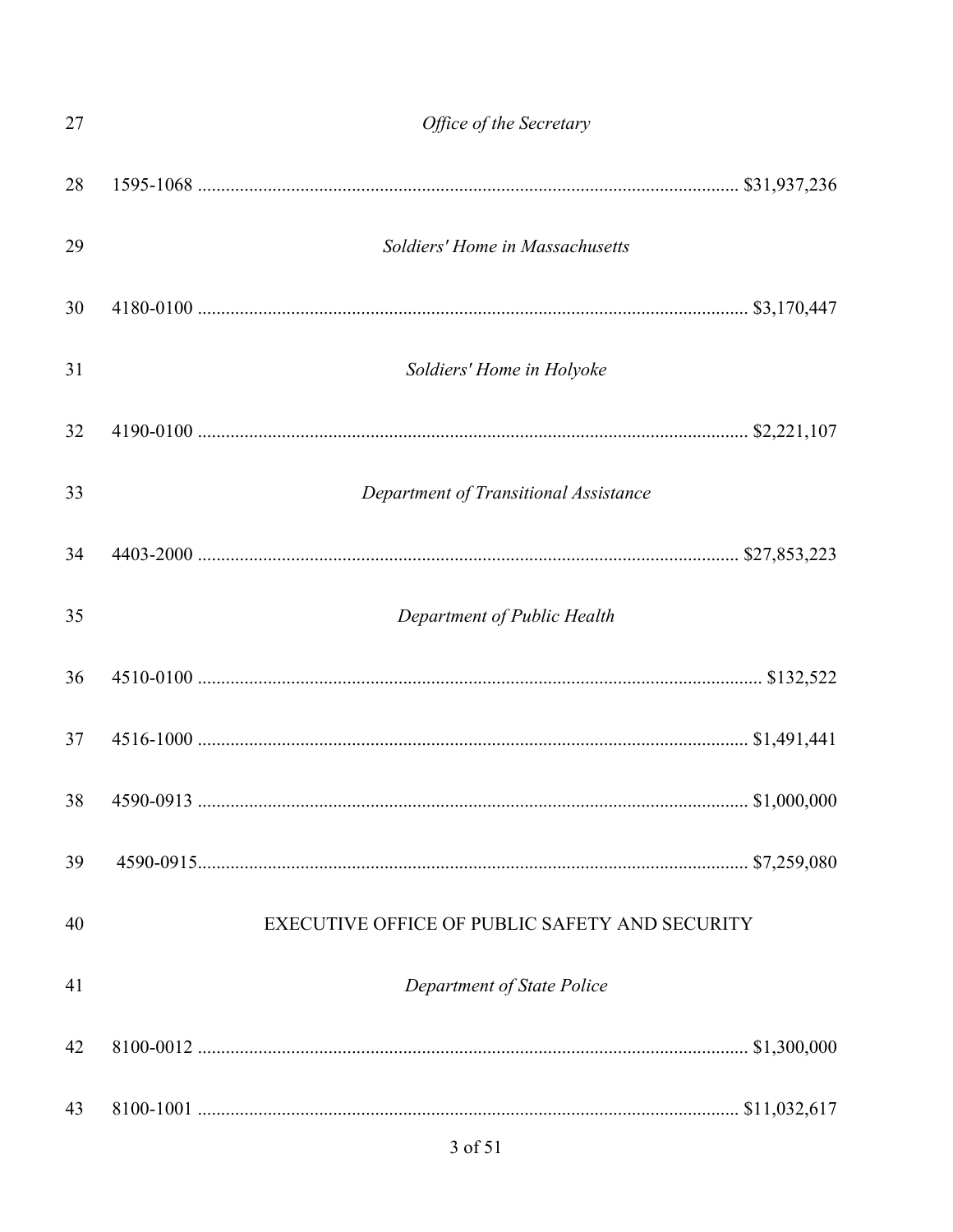| 44 | <b>Military Division</b>                                                                           |
|----|----------------------------------------------------------------------------------------------------|
| 45 |                                                                                                    |
| 46 | EXECUTIVE OFFICE OF HEALTH AND HUMAN SERVICES                                                      |
| 47 | Department of Elder Affairs                                                                        |
| 48 |                                                                                                    |
| 49 | SECTION 2A. To provide for certain unanticipated obligations of the                                |
| 50 | commonwealth, to provide for an alteration of purpose for current appropriations, and to meet      |
| 51 | certain requirements of law, the sums set forth in this section are hereby appropriated from the   |
| 52 | General Fund unless specifically designated otherwise in this section, for the several purposes    |
| 53 | and subject to the conditions specified in this section, and subject to the laws regulating the    |
| 54 | disbursement of public funds for the fiscal year ending June 30, 2021. These sums shall be made    |
| 55 | available until June 30, 2022, except as otherwise stated.                                         |
| 56 | EXECUTIVE OFFICE FOR ADMINISTRATION AND FINANCE                                                    |
| 57 | Reserves                                                                                           |
| 58 | 1599-1210 For a reserve for the start-up costs of the Massachusetts peace officer standards        |
| 59 | and training commission established in section 2 of chapter 6E of the General Laws; provided, that |
| 60 | funds may be transferred to other items to reimburse costs incurred by those items in state fiscal |
| 61 | year 2021 and state fiscal year 2022 on behalf of the commission; provided further, that not less  |
| 62 | than \$1,000,000 shall be expended for stipends for the 9 commissioners of the Massachusetts peace |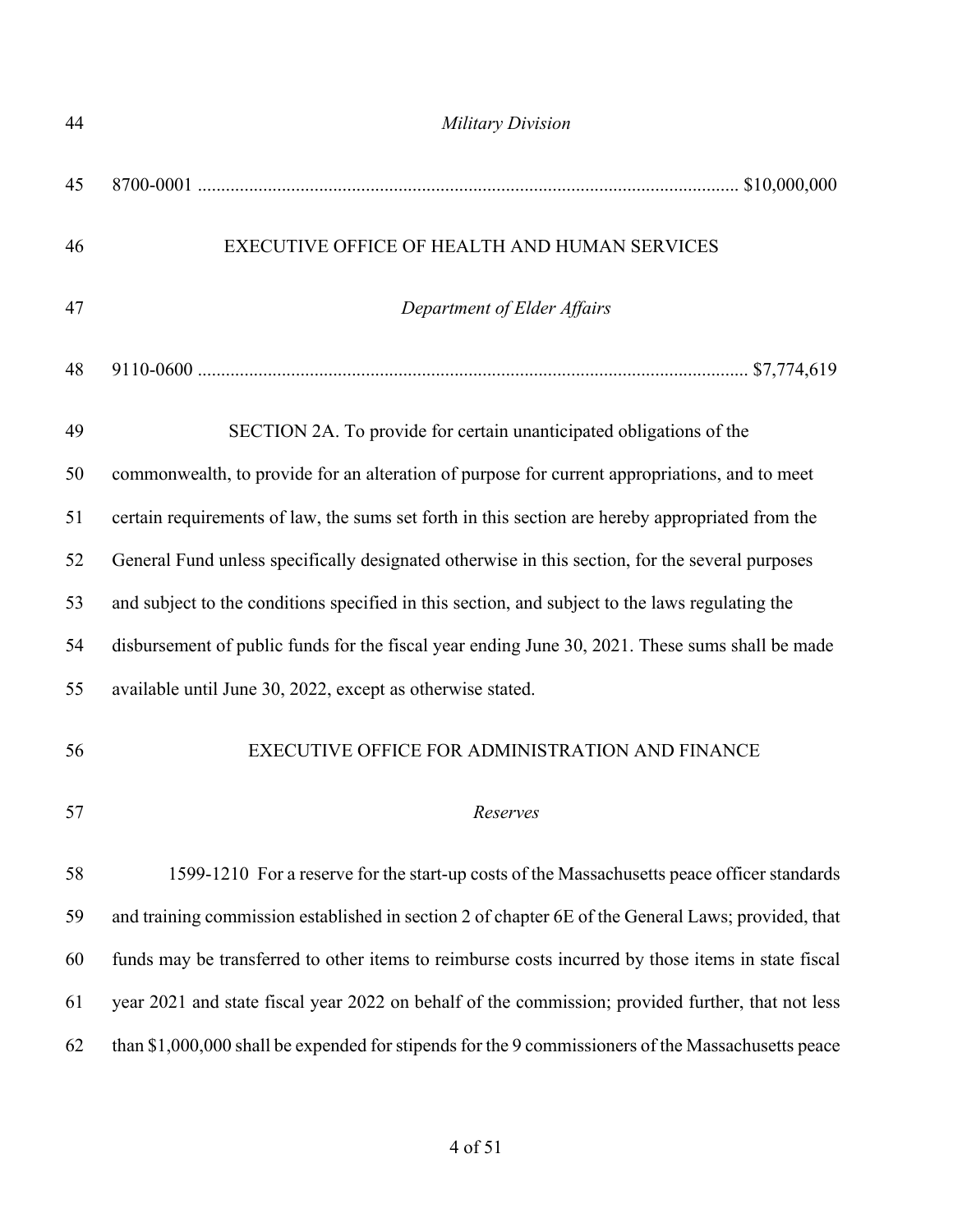officers standards and training commission; and provided further, that not less than \$200,000 shall be expended for the maintenance costs of the officer certification database………........\$4,200,000

 1599-1211 For a reserve to meet the expenses associated with the implementation of chapter 253 of the acts of 2020; provided, that the secretary of administration and finance may transfer funds from this item to state agencies as defined in section 1 of chapter 29 of the General Laws; provided further, that not less than \$2,262,100 shall be expended for bridge academies for reserve officers and special state police officers previously not subject to the same training requirements as the general law enforcement population; provided further, that not less than \$3,208,000 shall be expended for new or expanded police training obligations of the municipal police training committee in accordance with section 116 of chapter 6 of the General Laws, including de-escalation training, use of force training and school resource officer training; provided further, that not less than \$1,597,160 shall be expended on the first class of 40 diverse state police cadets for the program established in section 10A of chapter 22C of the General Laws; provided further, that not less than \$150,000 each shall be expended on the following permanent commissions: the commission on the status of African Americans established by section 72 of chapter 3 of the General Laws, the commission of the status of Latinos and Latinas established by section 73 of said chapter 3, the commission on the status of persons with disabilities established by section 74 of said chapter 3 and the commission on the social status of Black men and boys established by section 75 of said chapter 3; provided further, that not less than \$200,000 shall be expended on the shared administrative costs of said permanent commissions; and provided further, that not less than \$50,000 each shall be expended on the following commissions: the model school resource officer memorandum of understanding review commission established in section 37P of chapter 71 of the General Laws, the commission on correction officers and juvenile detention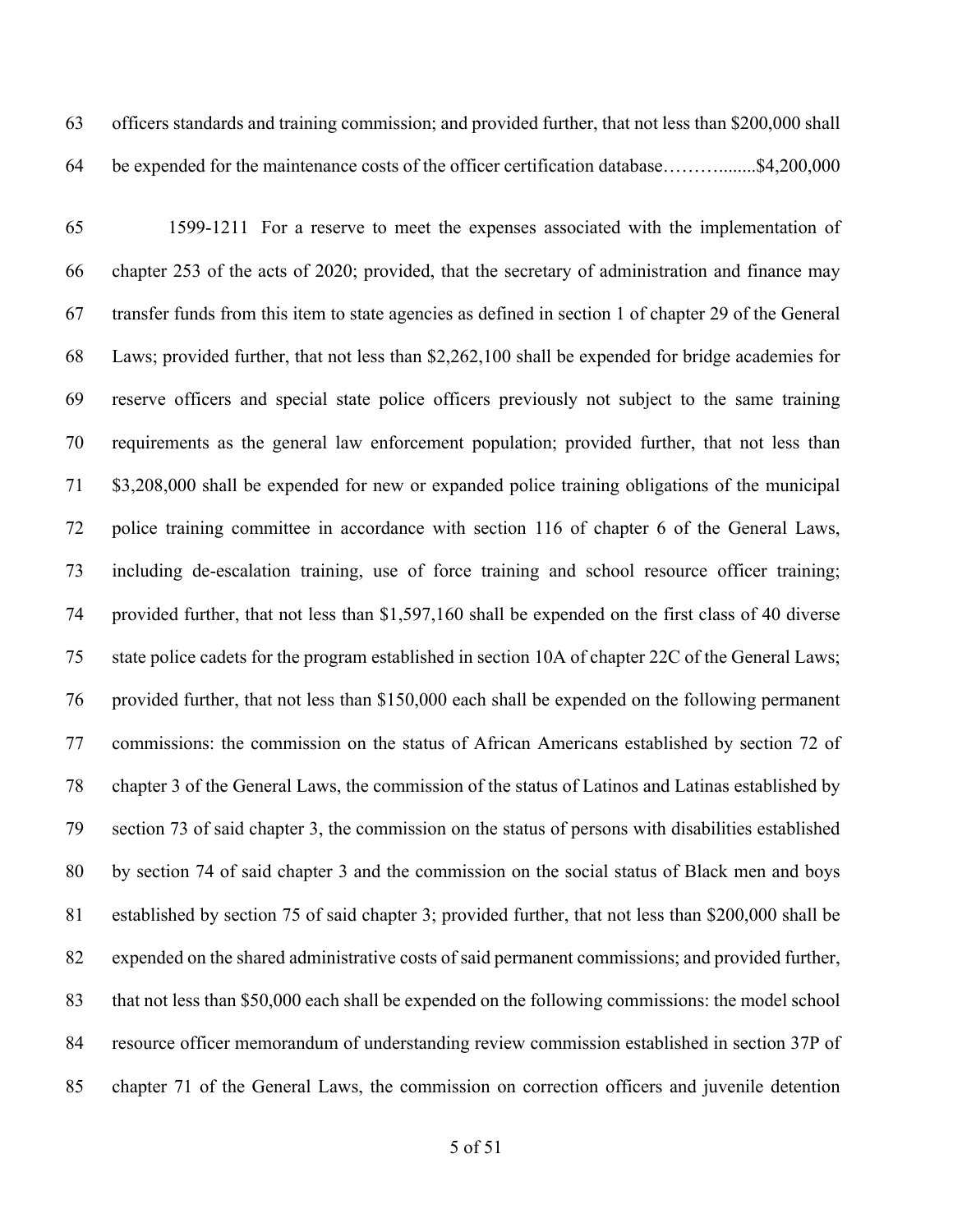| 86  | officers training established in section 103 of chapter 253 of the acts of 2020 and the law             |
|-----|---------------------------------------------------------------------------------------------------------|
| 87  | enforcement body camera task force established in section 104 of said chapter                           |
| 88  |                                                                                                         |
| 89  | <b>Supplier Diversity Office</b>                                                                        |
| 90  | 1780-0100 For the operation and administration of the supplier diversity office; provided,              |
| 91  | that the office shall provide training and other services to minority-owned and women-owned             |
| 92  | businesses certified by the office that allow those businesses to better compete for state contracts    |
| 93  | and ensure that equitable practices and policies in the public marketplace are maintained; provided     |
| 94  | further, that the office shall administer an electronic business certification application which shall  |
| 95  | be accessible to business applicants through the internet; provided further, that the office shall      |
| 96  | ensure the integrity and security of personal and financial information transmitted by electronic       |
| 97  | application; and provided further, that the office shall, using all existing available resources,       |
| 98  | provide certification services to all supplier diversity office qualified applicants, within or outside |
| 99  | of<br>the<br>applicable<br>commonwealth,<br>as                                                          |
| 100 |                                                                                                         |
| 101 | <b>EXECUTIVE OFFICE OF EDUCATION</b>                                                                    |
| 102 | Department of Early Education and Care                                                                  |
| 103 | 3000-1021 For efforts to support and stabilize the early education and care workforce and               |
| 104 | providers, to assist in meeting varied operational costs related to the 2019 novel coronavirus          |
| 105 | pandemic at all licensed early education and care programs in the commonwealth, and to address          |
| 106 | the challenges associated with re-opening and rebuilding capacity during the period of pandemic         |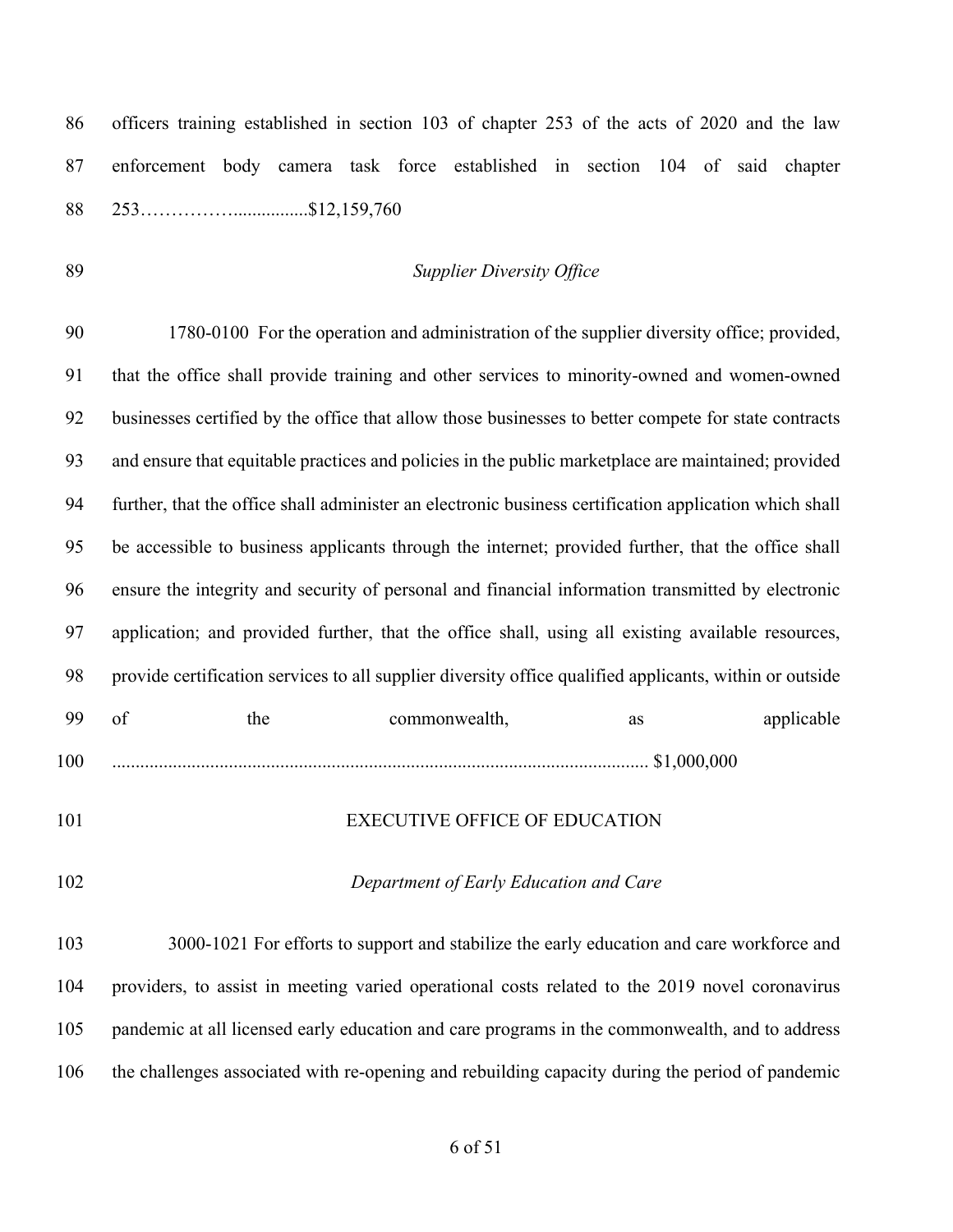recovery; provided, that not less than \$90,060,103 shall be distributed as classroom stabilization grants to all licensed early education and out-of-school-time programs regardless of whether the program serves subsidized or private-pay children; provided further, that not less than \$40,000,000 shall be made available as grants to providers serving subsidized children, calculated using an equal amount per subsidized child served by each provider, including children receiving both Head Start and subsidy; provided further, that all funding distributed through this item shall be a non- recurring, one-time distribution to providers, under the terms of the child care and development block grant appropriation in the federal coronavirus response and relief supplemental appropriations act, Public Law 116-260, and any state plans filed under that act; provided further, that the department shall provide technical assistance to providers to assist them in planning expenditures so as to avoid any "funding cliffs", so-called, in future fiscal years; provided further, that eligible expenditures shall include, but not be limited to: (i) 2 years of bonus pay to retain and attract early educators, (ii) additional one-time bonus pay to retain BA and AA credentialed educators, (iii) expenditures that build on and work in conjunction with current state funded early education and care workforce programs that are already in place, including but not limited to: scholarship and degree pathway options and loan forgiveness opportunities, (iv) small scale capital improvements, and (v) other one-time educator benefit enhancements including but not limited to contributions to retirement accounts, child care assistance for early educators, and temporary additional assistance with health care co-pays; provided further, that the first distributions from this item shall be made not later than September 15, 2021; provided further, that not later than September 15, 2021, the commissioner shall report to the chairs of the joint committee on education and the chairs of the house and senate committees on ways and means detailing by what temporary formula the funds have been allocated and distributed, what initiatives providers have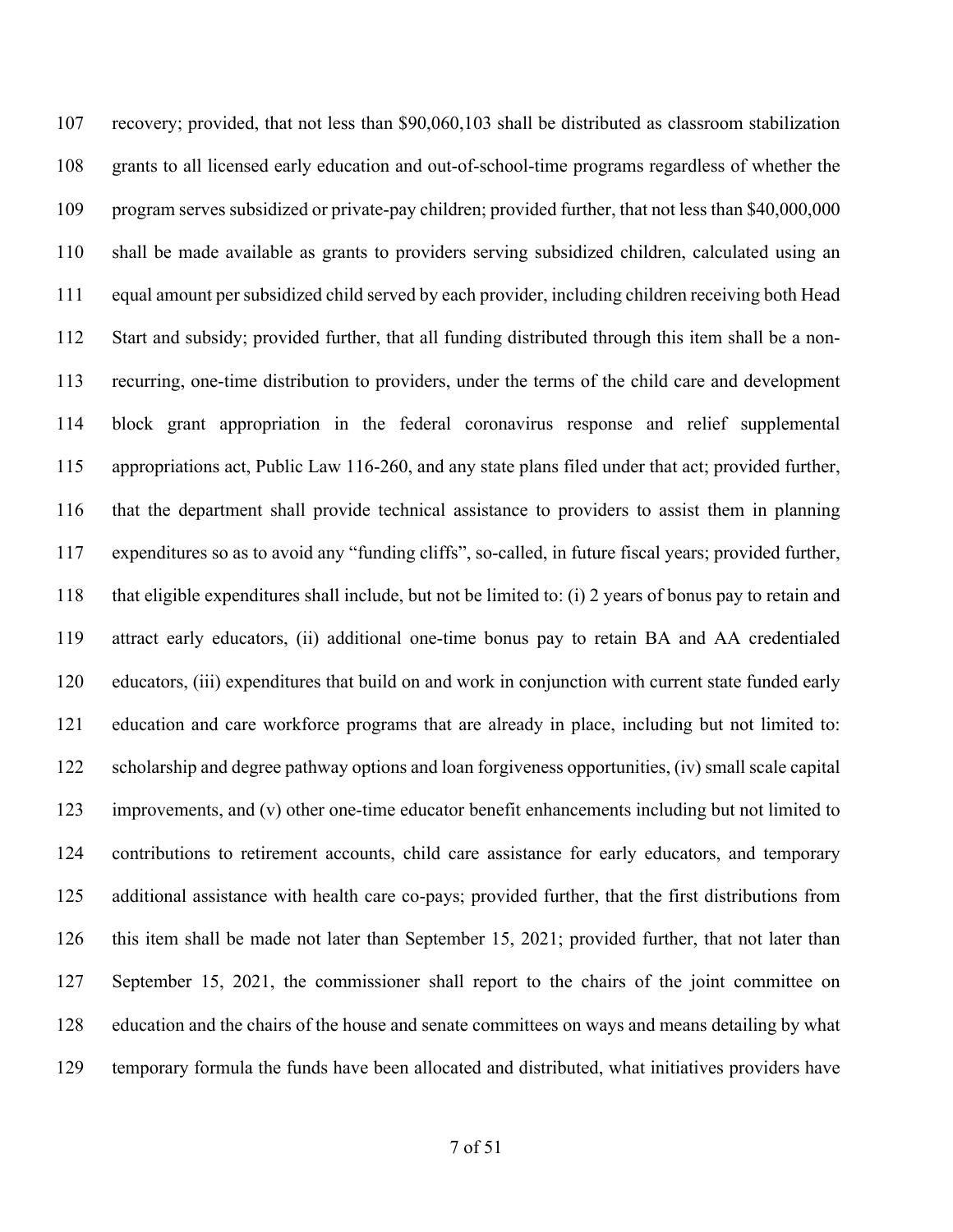funded or plan to fund with their grants as reported on their initial application and such programmatic updates as the department feels are necessary to monitor expenditures from this item, and all additional information necessary for future budget and policy-making, including detailed financial information relative to non-state subsidized childcare programs who have and are expected to received federal funding through fiscal year 2022; provided further, that the commissioner shall provide quarterly detailed updates on the distribution and related expenditures to the committee on education and the house and senate committees on ways and means until the funds are fully expended; and provided further, that any unexpended funds in this item shall not revert to the General Fund but shall be made available for this item until September 30, 2023..............................................................................................................................\$131,060,103

 SECTION 2B. To provide forsupplementing certain intragovernmental chargeback authorizations in the general appropriation act and other appropriation acts for fiscal year 2021, to provide for certain unanticipated intragovernmental chargeback authorizations, to provide for an alteration of purpose for current intragovernmental chargeback authorizations, and to meet certain requirements of law, the sum set forth in this section is hereby authorized from the Intragovernmental Service Fund for the several purposes specified in this section or in the appropriation acts, and subject to the provisions of law regulating the disbursement of public funds for the fiscal year ending June 30, 2021. This sum shall be in addition to any amounts previously authorized and made available for the purposes of this item.

## EXECUTIVE OFFICE OF HEALTH AND HUMAN SERVICES

*Office of the Secretary*

4000-1701 .................................................................................................................... \$20,000,000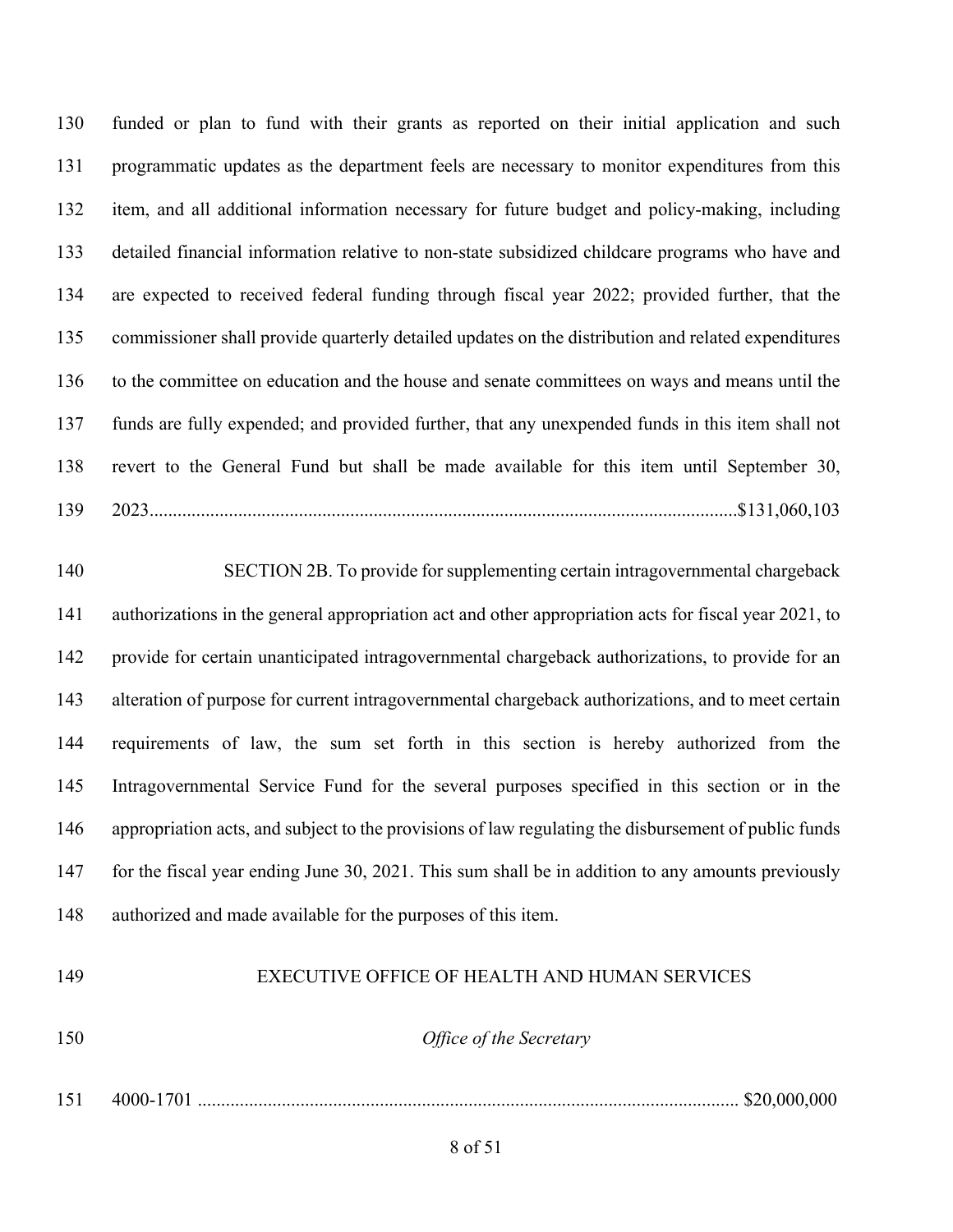SECTION 3. Chapter 6 of the General Laws is hereby amended by inserting after section 172N the following section:-

| 154 | Section 1720. (a) As used in this section, the following words shall, unless the                      |
|-----|-------------------------------------------------------------------------------------------------------|
| 155 | context clearly requires otherwise, have the following meanings:                                      |
| 156 | "Care", the provision of care, treatment, education, training, instruction,                           |
| 157 | supervision or recreation to children; provided, that care shall include adoption and foster care.    |
| 158 | "Covered individual", an individual who has, seeks to have or may have access to                      |
| 159 | a child or children, served by a qualified entity, as an adoptive or foster parent or prospective     |
| 160 | adoptive or foster parent.                                                                            |
| 161 | "Identification document", a document made or issued by or under the authority                        |
| 162 | of the United States government, a state, political subdivision of a state, a sponsoring entity of an |
| 163 | event designated as a special event of national significance, a foreign government, political         |
| 164 | subdivision of a foreign government, an international governmental or an international quasi-         |
| 165 | governmental organization which, when completed with information concerning a particular              |
| 166 | individual, is of a type intended or commonly accepted for the purpose of identification of           |
| 167 | individuals.                                                                                          |
| 168 | "Qualified entity", a business or organization, whether public, private, for-profit,                  |
| 169 | not-for-profit or voluntary, that provides care or care placement services, including a business or   |
| 170 | organization that licenses or certifies others to provide care or care placement services; provided,  |

that qualified entity shall include adoption agencies, foster care agencies, entities providing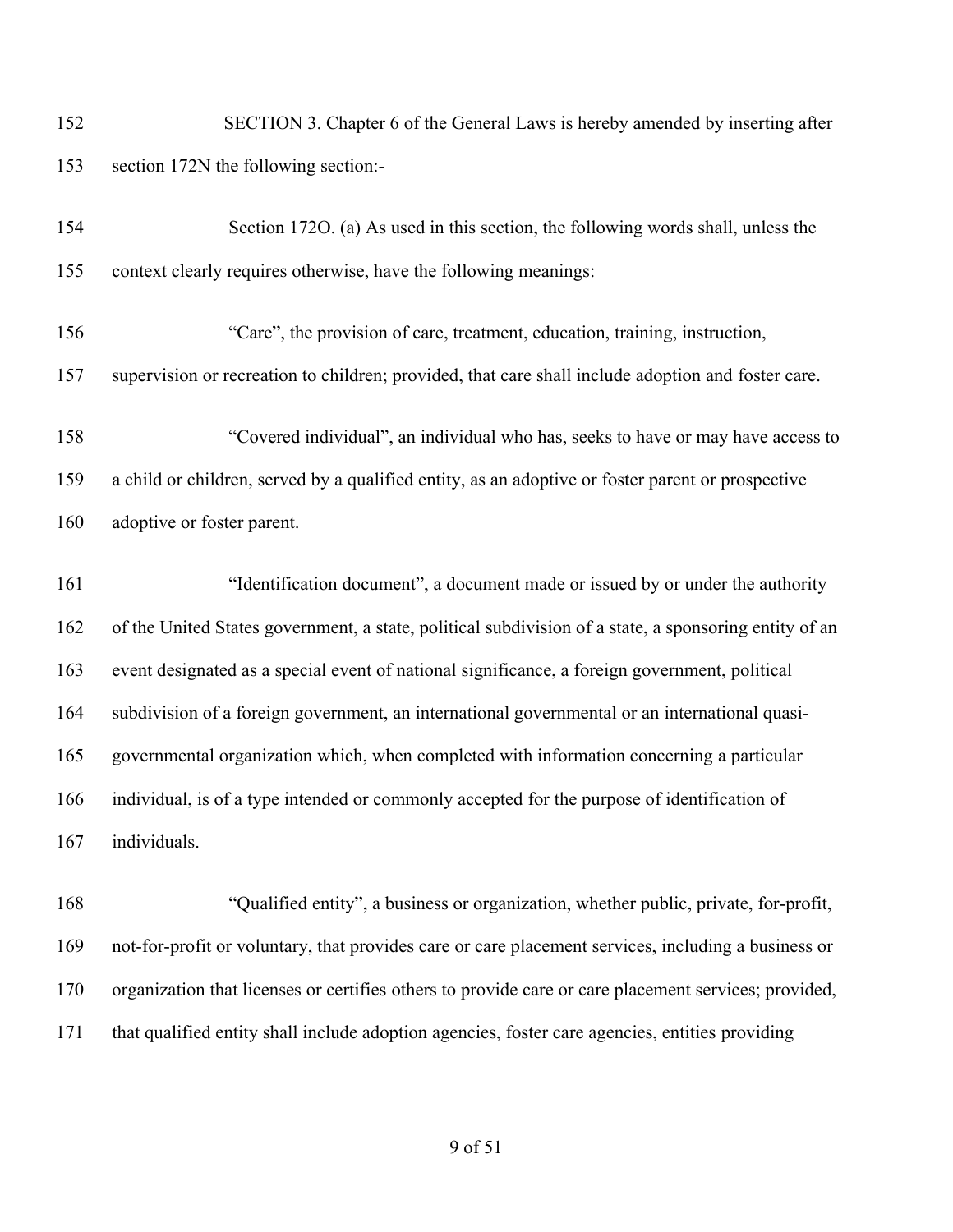adoption or foster care services, entities providing adoption or foster care placement services and providers under contract with the department of children and families.

 (b) A qualified entity shall require that all covered individuals are fingerprinted for the purposes of obtaining a state and national fingerprint-based criminal background check of the state and Federal Bureau of Investigation criminal history databases, as authorized by 34 U.S.C. section 40102(a).

 (c) A qualified entity may obtain a state and national fingerprint-based criminal background check of the state and Federal Bureau of Investigation criminal history databases, as authorized by 34 U.S.C. section 40102(a), for the purpose of determining whether a covered individual has been convicted of a crime that bears upon the covered individual's fitness to have responsibility for the safety and well-being of children. Any qualified entity that contracts with the department of children and families and any qualified entity that is licensed by the department of early education and care shall also receive all conviction data, arrest data, sealed record data and juvenile arrest or conviction data.

 (d) A qualified entity that seeks to obtain said state and national fingerprint-based criminal background check under this section shall first submit a request to the department of criminal justice information services to be designated a qualified entity and execute a user agreement. Qualified entities shall be subject to the regulations of the department of criminal justice information services with respect to access to said state and national fingerprint-based criminal background check information.

 (e) Requests for state and national fingerprint-based criminal background checks pursuant to this section shall be submitted in accordance with the policies and procedures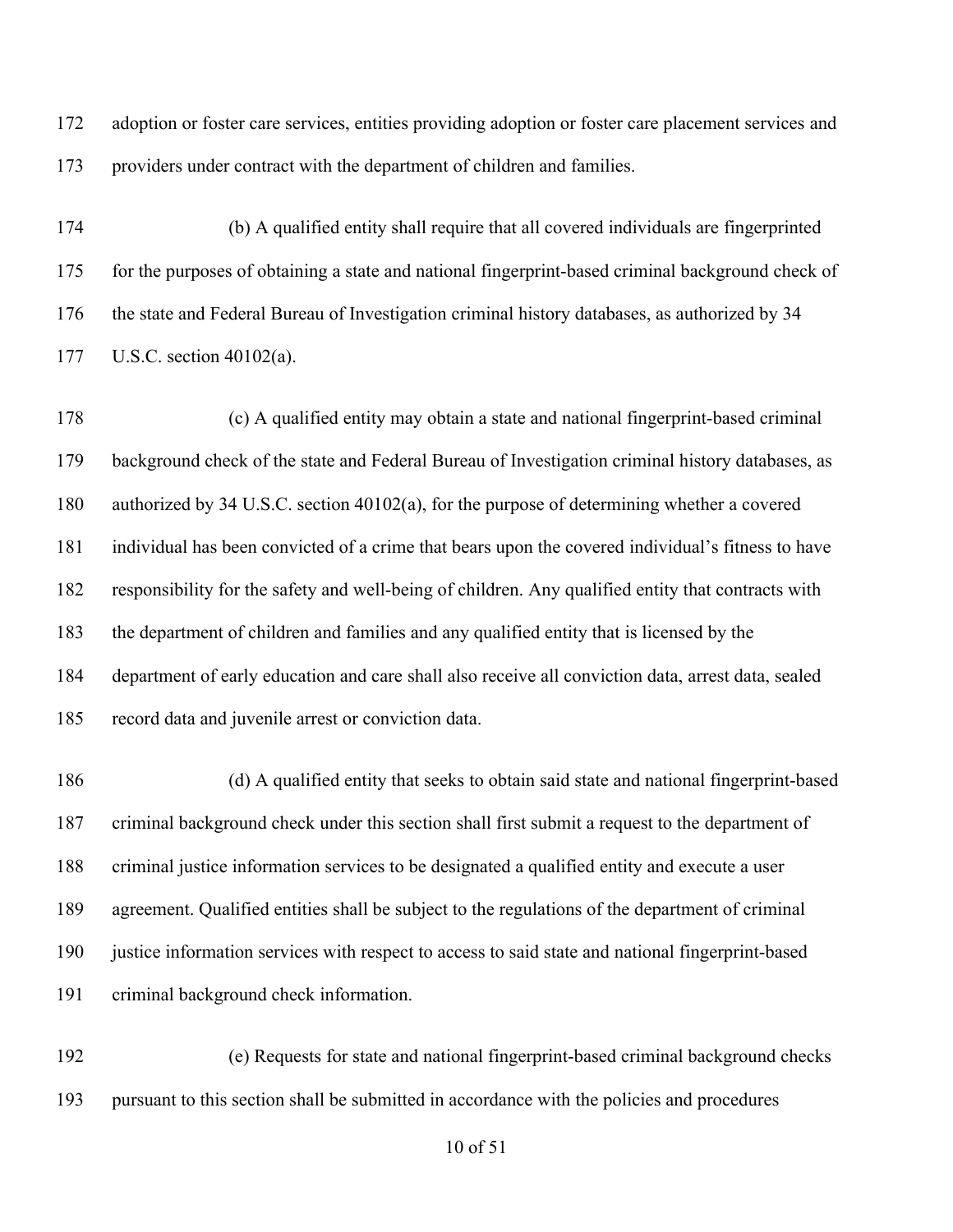established by the executive office of public safety and security, the department of criminal justice information services and the department of state police.

 (f) A qualified entity is authorized to require a covered individual to be fingerprinted. No qualified entity shall request a background check pursuant to this section unless the covered individual first provides a set of fingerprints.

 (g) Prior to submitting a state and national fingerprint-based criminal background check a covered individual shall complete and sign a statement authorizing consent to such a background check and notifying the covered individual that the qualified entity may request such a background check. The statement shall include the following additional information: (i) the name, address and date of birth as appearing on a valid identification document of the covered individual; (ii) a statement that the covered individual has not been convicted of a crime and, if the covered individual has been convicted of a crime, a description of the crime and the particulars of the conviction; (iii) notification of the rights of the covered individual to obtain a copy of the background check and the process by which the covered individual may appeal the results of the background check to challenge the accuracy or completeness of the information contained in the background report; and (iv) notification that prior to the completion of the background check the qualified entity may choose to deny the covered individual access to children.

 (h) Fingerprints shall be submitted to the identification section of the department of state police for a state criminal history check and forwarded to the Federal Bureau of Investigation for a national criminal history check, according to the policies and procedures established by the identification section of the department of state police and by the department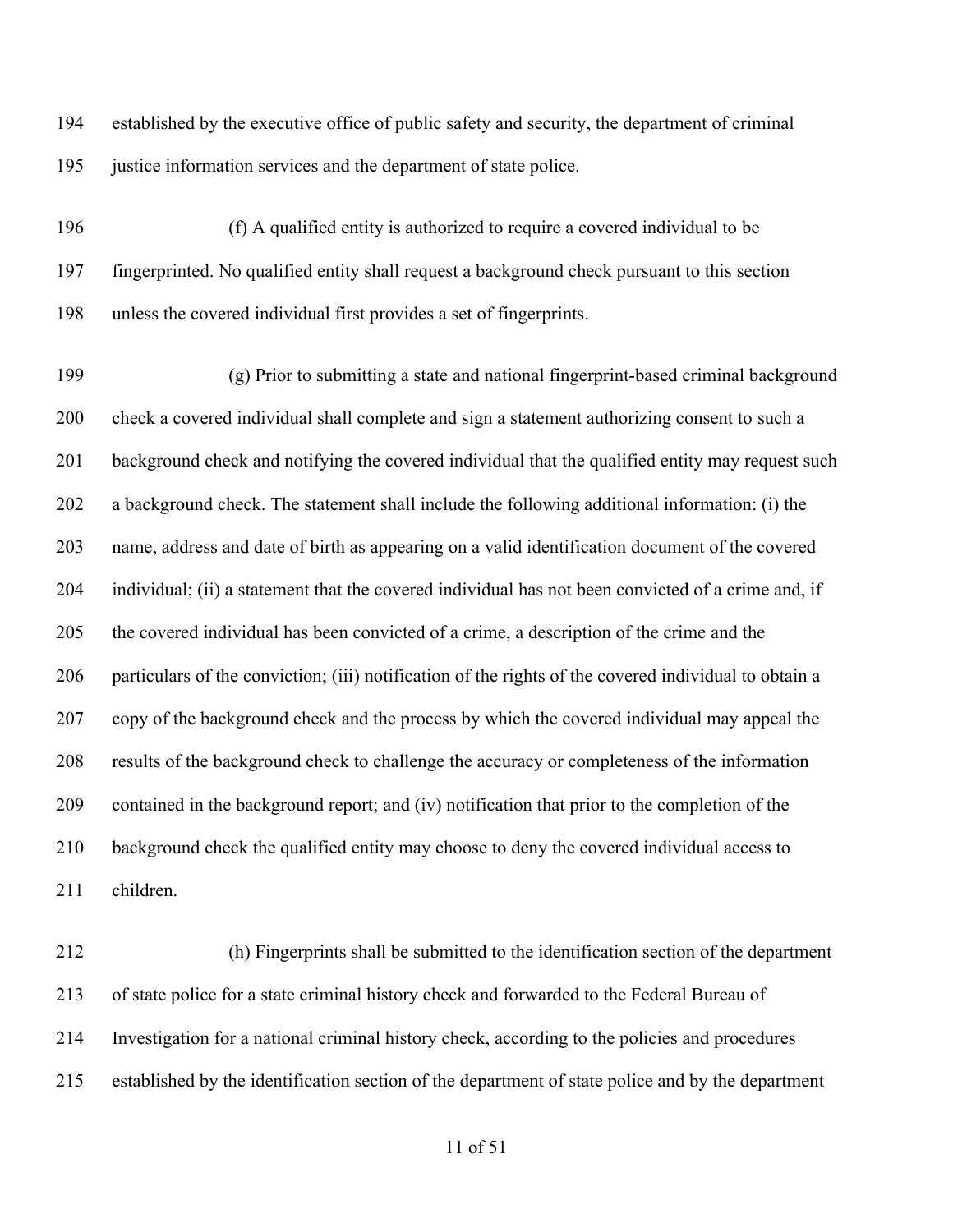of criminal justice information services. The department of state police and the Federal Bureau of Investigation may search criminal justice databases including all latent fingerprint submissions. Fingerprint submissions may be retained by the Federal Bureau of Investigation, the state identification section of the department of state police and the department of criminal justice information services to assist qualified entities authorized under this section to ensure the continued suitability of covered individuals to provide care for children. The department of criminal justice information services may disseminate the results of the state and national criminal background checks to the qualified entity and authorized staff of the qualified entity. (i) A qualified entity may receive all available criminal offender record information and the results of checks of state and national criminal history information databases under 34 U.S.C. section 40102. The department of children and families, any qualified entity that contracts with the department of children and families and any qualified entity that is licensed by the department of early education and care shall also receive all conviction data, arrest data, sealed record data and juvenile arrest or conviction data. Upon receipt of the results of the state and national criminal background checks, the qualified entity shall treat the information according to sections 167 to 178, inclusive, and the regulations promulgated thereunder regarding criminal offender record information. Information obtained by the qualified entity under this section shall be used only for determining the suitability of the covered individual's

 fitness to have responsibility for the safety and well-being of children and shall not be used or disseminated for any other purpose. Qualified entities shall also provide covered individuals with information regarding how to obtain a copy of the criminal history record information and the process by which the covered individual may appeal to challenge the accuracy or completeness

of the information contained in the criminal history record information.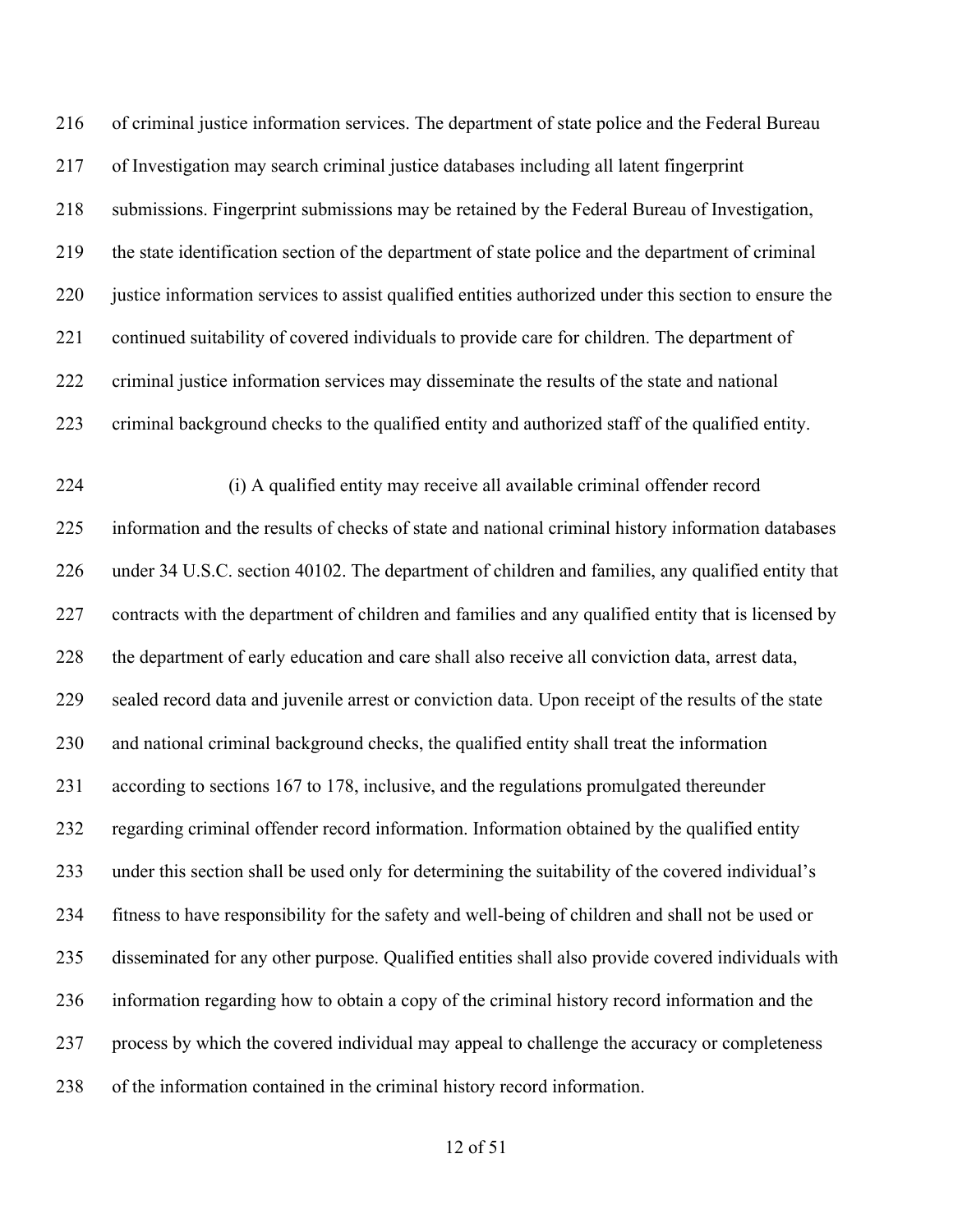(j) An authorized qualified entity submitting background checks pursuant to this section shall also submit a sex offender registry information check to the sex offender registry board for covered individuals.

 (k) Notwithstanding subsections 9 and 9 1/2 of section 4 of chapter 151B, if the qualified entity receives criminal history record information from the state or national fingerprint-based criminal background checks that includes no disposition or is otherwise incomplete, the qualified entity may request that a covered individual provide additional information regarding the results of the criminal background checks to assist the qualified entity in determining suitability.

 (l) Upon receipt of the results of a state and national criminal background check for a covered individual, the authorized entity shall review the results and determine the suitability of the covered individual.

 (m) There shall be a fee charged for fingerprint-based background checks under this section, established by the secretary of administration and finance in consultation with the secretary of public safety and security, to offset the costs of operating and administering a fingerprint-based criminal background check system. The secretary of administration and finance in consultation with the secretary of public safety and security, may increase the fee accordingly if the Federal Bureau of Investigation increases the fee for its fingerprint background check service. Any fees collected from fingerprinting activity under this section shall be deposited into the Fingerprint-Based Background Check Trust Fund established under section 2HHHH of chapter 29.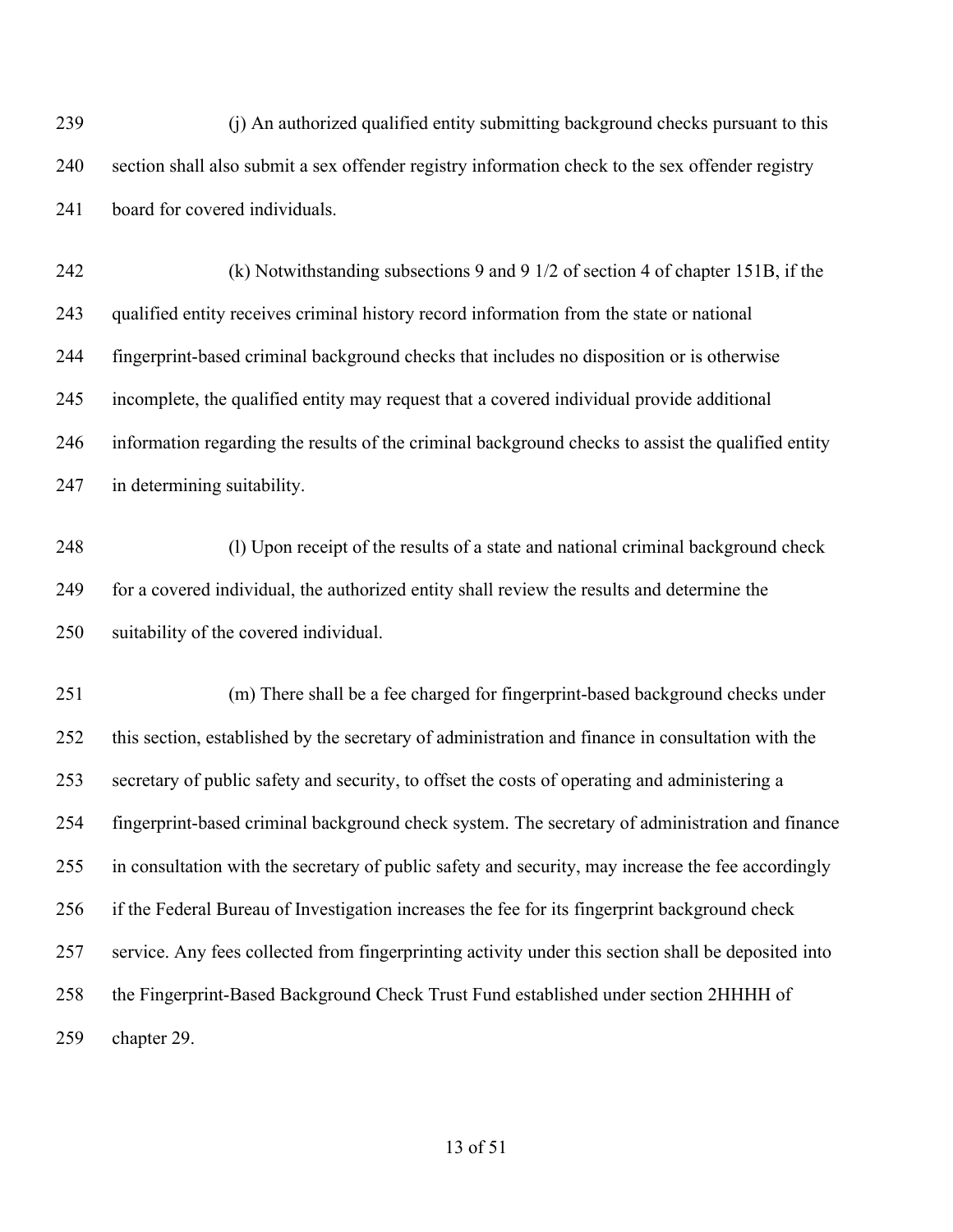(n) Nothing in this section shall be construed to prohibit the department of 261 children and families from requesting or conducting state or national criminal background checks on covered individuals or from disseminating the results of such criminal background checks to qualified entities where authorized by federal and state law as applicable.

 SECTION 4. Chapter 15D of the General Laws is hereby amended by striking out sections 7 and 8 and inserting in place thereof the following 2 sections:-

 Section 7. (a) The department shall issue and may renew a license to any person other than a department, agency or institution of the commonwealth or any political subdivision thereof, who meets applicable standards and requirements to establish and maintain or to assist in the establishment and maintenance of a school-aged child care program, a child care center, a family child care home, a placement agency, a large family child care home, or family foster care which is not supervised and approved by a placement agency, residential program or temporary shelter facility.

 (i) As part of the department's licensing and background record check process, the department, prior to issuing any license, shall: (1) obtain from the sex offender registry board all available sex offender registry information, including all registration forms and documents maintained by the sex offender registry board considered necessary by the department to investigate background record checks or licensing violations, associated with the address of the program, center, facility or home; and (2) conduct fingerprint-based checks of the state and national criminal history databases, as authorized by Public Law 92-544. The fingerprint-based checks shall be conducted on any current holder of or applicant for a family child care assistant certificate or any current holder of or applicant seeking a license for: family child care; small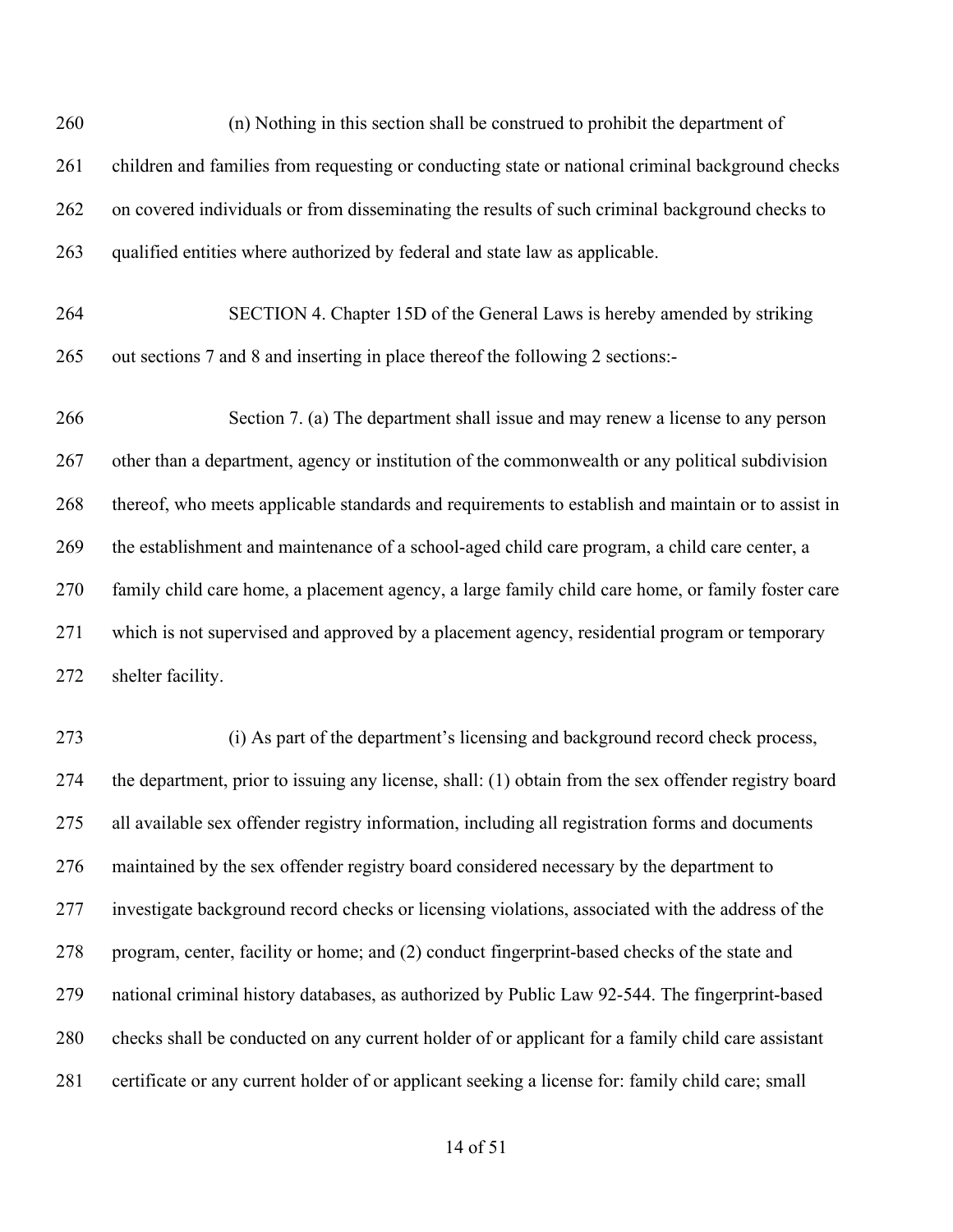group and school age child care; large group and school age child care; a residential program; or a placement agency. The fingerprint-based checks shall also be required for any household member, age 15 or older, or any person, age 15 or older, regularly on the premises of applicants for family child care licensure, as well as in-home non-relative caregivers. Authorized department staff may receive all criminal offender record information and the results of checks of state and national criminal history databases pursuant to Public Law 92-544. When the department obtains the results of checks of state and national criminal history databases, it shall treat the information according to sections 167 to 178, inclusive, of chapter 6 and the regulations thereunder regarding criminal offender record information. Additionally, the department shall obtain all available criminal offender record information through the department of criminal justice information services consistent with clause (13) of subsection (a) of section 172 of chapter 6 and section 172F of said chapter 6, and all supported findings and pending investigations of abuse or neglect available through the department of children and families consistent with sections 51B, 51E, and 51F of chapter 119. The department may require additional checks as required by state or federal law.

 (ii) As part of the department's licensing and background record check process, the department shall conduct fingerprint-based checks of the state and national criminal history databases, as authorized by Public Law 92-544, to determine the suitability of all current and prospective candidates for employment or internships, whether or not those candidates have unsupervised access to children, and all volunteers with unsupervised access to children in department-licensed programs, unless specifically exempt by department regulations or policies. The department shall outline in its regulations or policies the circumstances under which candidates within department-licensed programs shall complete a background record check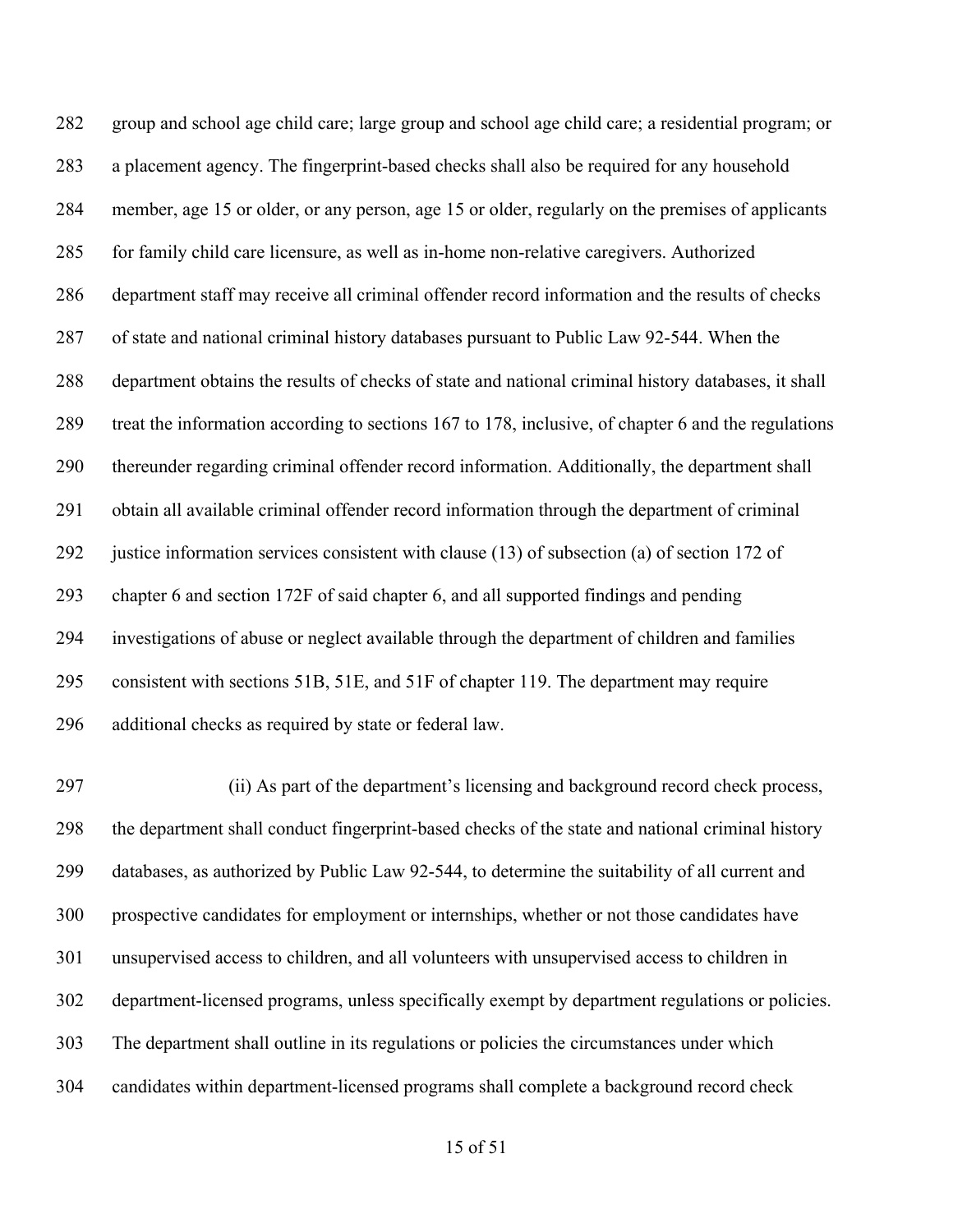through the department regardless of the candidate's unsupervised access to children. The fingerprint-based checks shall also be required to determine the suitability of an individual who provides transportation services on behalf of a department-licensed or approved program. Authorized department staff may receive criminal offender record information and the results of checks of state and national criminal history databases pursuant to Public Law 92-544. When the department obtains the results of checks of state and national criminal history databases, it shall treat the information according to sections 167 to 178, inclusive, of chapter 6 and the regulations thereunder regarding criminal offender record information.

 (b) The department shall issue approval to a department, agency, or institution of the commonwealth or any political subdivision thereof which it determines meets the applicable standards and requirements to establish and maintain a child care center, family child care home or large family child care home, placement agency, group care facility or temporary shelter facility.

 As part of the department's approval process, the department or an agency authorized by the department, prior to issuing an approval, shall: (i) obtain from the sex offender registry board all available sex offender registry information, including all registration forms and documents maintained by the sex offender registry board considered necessary by the department to investigate background record checks or licensing violations, associated with the address of the center, home or facility; and (ii) conduct fingerprint-based checks of the state and national criminal history databases, pursuant to Public Law 92-544, that are required under this subsection.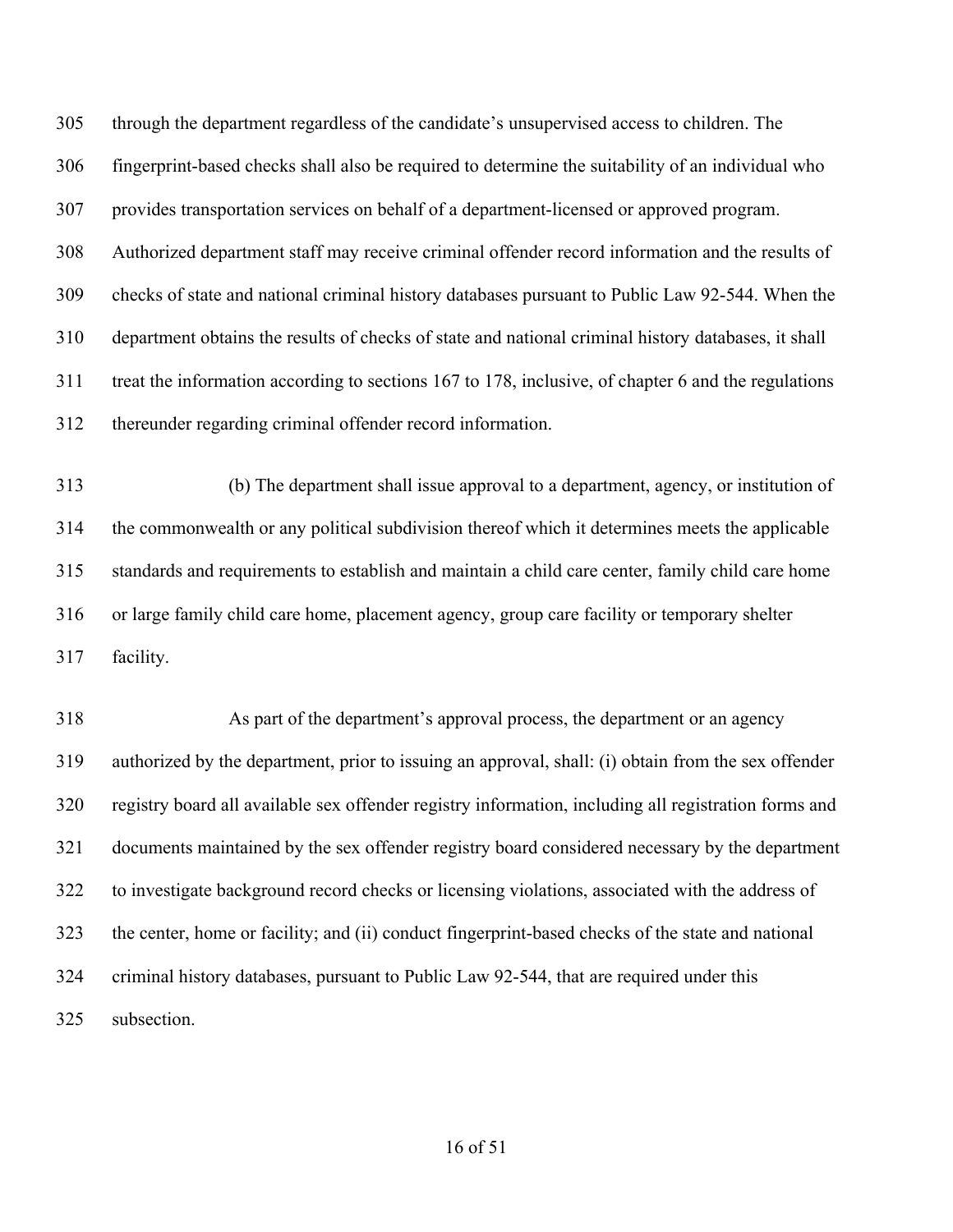The fingerprint-based checks of the state and national criminal history databases shall be conducted, pursuant to Public Law 92-544, to determine the suitability of all current or prospective candidates for employment and internships, whether or not those candidates have unsupervised access to children, and all candidates for volunteer positions with unsupervised access to children in department-approved programs, unless specifically exempt by department regulations or policies. The fingerprint-based checks shall also be required to determine the suitability of an individual who provides transportation services on behalf of a department- approved program. Authorized department staff may receive criminal offender record information and the results of checks of state and national criminal history information databases pursuant to Public Law 92-544. When the department obtains the results of checks of state and national criminal information databases, it shall treat the information according to sections 167 to 178, inclusive, of chapter 6 and the regulations thereunder regarding criminal offender record information.

 The fingerprint-based checks of the state and national criminal history databases shall be conducted, pursuant to Public Law 92-544, to determine the suitability of all current or prospective candidates for employment and internships, whether or not those candidates have unsupervised access to children, and all candidates for volunteer positions with unsupervised access to children in programs run by public school districts where families of children enrolled in such programs receive funding from the department, unless specifically exempt by department regulations or policies. The fingerprint-based checks shall also be required to determine the suitability of an individual who provides transportation services on behalf of a department- approved program. Authorized department staff may receive all criminal offender record information and the results of checks of state and national criminal history information databases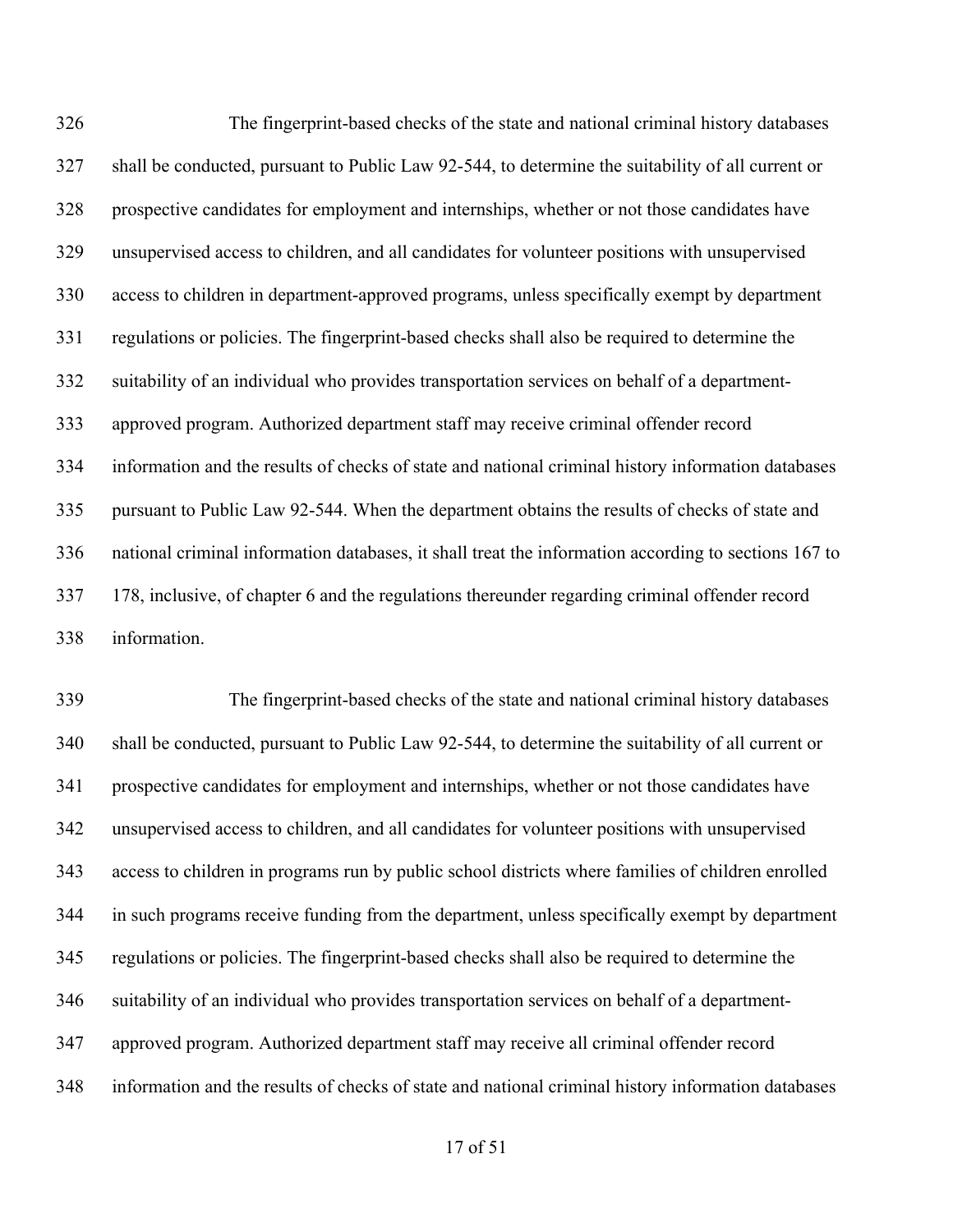pursuant to Public Law 92-544. When the department obtains the results of checks of state and national criminal information databases, it shall treat the information according to sections 167 to 178, inclusive, of chapter 6 and the regulations thereunder regarding criminal offender record information.

 (c) With respect to department-licensed and approved child care programs and any other program subject to 42 U.S.C. section 9858, additional background record checks shall be required by the department's regulations or policies consistent with federal and state law.

 (d) The department may issue a provisional license for or may provisionally approve a school-aged child care program, a child care center, family child care home or large family child care home, family foster care which is not supervised and approved by a placement agency, placement agency, group care facility or temporary shelter facility, which has not previously operated, or is operating, but is temporarily unable to meet applicable standards and requirements. A provisional license or approval shall be issued for a period of not more than 6 months, and a person shall not operate under a provisional license, provisional approval, or renewal thereof for more than 12 consecutive months.

 (e) Nothing in this section shall be construed to create a private right of action if a provider has acted in accordance with this section.

 Section 8. (a) The board shall adopt regulations relative to the requirements for licensure and approval of school-aged child care programs, child care centers, family child care homes or large family child care homes and family foster care which are not supervised and approved by a placement agency, placement agencies, group care facilities or temporary shelter facilities. These regulations shall be appropriate for the protection of the health, well-being and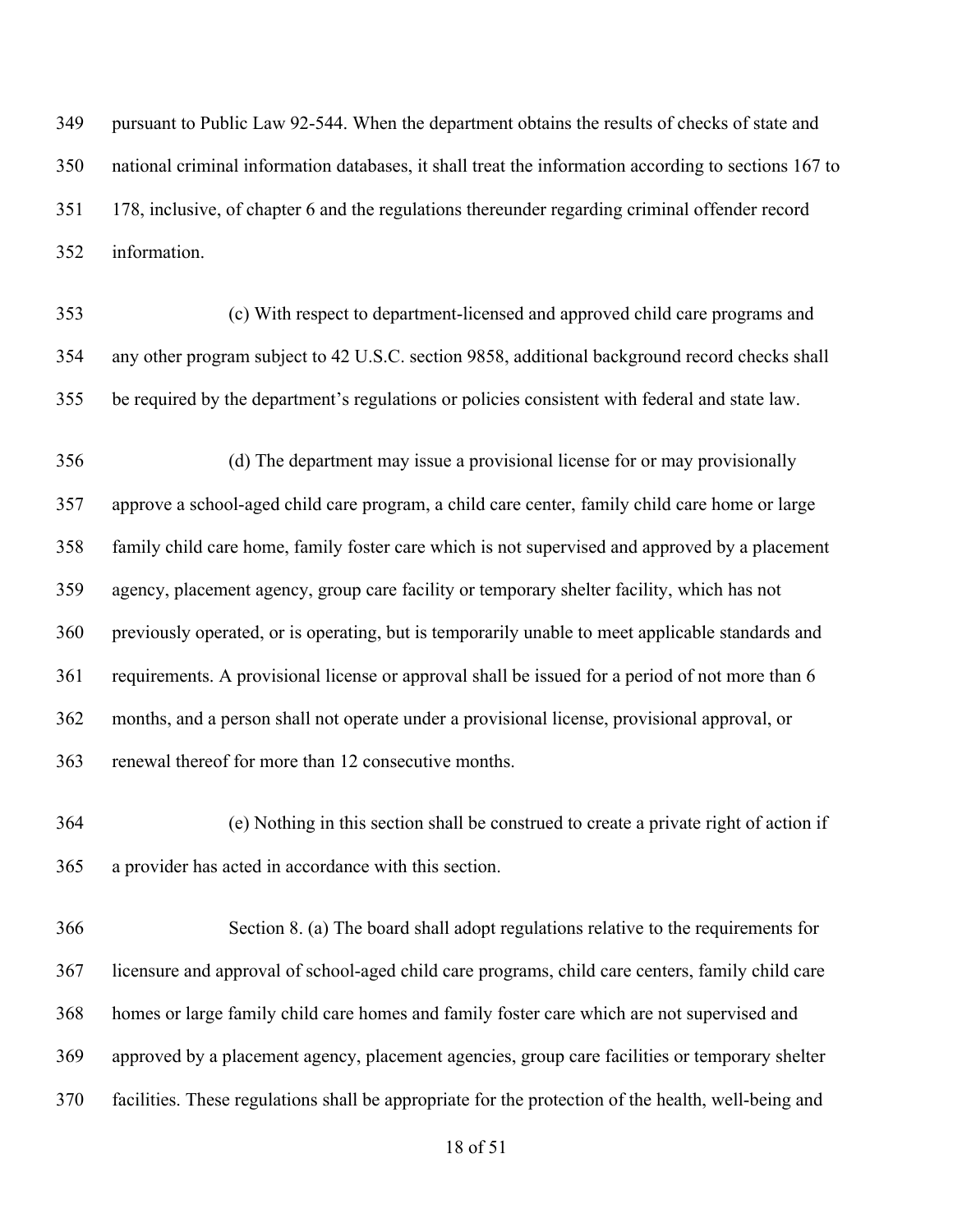development of children and shall include, but need not be limited to, provisions relative to: (1) admission policies and procedures; (2) safe transport of children; (3) physical plant and equipment; (4) the number and qualifications of staff; (5) the nature of programs of care or treatment; (6) behavior management and child guidance policies and procedure; (7) health care and nutrition; (8) rights and responsibilities of parents, children and staff; (9) record keeping and other procedures relevant to evaluation including, but not limited to, reports by placement agencies detailing the number and nature, as defined jointly by the University of Massachusetts center for adoption research and policy in the city of Worcester and the department of children and families, of adoptions processed during each calendar quarter to be filed with the center annually on or before January 30; (10) organization, financing and administration; and (11) the imposition of civil fines and other sanctions. The board shall consult with the board of elementary and secondary education and the executive offices of public safety and health and human services before adopting these rules and regulations. The board shall submit any rules and regulations, or revisions to them, to the joint committee on education for review and comment at least 60 days before adoption.

 (b) The regulations may establish classifications for department-licensure, approval or funding that are necessary to achieve the purposes of this section, but the standards and requirements for approval of a child care center, family child care home or large family child care home, placement agency, group care facility, or temporary shelter operated by a department, agency or institution of the commonwealth or any political subdivision thereof shall be the same as or higher than those applicable to the licensure of comparable facilities or services. The regulations shall establish reasonable license fees and appropriate terms for all licenses granted under this section. No license or approval shall be transferable.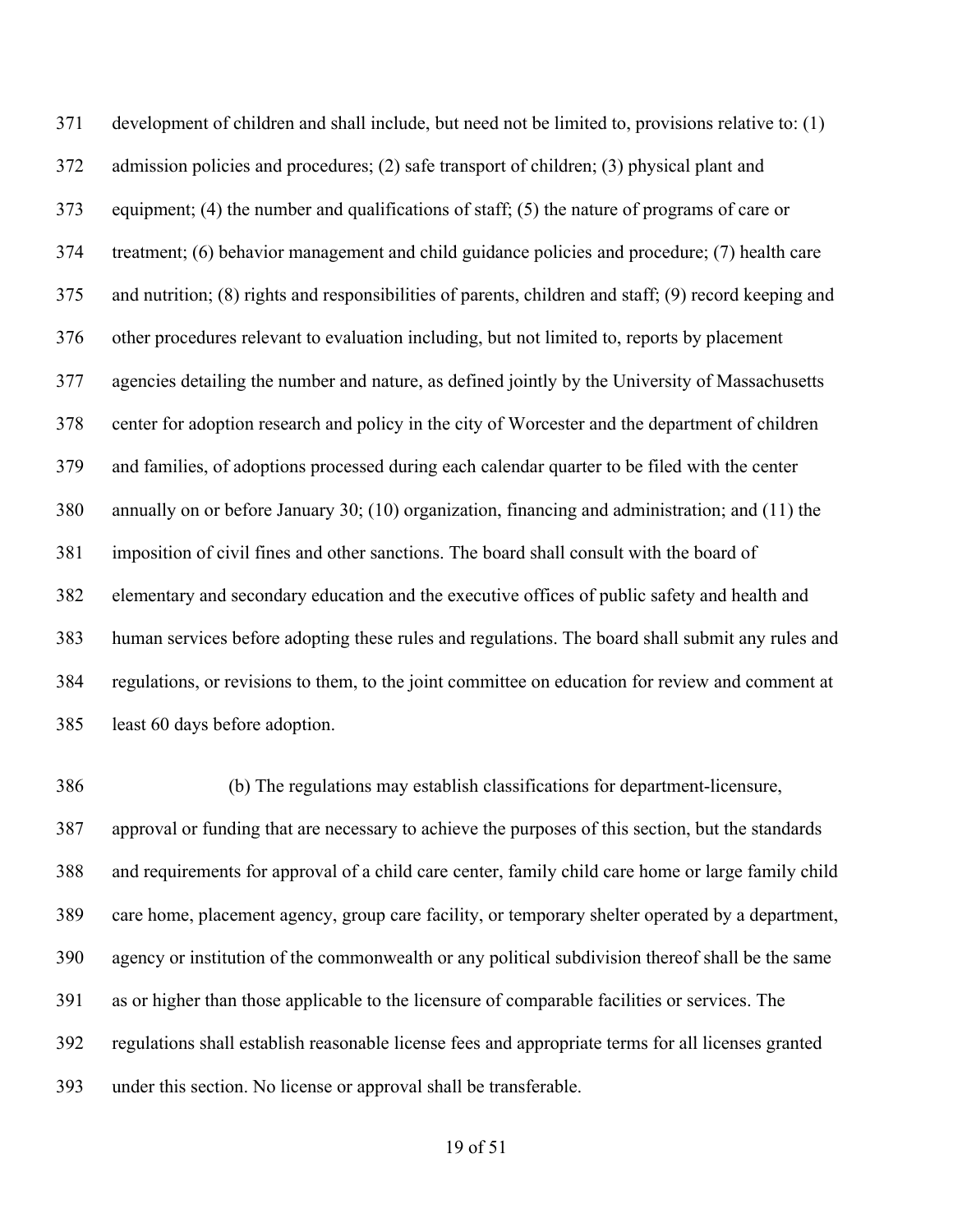(c) The regulations, as they relate to standards and requirements for licensure and approval of large family child care homes, shall include, but not be limited to, appropriate standards for: 1 or more approved assistants as provided in this chapter; additional floor space; staff-to-child ratios for multiple age and size groupings; limitations on the number of infants in care at 1 time; the hours of school-aged care; the number and age of school-aged children cared for; a prerequisite that a provider have at least 3 years of experience in licensed family child care and have completed at least 5 hours of specialized training before licensure as a large family child care provider and at least 10 hours of training each subsequent year. In formulating the regulations pertinent to family child care homes, large family child care homes and family foster care, the department shall give special attention to fire and safety precautions.

 (d) The timing, scope and nature of the department's background record check process shall be established by the board in its regulations or policies, consistent with federal and state law. Nothing in this section shall prevent the department from completing the background record check process in a shorter amount of time than that required by federal or state law. The regulations shall provide that: a person providing child care or support services or with unsupervised access to children in a program or facility licensed, approved or funded by the department and household members, age 15 or older, or persons regularly on the premises, age 411 15 or older, of family child care and large family child care homes shall be subject to a background record check not less than every 3 years in accordance with regulations established by the department; provided, however, that a candidate for employment in a department- licensed, approved or funded program who is subject to a fingerprint-based check of the state and national criminal history databases for the same employer that is approved pursuant to chapters 19B or 71B shall submit to a fingerprint-based check under regulations established by the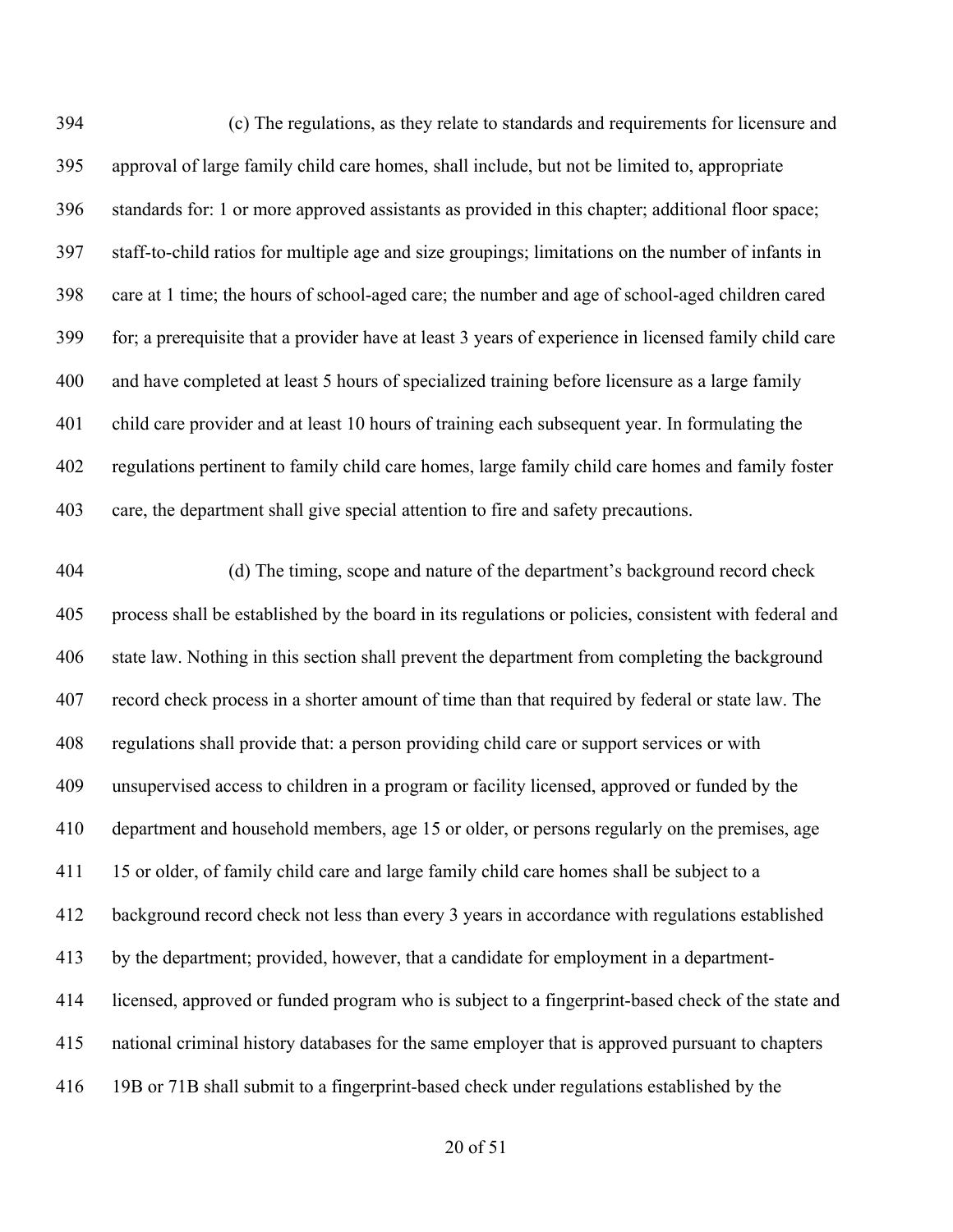department; provided further, that a person who is considered suitable by the department shall not be subject to more than 1 fingerprint-based check every 3 years to maintain employment with the same employer that is department-licensed, approved or funded pursuant to this chapter and is subject to said chapters 19B or 71B, and shall not be subject to duplicative fingerprint-based checks for the same employer when fingerprinted for the department first unless an exception described in the regulations or policies of the department applies or an increased frequency is required by state or federal law; and provided further, that the department shall only determine whether an applicant is suitable for affiliation with a department-licensed, approved or funded program.

 The board shall adopt regulations establishing that the following individuals shall be subject to a sex offender registry information check pursuant to sections 178I and 178J of chapter 6: (1) each person defined as an applicant of a department-licensed, approved or funded program; (2) individuals who are providing child care or support services with unsupervised access to children in a program or facility licensed, approved or funded by the department when mandated by department regulations or policies consistent with federal and state law; (3) household members, age 15 or older, or persons regularly on the premises, age 15 or older, of family child care and large family child care homes; (4) department-funded caregivers or candidates for employment, internships or volunteer positions within programs in receipt of federal funding pursuant to 42 U.S.C. section 9858, consistent with department regulations or policies; and (5) an individual who provides transportation services on behalf of a department- licensed, funded or approved program. The regulations shall establish the conditions upon which the department may deny an application for a license, a license renewal or approval, employment or department funding. The board shall adopt regulations establishing an address search of the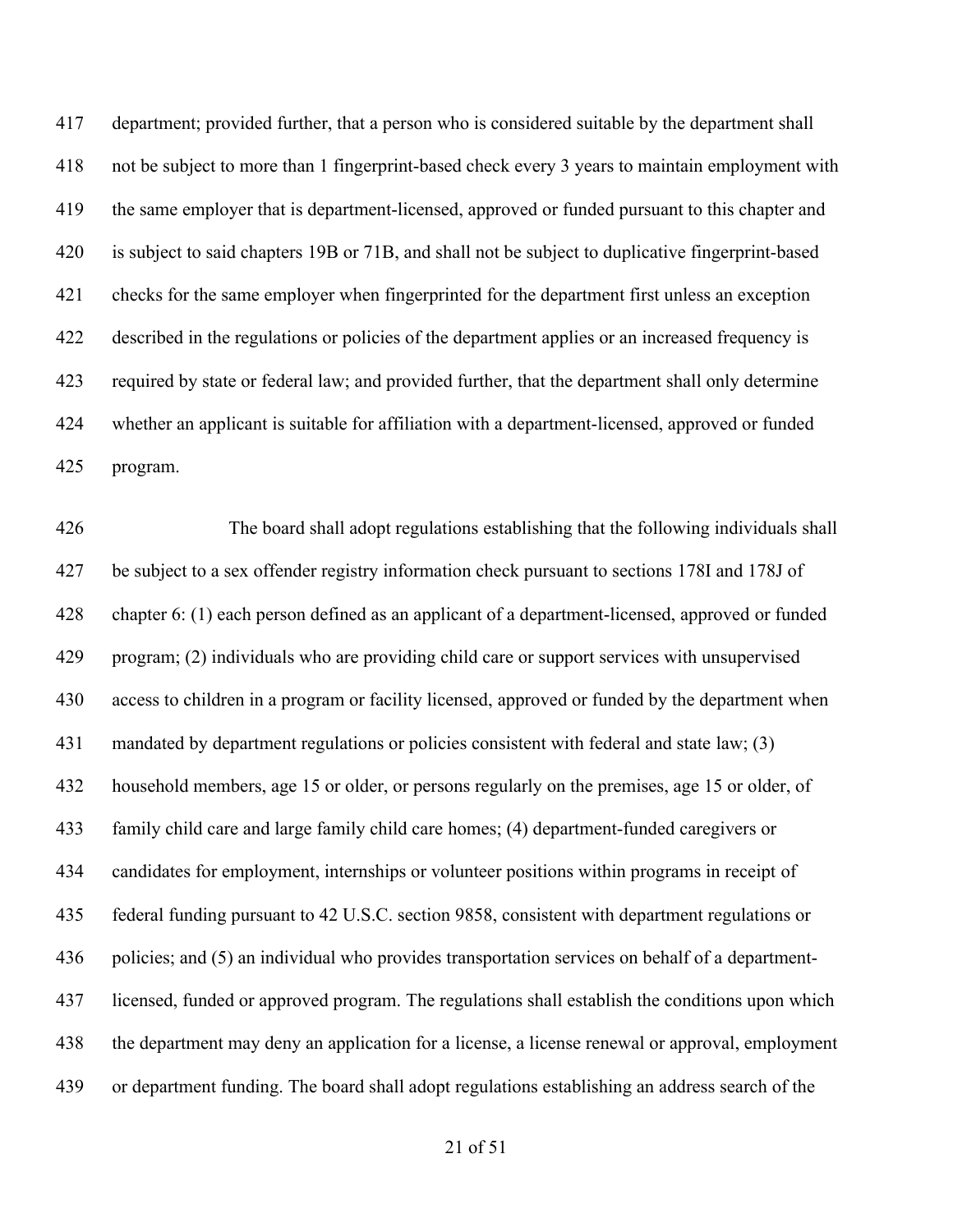sex offender registry for the purposes of licensing and license renewal or approval of school- aged child care programs, child care centers, family child care homes, placement agencies or large family child care homes, family foster care that is not supervised and approved by a placement agency, group care facilities or temporary shelter facilities, including the conditions under which the department may deny an application for a license, license renewal, approval or funding based upon the information obtained from the address search of the sex offender registry.

 (e) Any rule or regulation involving medical treatment shall include appropriate exemptions for children whose parents object to such treatment on the ground that it conflicts with the tenets and practice of a recognized church or religious denomination of which the parent or child is an adherent or member. The regulations shall require that each child care program licensed or approved by the department shall obtain from a parent or guardian of a child in care under the age of 6 years, but not less than 2 years of age, a statement, signed by a physician or an employee of a health care agency, that the child has been screened for lead poisoning. This statement shall be obtained upon the child's enrollment if the child is 2 years of age or older or at the time the child reaches 2 years of age.

 (f) The regulations shall require that any person who operates a school age child care program, as defined in section 2 of chapter 132B, or a child care center shall comply with the requirements regarding pesticide applications as set forth in sections 6C to 6I, inclusive of said chapter 132B.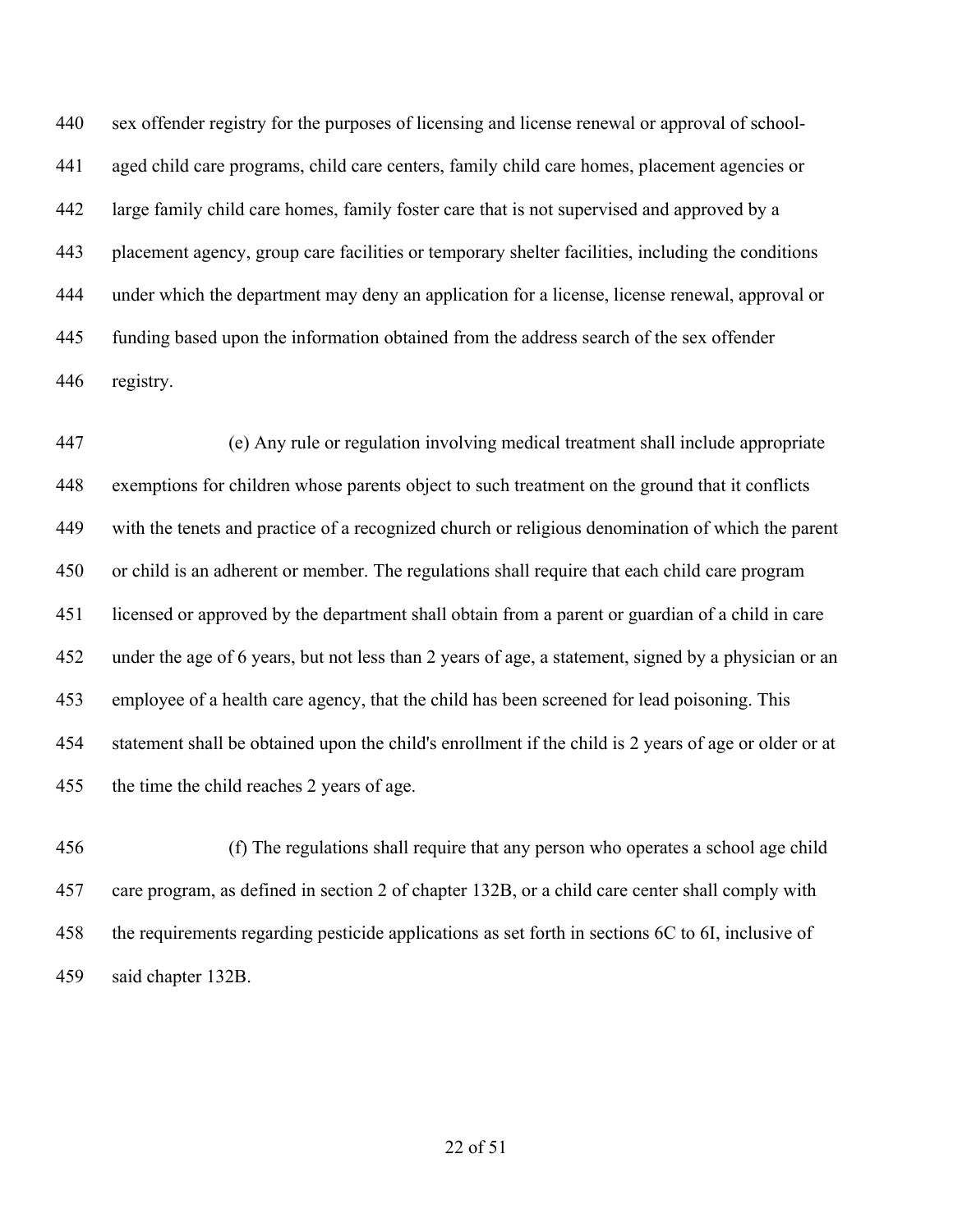| 460 | (g) Fines authorized by this section shall range from $$50$ to $$1,000$ . In no case               |
|-----|----------------------------------------------------------------------------------------------------|
| 461 | shall a fine imposed on a family child care home, large family child care home or child care       |
| 462 | center exceed a maximum fine of \$250 per violation.                                               |
| 463 | (h) The department shall provide consultation to assist applicants in meeting its                  |
| 464 | requirements for licensure or approval, and in meeting other applicable state and local            |
| 465 | requirements relative to fire, safety, and zoning codes.                                           |
| 466 | (i) The board shall conduct a comprehensive review of rules and regulations                        |
| 467 | established under this section at least once every 5 years.                                        |
| 468 | (j) Fingerprints, as referenced in subsections (a) and (b) of section 7 and                        |
| 469 | subsection (d), shall be submitted to the identification section of the department of state police |
| 470 | for a state criminal history check and forwarded to the Federal Bureau of Investigation for a      |
| 471 | national criminal history check, according to the policies and procedures established by the       |
| 472 | identification section of the department of state police and by the department of criminal justice |
| 473 | information services. Fingerprint submissions may be retained by the Federal Bureau of             |
| 474 | Investigation, the identification section of the department of state police and the department of  |
| 475 | criminal justice information services to assist the department of early education and care in the  |
| 476 | department's review of suitability for initial or continued licensure, certification, approval or  |
| 477 | funding. The department of criminal justice information services may disseminate the results of a  |
| 478 | state and national criminal history check to the department of early education and care to         |
| 479 | determine the suitability of: (i) a current holder of or applicant for a family child care, small  |
| 480 | group and school age, large group and school age and residential and placement license or family   |
| 481 | child care assistant certificate; (ii) current and prospective candidates for employment and for   |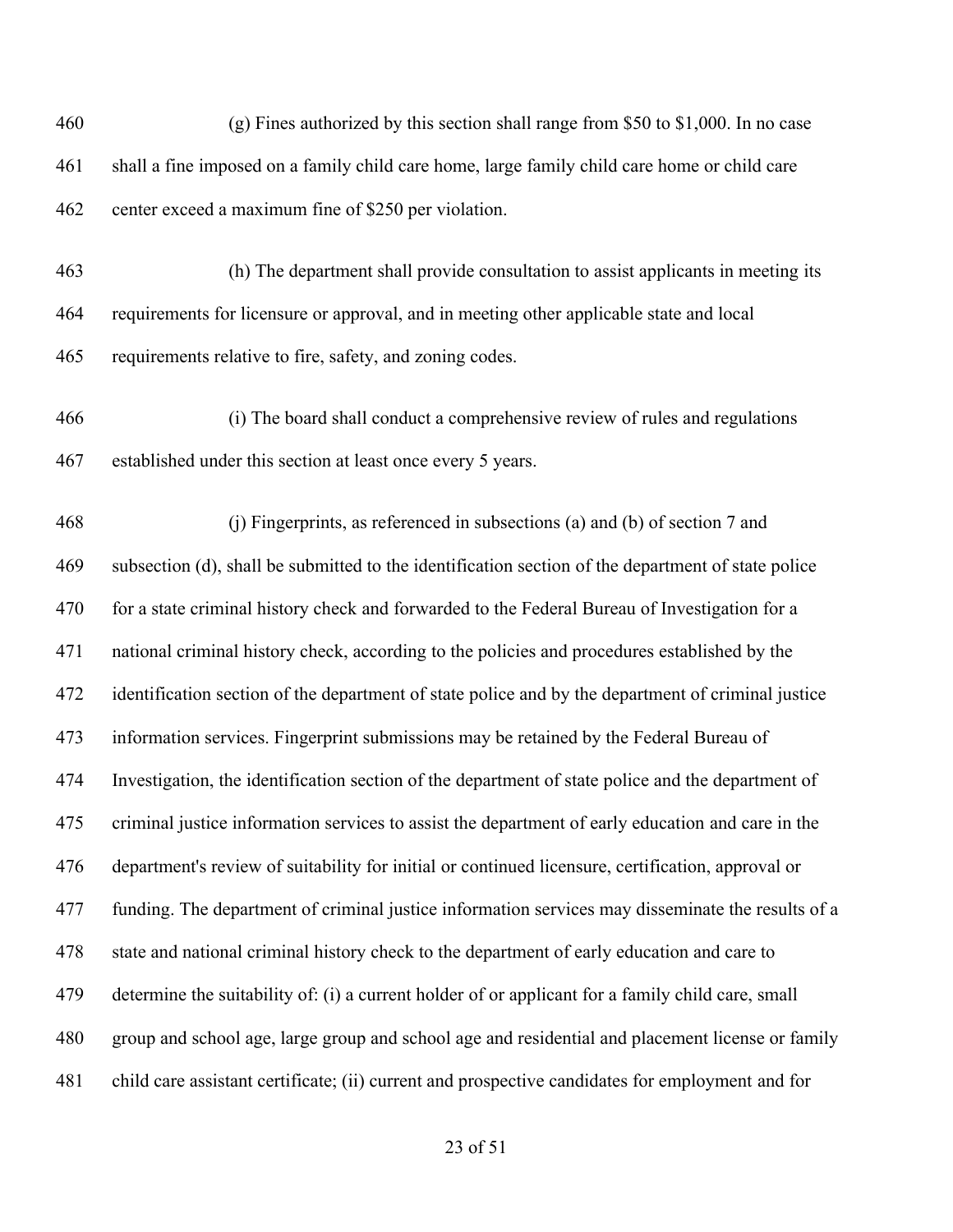internships and volunteer positions where there is unsupervised access to children in a department-licensed, approved or funded program consistent with department regulations or policies and with federal and state law; (iii) household members, age 15 or older, or all persons, age 15 or older, regularly on the premises, of current family child care providers and applicants for family child care licensure; (iv) department-funded caregivers or candidates within programs in receipt of federal funding pursuant to 42 U.S.C. section 9858, consistent with department regulations or policies; and (v) an individual who is a current or prospective provider of transportation services on behalf of, whether or not they have unsupervised access to children in, a department-licensed, approved or funded program, consistent with department regulations or policies. If the department receives information from a background record check that does not include a final disposition or is otherwise incomplete, the department may request that a candidate, either new or renewing, provide additional information to assist the department in determining the suitability of the individual for licensure, certification, approval, funding or employment.

 The board of early education and care shall, in a manner provided by law and under this chapter, promulgate regulations necessary to carry out this subsection. The regulations shall address the circumstances under which a licensed, approved or funded program may hire an individual in provisional status consistent with this section, the department's regulations or policies and the federal requirements of 42 U.S.C. section 9858f.

 For the purposes of this subsection, the term "provisional status" shall mean the standing of a candidate for employment, an internship or a volunteer position with a department- licensed, approved or funded program, or a candidate who has access to children in those programs, who the department preliminarily approves to have supervised access to children after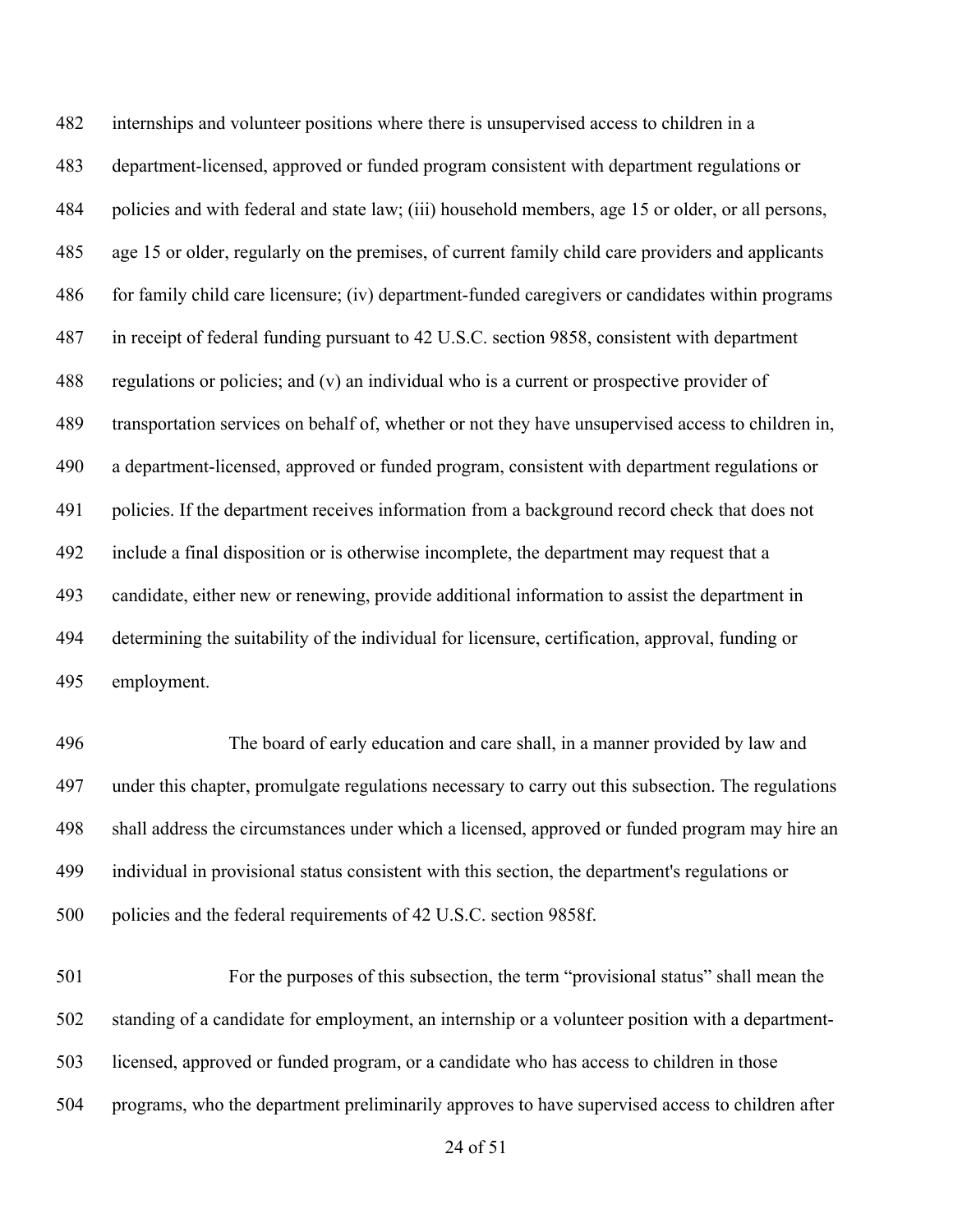obtaining the results of a state and national fingerprint-based criminal history check and required sex offender checks consistent with federal and state law and the department's regulations or policies. A candidate may be hired by the employer in provisional status if the employer determines that hiring the candidate is necessary and authorized by department regulations or policies and is consistent with federal law. Candidates in provisional status shall adhere to the requirements in department regulations and policies. If a program or transportation provider seeks to hire a candidate in provisional status, the department may request that the candidate provide additional information regarding the individual's history of criminal convictions, if any, to assist the department in determining the individual's suitability for provisional status; provided, however, that access to children shall not occur prior to the program or transportation provider obtaining the results of a fingerprint-based state and national criminal check and all sex offender registry information checks pursuant to sections 178I and 178J of chapter 6 and consistent with federal and state law and department regulations and policies. The department of criminal justice information services shall disseminate the results of the criminal background check to the department. The department of criminal justice information services shall only disseminate information under this section that would otherwise be available to requesting entities pursuant to sections 167 to 178, inclusive, of said chapter 6

and the regulations thereto regarding criminal offender record information.

 (k) The board shall adopt regulations establishing the conclusiveness of information obtained by the department in an address search of the sex offender registry for purposes of licensing, license renewal or approval of school-aged child care programs, child care centers, family child care homes, placement agencies or large family child care homes, family foster care that is not supervised and approved by a placement agency, group care facilities or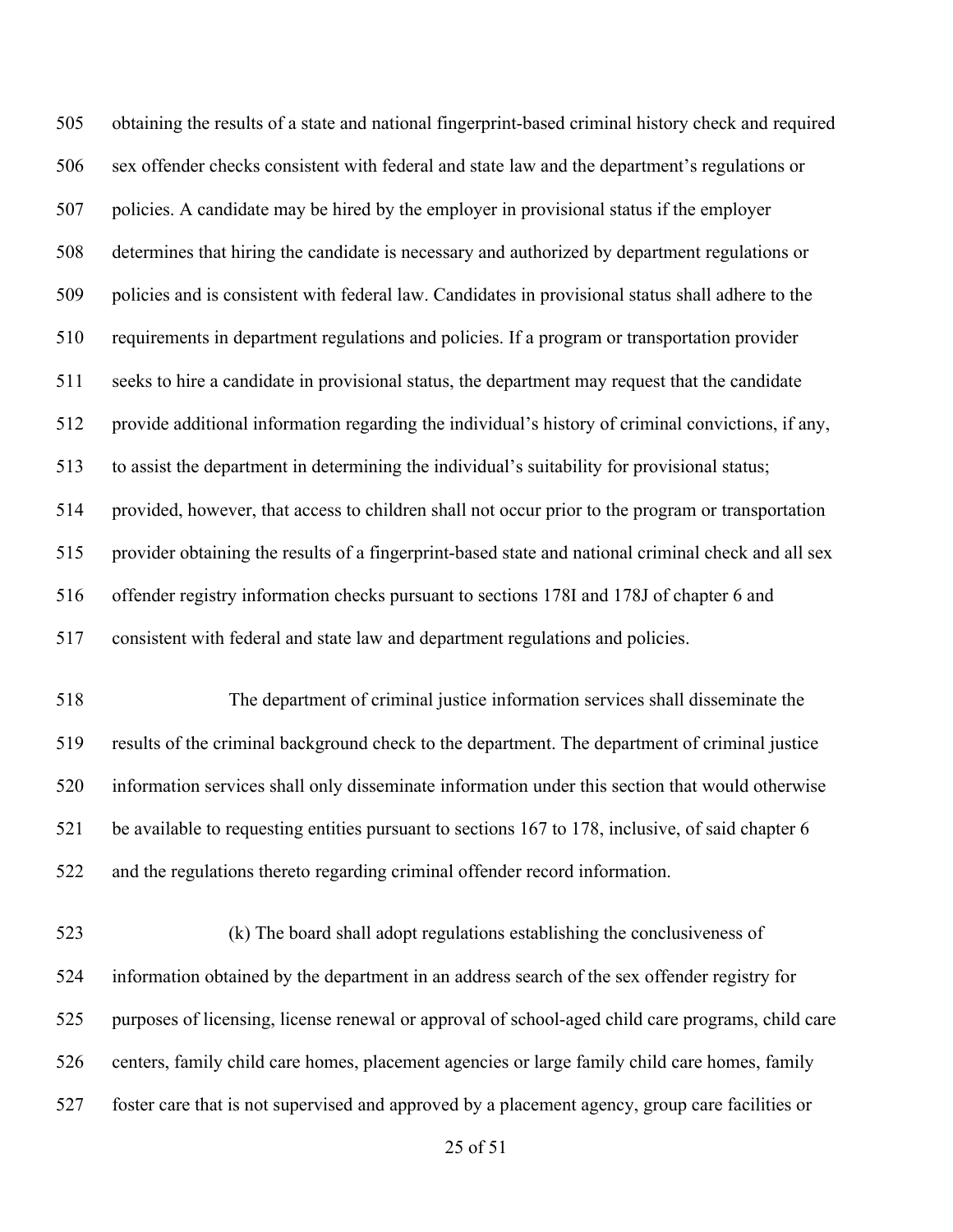temporary shelter facilities, including the conditions in which the address search of the sex offender registry shall be sufficient cause for the department to deny an application for a license, license renewal or approval.

 (l) All persons required to submit fingerprints pursuant to this chapter, including, but not limited to: (i) a current holder of or applicant for a family child care, small group and school age, large group and school age and residential and placement license, or family child care assistant certificate; (ii) current and prospective candidates for employment, internships and volunteer positions in department-licensed, approved or funded programs, consistent with department regulations or policies; (iii) household members, age 15 or older, or persons, age 15 or older, regularly on the premises of current family child care providers and applicants for family child care licensure; (iv) department-funded caregivers or candidates within programs in receipt of federal funding pursuant to 42 U.S.C. section 9858, consistent with department regulations or policies; and (v) a current or prospective candidate who provides transportation services on behalf of, or who has unsupervised access to children in, a department-licensed, approved or funded program, consistent with department regulations or policies, shall pay a fee, to be established by the secretary of administration and finance, in consultation with the secretary of public safety and security and the commissioner, to offset the costs of operating and administering a fingerprint-based criminal background check system. The fee shall not be more than \$35 per person. The secretary of administration and finance, in consultation with the secretary of public safety and security and the commissioner, may increase the fee accordingly if the Federal Bureau of Investigation increases its fingerprint background check service fee. The department-licensed, approved or funded programs may reimburse candidates for employment, internships or volunteer positions, for all or a portion of the fee on the grounds of financial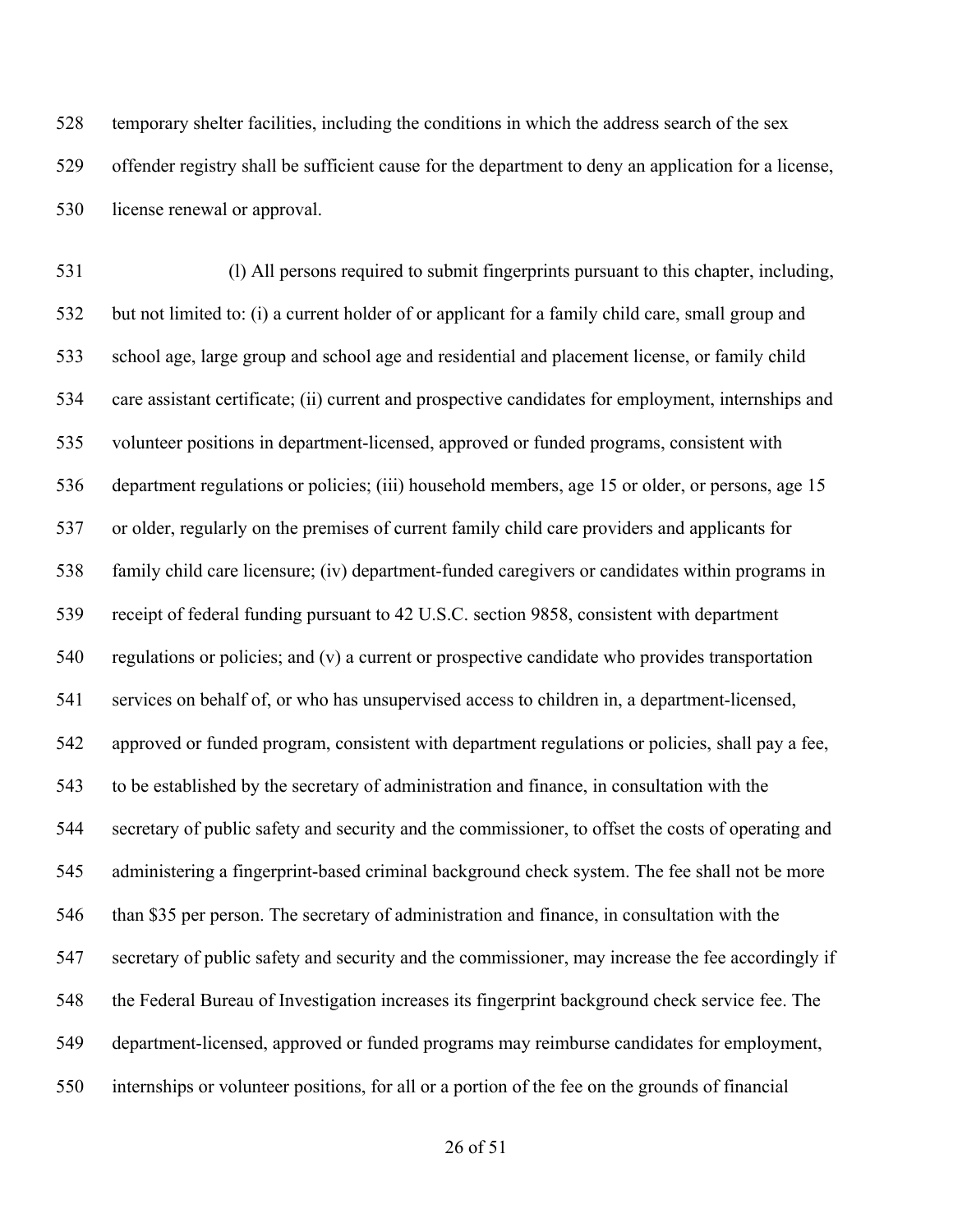hardship. Fees collected from fingerprinting activity pursuant to this chapter shall be deposited into the Fingerprint-Based Background Check Trust Fund, established by section 2HHHH of chapter 29.

 (m) The department's review process into a person's presumptive and discretionary disqualifications shall include an opportunity for the person to address department personnel, if requested by the person, about any disqualifications. Upon receipt of such a request, it shall be within the discretion of the department to conduct a telephone interview, in-person interview or to accept a written statement by the person to make a final suitability determination. (n) Nothing in this section shall be construed to create a private right of action if a provider has acted in accordance with this section. SECTION 5. Subsection (a) of section 69 of chapter 23A of the General Laws, as added by section 9 of chapter 358 of the acts of 2020, is hereby amended by striking out the last

sentence and inserting in place thereof the following sentence:-

 For the purposes of this section, the term "micro business" shall mean a business: (i) with no more than 5 employees; (ii) located in a census tract as reported in the most recently completed decennial census published by the United States Census Bureau that has a median household income not greater than 80 per cent of the statewide median household income; and (iii) with no more than \$250,000 in annual revenue.

 SECTION 6. Section 2HHHH of chapter 29 of the General Laws, as appearing in the 2018 Official Edition, is hereby amended by inserting, in line 4, after the word "in" the 571 following words:- section 1720 of chapter 6,.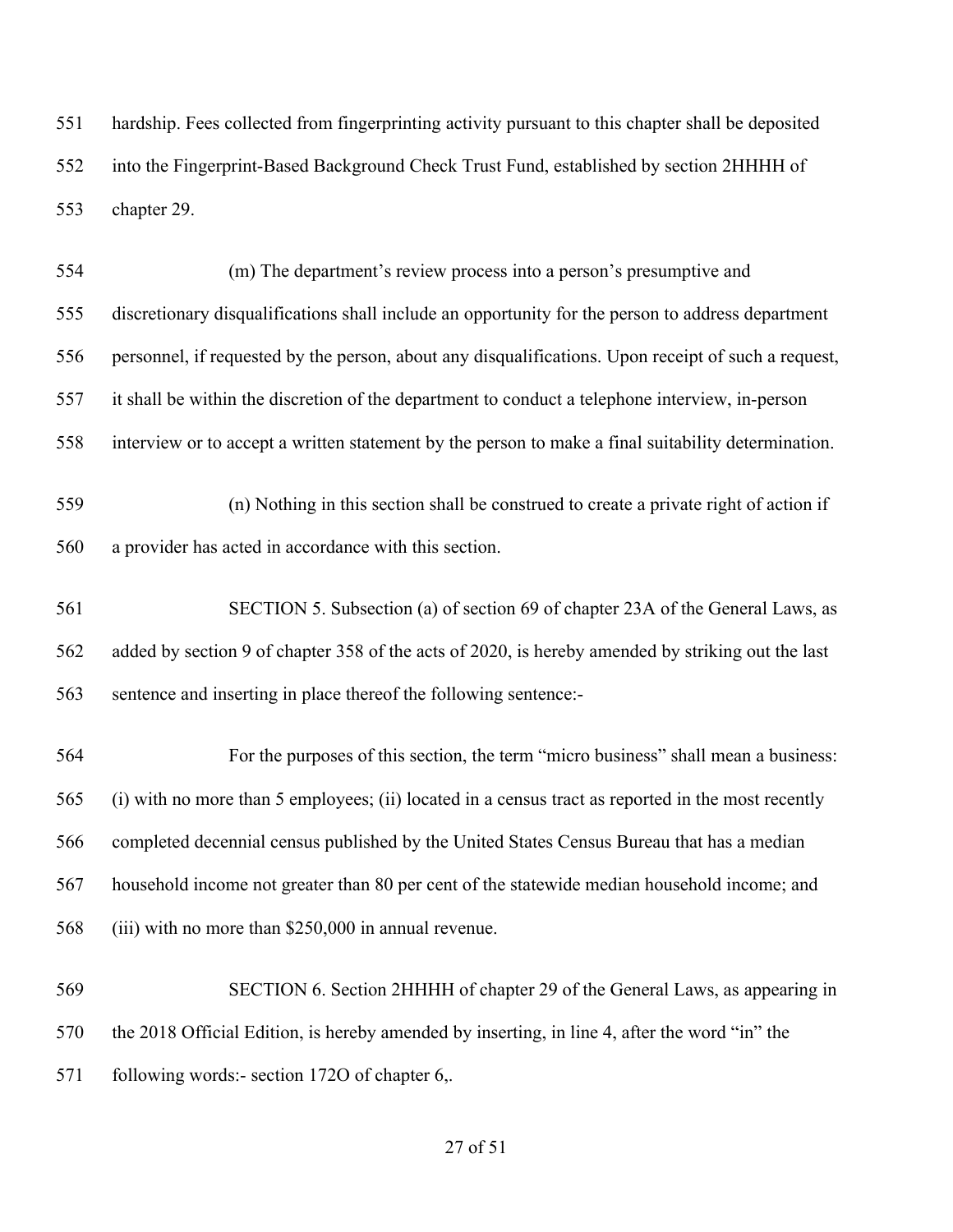SECTION 7. Said section 2HHHH of said chapter 29, as so appearing, is hereby further amended by inserting, in line 14, after the word "in" the following words:- section 172O of chapter 6,.

 SECTION 8. Subsection (b) of section 2WWWW of said chapter 29, as so appearing, is hereby amended by adding the following words:- ; provided, that money in the fund may also be expended for payments to such hospitals necessary to reconcile prior-year assessment amounts due to timing discrepancies in the calculation of the ratio described in subsection (b) of section 67 of chapter 118E.

 SECTION 9. Subsection (c) of section 3A of chapter 40A of the General Laws, as added by section 18 of chapter 358 of the acts of 2020, is hereby amended by inserting after the word "department", the first time it appears, the following words:- of housing and community development.

 SECTION 10. The fifth paragraph of section 5 of said chapter 40A, as amended by section 19 of said chapter 358, is hereby amended by striking out clause (4) and inserting in place thereof the following clause:-

 (4) the adoption of a smart growth zoning district or starter home zoning district in accordance with section 3 of chapter 40R.

- SECTION 11. Said section 5 of said chapter 40A, as so amended, is hereby further amended by inserting after the fifth paragraph the following 2 paragraphs:-
- Any amendment that requires a simple majority vote shall not be combined with an amendment that requires a two-thirds majority vote.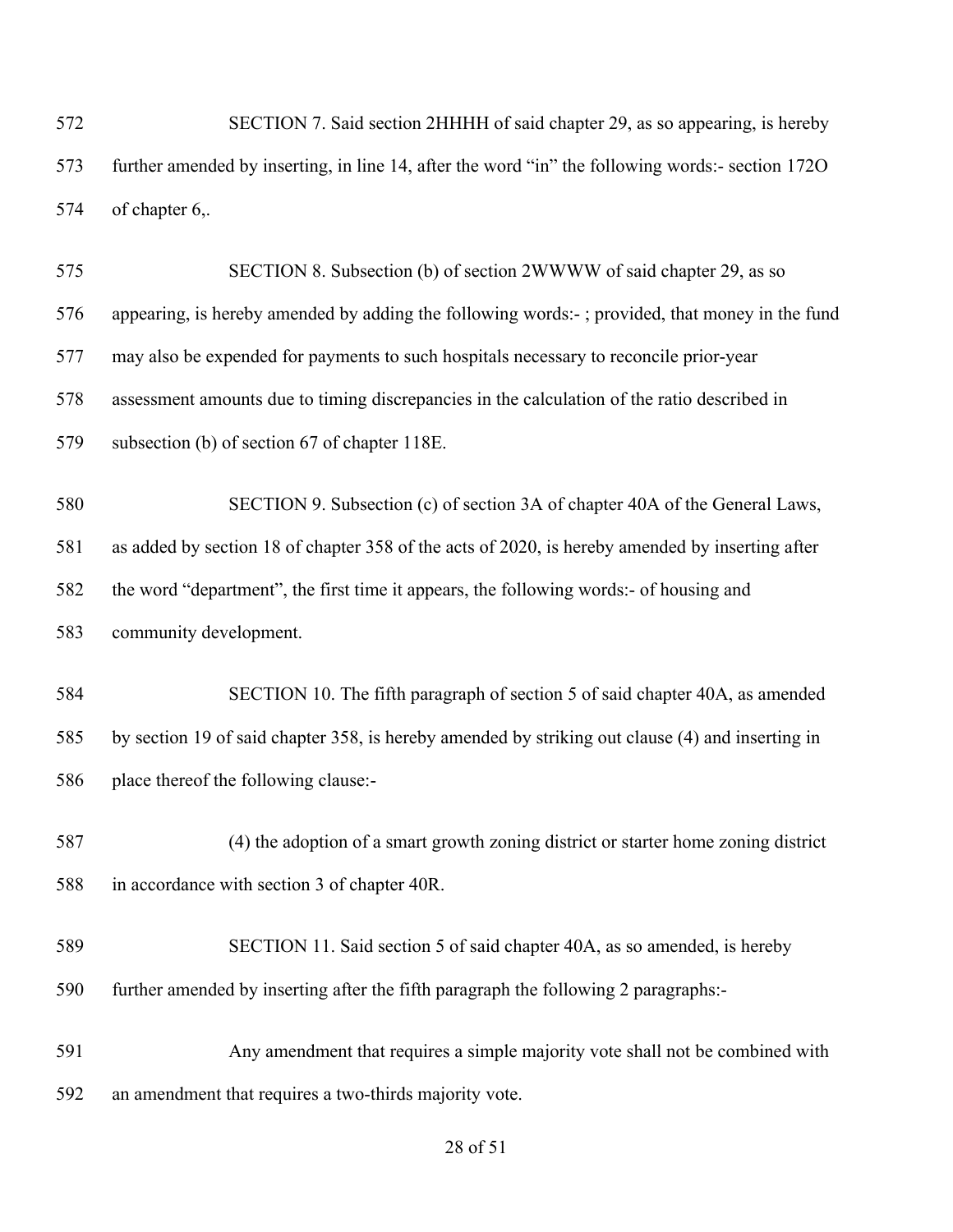If, in a city or town with a council of fewer than 25 members, there is filed with the clerk prior to final action by the council a written protest against a zoning change under this section, stating the reasons duly signed by owners of 50 per cent or more of the area of the land proposed to be included in such change or of the area of the land immediately adjacent extending 300 feet therefrom, no change of any such ordinance shall be adopted except by a two-thirds vote of all members.

 SECTION 12. Chapter 40X of the General Laws, as inserted by section 56 of chapter 358 of the acts of 2020, is hereby amended by striking out section 8 and inserting in place thereof the following section:-

 Section 8. (a) The municipal governing body of a lead jurisdiction shall notify the commissioner of its approval of a tourism destination marketing district, the rate at which the special assessment is to be imposed and the effective date of the special assessment. Such notification shall be received by the commissioner within 48 hours of the formal approval of the tourism destination marketing district by the local municipal governing body of the lead jurisdiction. The special assessment shall take effect on the first day of the first calendar quarter following 30 days after approval by the municipal governing body of a lead jurisdiction of the tourism destination marketing district; provided, that the assessment shall not take effect for a calendar quarter if the commissioner has not first been notified of the adoption of the assessment at least 28 days before the start of such calendar quarter.

 (b) The management entity of a tourism destination marketing district shall, with respect to every lodging business operating in the tourism destination marketing district, report to the commissioner the lodging business's name, address, zip code, federal employment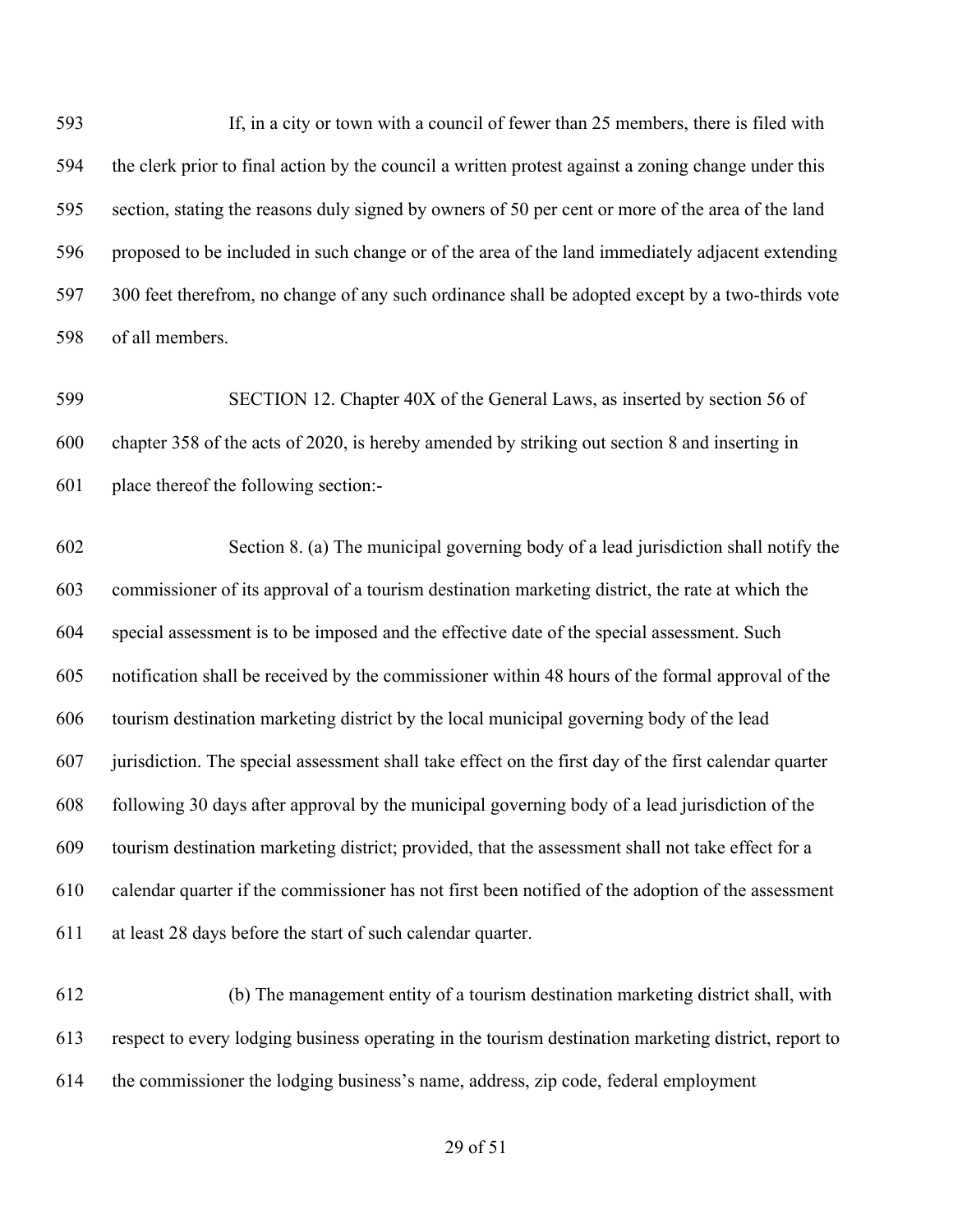identification number and any other information the commissioner may require for the purposes of the administration and collection of the special assessment within 30 days after approval by the municipal governing body of a lead jurisdiction of the tourism destination marketing district. The management entity must report this information to the commissioner with respect to any lodging businesses added to the tourism destination marketing district within 30 days of such addition.

 (c) Assessed lodging businesses shall pay the tourism destination marketing district special assessment to and file a return with the commissioner at the same time and in the same manner provided for filing the return required by paragraph (g) of section 16 of chapter 62C. Such special assessment shall be subject to said chapter 62C for administration and collection purposes. All sums received by the commissioner under this chapter shall, at least quarterly, be distributed, credited and paid by the state treasurer upon certification of the commissioner, to each management entity in proportion to the amount of such sums received from the respective tourism destination marketing districts.

 The special assessments collected shall be used solely to fund supplemental services identified and approved in the tourism destination marketing district plan for the tourism destination marketing district.

 (d) An annual audit, certified by a certified public accountant, of the revenues generated, the grants, donations and gifts received and the expenses incurred by the tourism destination marketing district shall be made within 120 days of the close of the fiscal year, and shall be placed on file with the commissioner. Such accounting shall be a public record.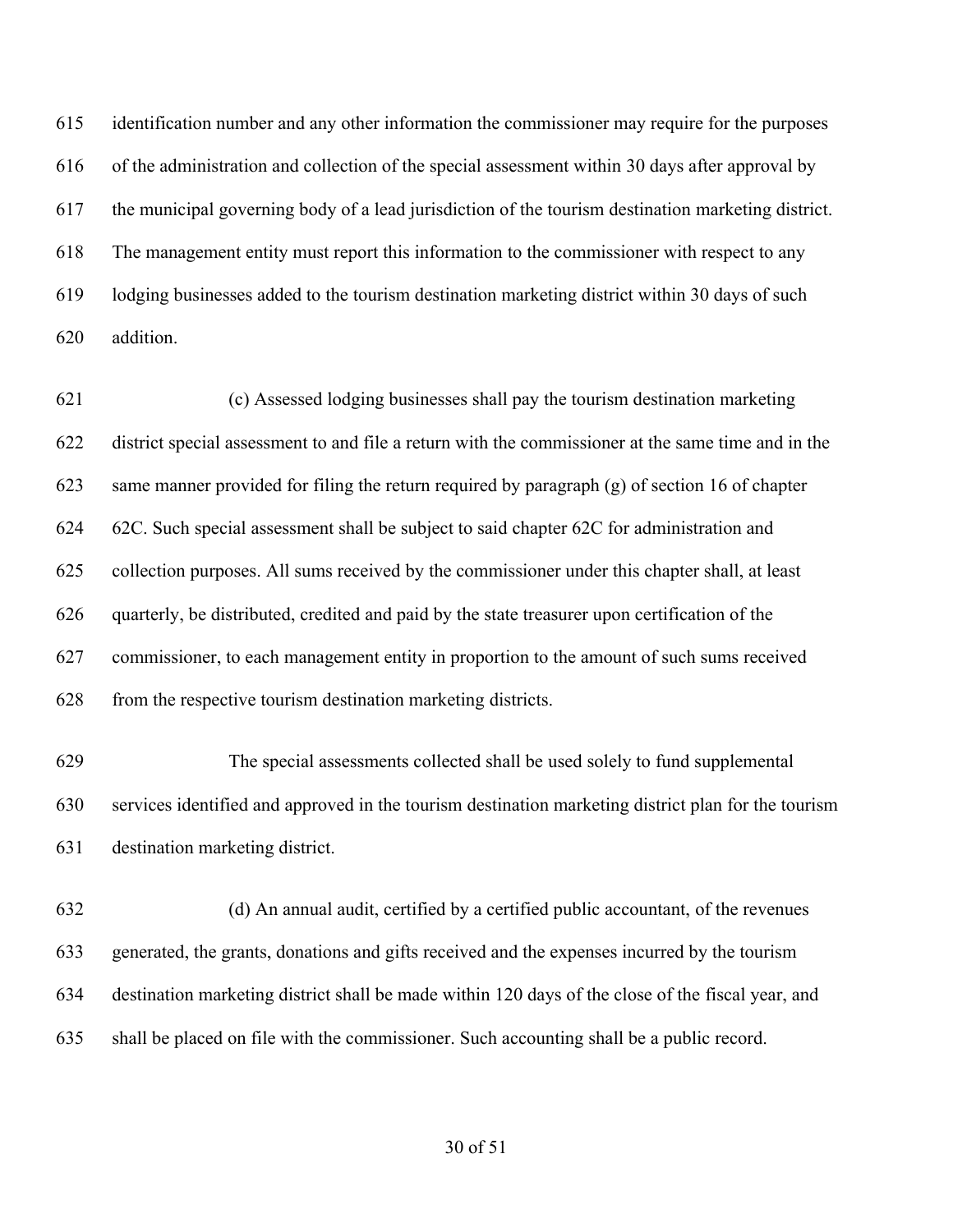(e) The commissioner may promulgate regulations and issue other guidance for the assessing, reporting, collecting, remitting and enforcement of the special assessment under this section.

 SECTION 13. Section 9 of said chapter 40X, as inserted by said section 56 of said chapter 358, is hereby amended by adding the following subsection:-

 (e) The municipal governing body of a lead jurisdiction shall notify the commissioner of the approval of any amendment to a tourism destination marketing district plan within 48 hours of the formal approval of such amendment. Any change in assessment rate shall take effect in the manner provided in subsection (a) of section 8.

 SECTION 14. Said chapter 40X, as inserted by said section 56 of said chapter 358, is hereby further amended by striking out section 11 and inserting in place thereof the following section:-

 Section 11. (a) The validity of an assessment levied pursuant to this chapter shall not be contested in any action or proceeding unless the action or proceeding is commenced within 30 days after the formal approval of the tourism destination marketing district by the local municipal governing body of the lead jurisdiction. Any appeal from a final judgment in an action or proceeding shall be perfected within 30 days after entry of judgment.

 (b) Notwithstanding subsection (a), chapter 62C shall apply to disputes regarding the proper amount of assessment due from a lodging business pursuant to this chapter.

 SECTION 15. Section 3 of chapter 161A of the General Laws, as appearing in the 2018 Official Edition, is hereby amended by striking out, in lines 2 and 3, the words "board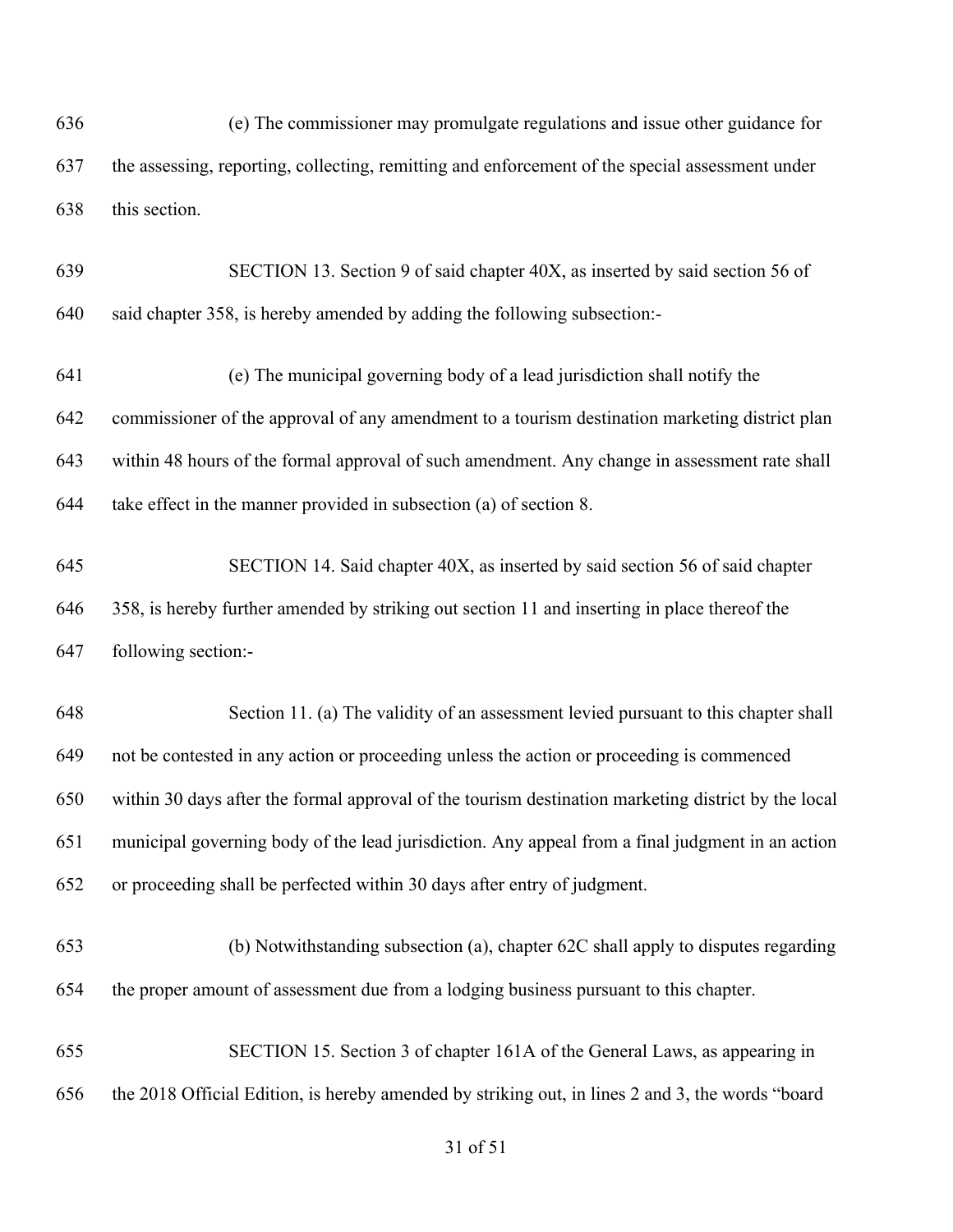of directors of the Massachusetts Department of Transportation established in chapter 6C" and inserting in place thereof the following words:- Massachusetts Bay Transportation Authority board of directors established in section 7.

 SECTION 16. Said chapter 161A, as so appearing, is hereby further amended by striking out section 7 and inserting in place thereof the following section:-

 Section 7. (a) The authority shall be governed and its corporate powers exercised by a board of directors, consisting of 7 members: 1 member shall be the secretary, who shall serve ex officio; 5 members shall be appointed by the governor, 1 of whom shall have experience in safety, 1 of whom shall have experience in transportation operations, 1 of whom shall have experience in public or private finance, 1 of whom shall be selected from a list of 3 persons recommended by the president of the AFL-CIO and 1 of whom shall be a rider as defined in section 1; and 1 member shall be appointed by the advisory board established pursuant to section 7A. At least 2 members shall also be members of the board of directors of the Massachusetts Department of Transportation established pursuant to section 2 of chapter 6C.

 (b) The term of each member, except for the secretary, shall be 4 years. Three of the members, not including the secretary, shall serve for terms that are coterminous with the governor. A member shall be eligible for reappointment; provided, that a member shall not serve more than 2 terms. A member appointed to fill a vacancy in the board shall serve only for the unexpired term of the former member, but may be appointed to serve 2 full terms in addition to such part of a full term.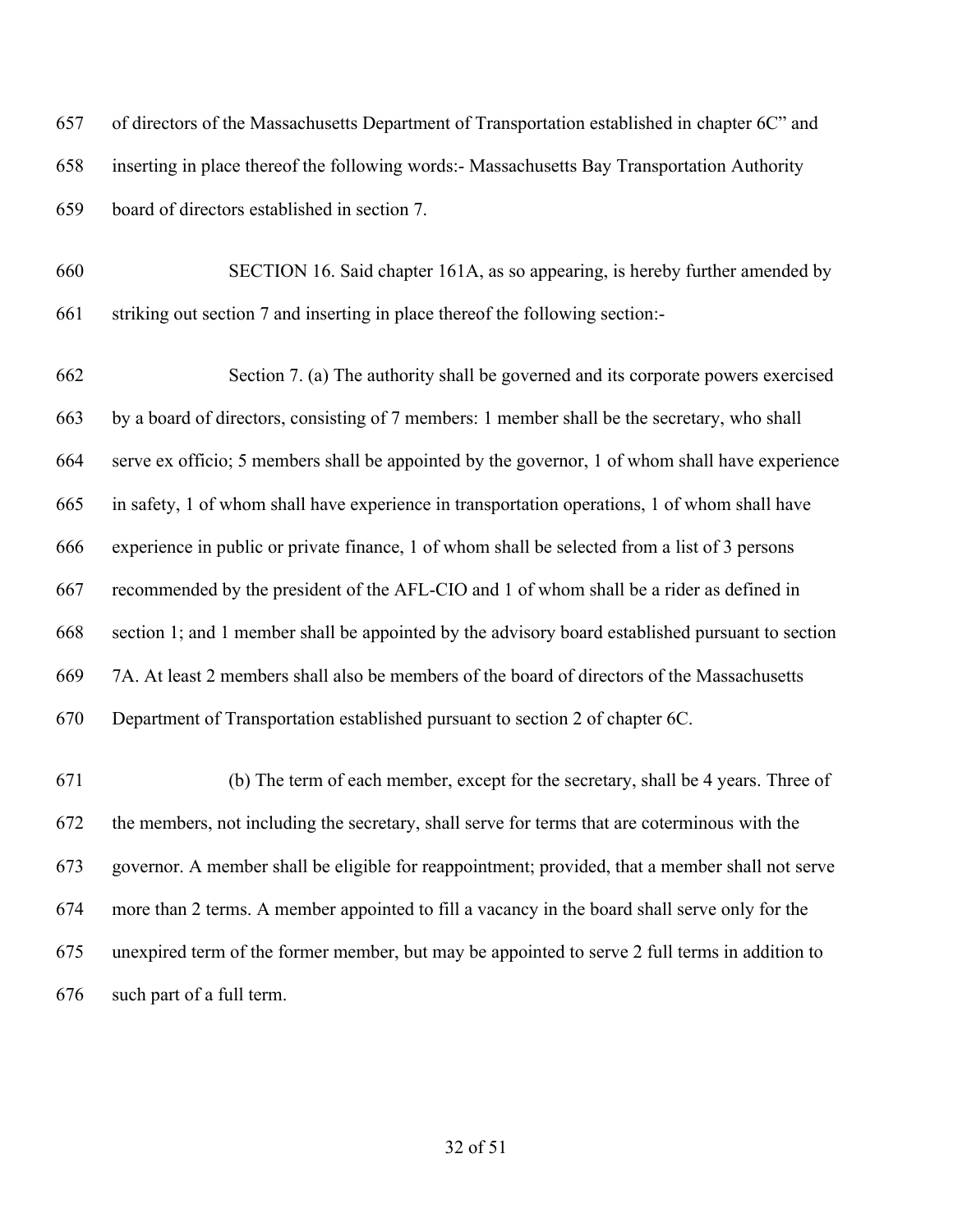(c) Not more than 4 of the members shall be enrolled in the same political party. The governor shall designate 1 member to serve as chair and the board shall elect 1 member to serve as vice-chair.

 (d) Four members of the board shall constitute a quorum and the affirmative vote of a majority of members present at a duly called meeting, if a quorum is present, shall be necessary for any action taken by the board. Any action required or permitted to be taken at a meeting of members may be taken without a meeting if all of the members consent in writing to such action and such written consent is filed with the records of the minutes of the board. Such consent shall be treated for all purposes as a vote at a meeting. No vacancy in the membership of the board shall impair the right of a quorum to exercise all the rights and perform all the duties of the authority.

 (e) The board shall be afforded all powers, responsibilities and obligations set forth pursuant to this chapter. The board may delegate any powers, responsibilities and obligations specifically afforded to it to the general manager unless otherwise prohibited by this section. The board shall adopt a written policy providing for the delegation of any of its powers and duties.

 (f) The board shall establish subcommittees, which shall include at the minimum a subcommittee on: (i) safety; and (ii) audit and finance. Each member shall participate on 2 subcommittees of the board.

 (g) The members of the board, with the exception of the secretary, shall serve without compensation, but each member may be reimbursed for actual and necessary travel and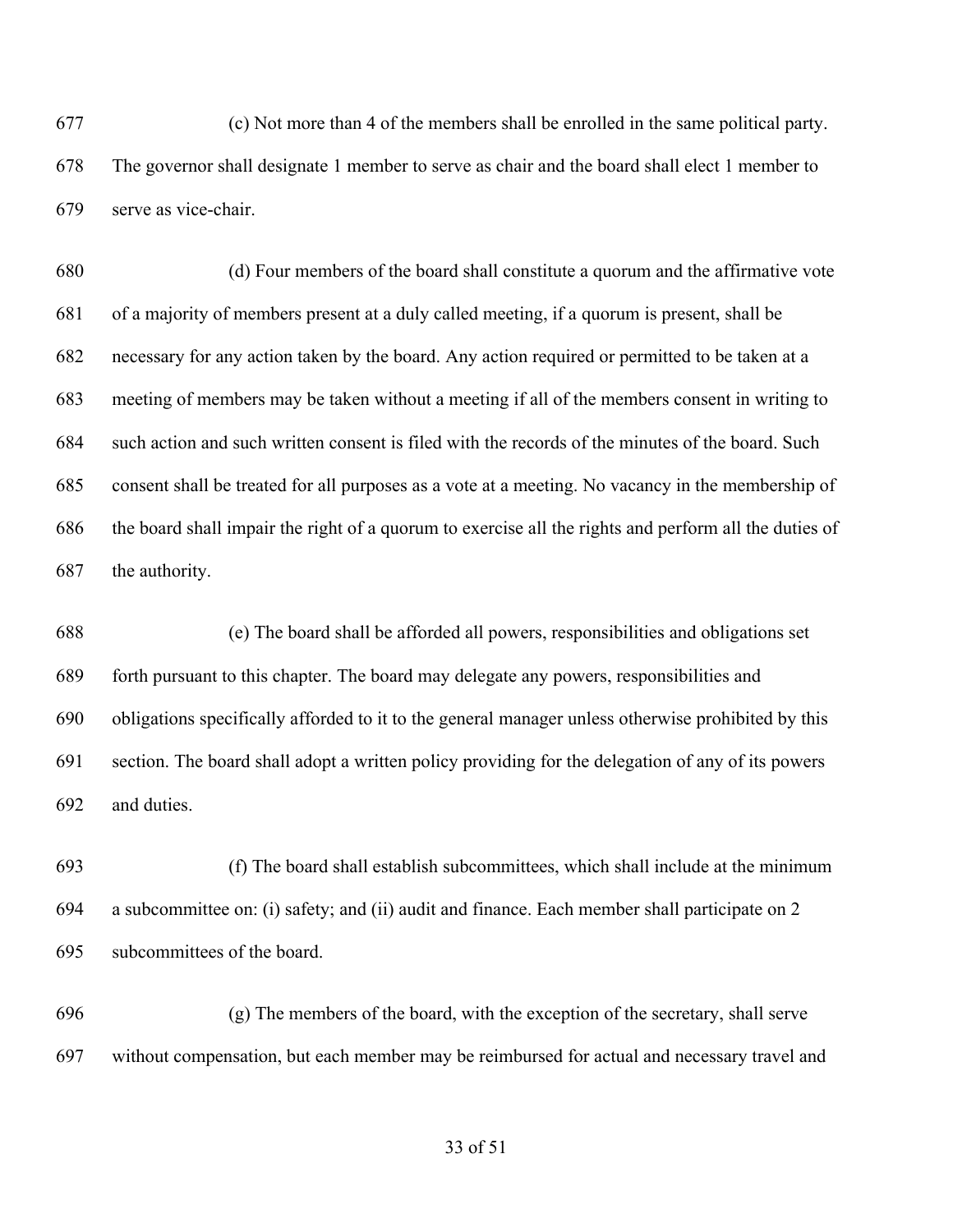other expenses reasonably incurred by the member in the discharge of the member's official duties; provided, however, that reimbursement shall not exceed \$6,000 annually per member.

 (h) Meetings of the board and its subcommittees shall be subject to sections 18 to 25, inclusive, of chapter 30A. Records of the board shall be subject to section 10 of chapter 66.

(i) The board shall meet at least 12 times per calendar year.

 (j) Each member shall make full disclosure of financial interest, if any, in matters before the board by notifying the state ethics commission, in writing, and shall abstain from voting on any matter before the board in which the member has a financial interest, unless otherwise permissible under chapter 268A. Chapters 268A and 268B shall apply to ex-officio members. Said chapters 268A and 268B shall apply to all other members of the board, except that the board may purchase from, sell to, borrow from, loan to, contract with or otherwise deal with any person in which any member of the board is in any way interested or involved provided that: (i) such an interest or involvement is disclosed in advance to the members of the board and recorded in the minutes of the board; and (ii) no director having such an interest or involvement may participate in a decision of the board relating to such an interest or involvement.

 Employment by the commonwealth or service in any agency thereof shall not be deemed to be such an interest or involvement.

 (k) Members shall not be liable to the commonwealth, to the authority, or to any other person as a result of their activities, whether ministerial or discretionary, as such members or officers except for willful dishonesty or intentional violations of law. The board may purchase liability insurance for board members, officers and employees, and may indemnify such persons against the claims of others.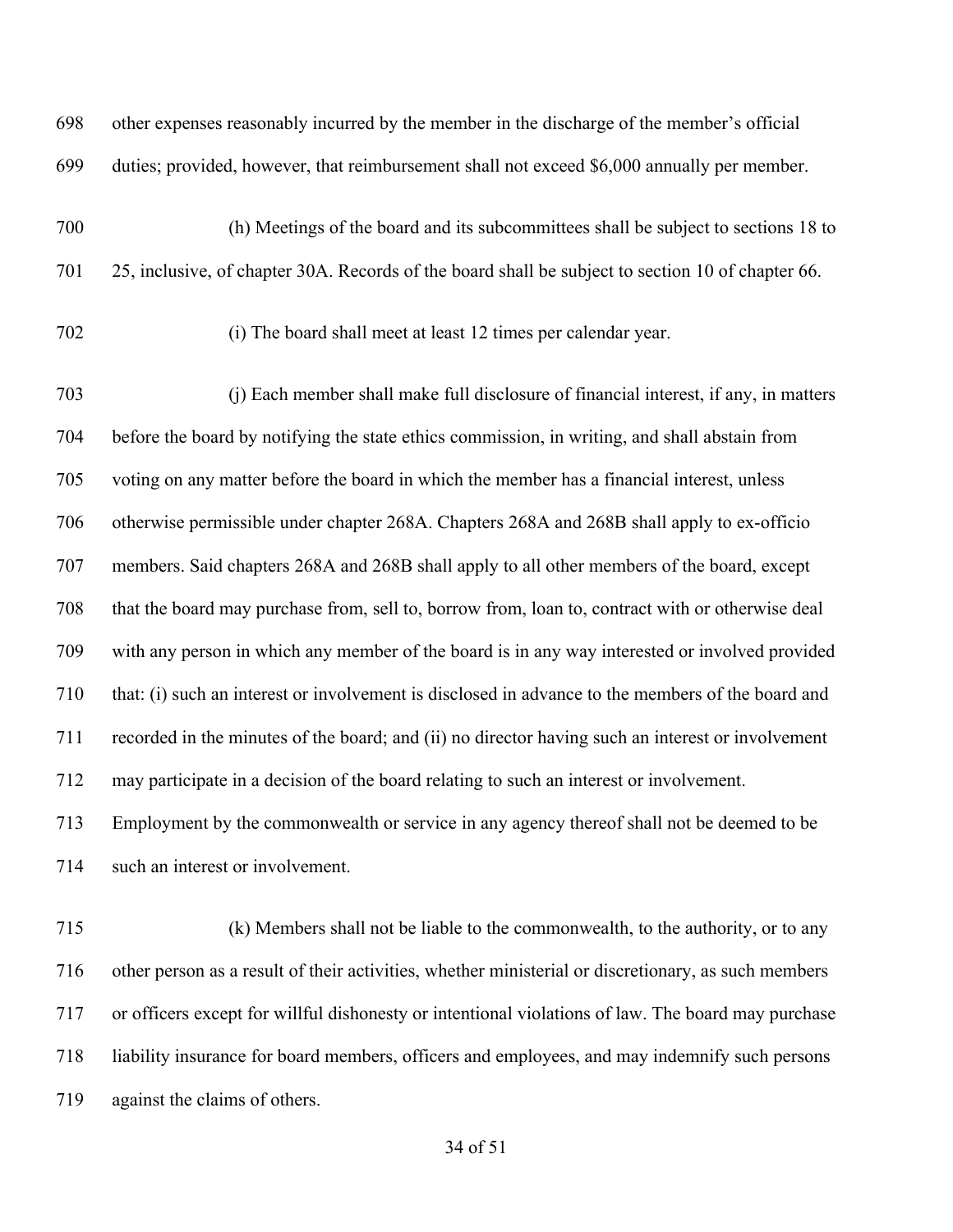| 720 | SECTION 17. Section 109 of chapter 133 of the acts of 2016 is hereby amended                       |
|-----|----------------------------------------------------------------------------------------------------|
| 721 | by inserting after the figure "175" the following words:-, inserted by section 1 of chapter 183 of |
| 722 | the acts of 2016,.                                                                                 |
| 723 | SECTION 18. Section 112 of said chapter 133 is hereby amended by inserting                         |
| 724 | after the figure "176A" the following words:-, inserted by section 2 of chapter 183 of the acts of |
| 725 | 2016,.                                                                                             |
| 726 | SECTION 19. Section 114 of said chapter 133 is hereby amended by inserting                         |
| 727 | after the figure "176B" the following words:-, inserted by section 3 of chapter 183 of the acts of |
| 728 | 2016,.                                                                                             |
| 729 | SECTION 20. Section 116 of said chapter 133 is hereby amended by inserting                         |
| 730 | after the figure "176G" the following words:-, inserted by section 4 of chapter 183 of the acts of |
| 731 | 2016,.                                                                                             |
| 732 | SECTION 21. Section 200 of said chapter 133 is hereby amended by striking out                      |
| 733 | the figure "2021" and inserting in place thereof the following figure: - 2022.                     |
| 734 | SECTION 22. Section 102 of chapter 41 of the acts of 2019 is hereby amended                        |
| 735 | by striking out the words "July 1, 2021" and inserting in place thereof the following words:-      |
| 736 | April 1, 2022.                                                                                     |
| 737 | SECTION 23. Item 7008-1117 of chapter 142 of the acts of 2019 is hereby                            |
| 738 | amended by striking out the figure "2021" and inserting in place thereof the following figure:-    |
| 739 | 2022.                                                                                              |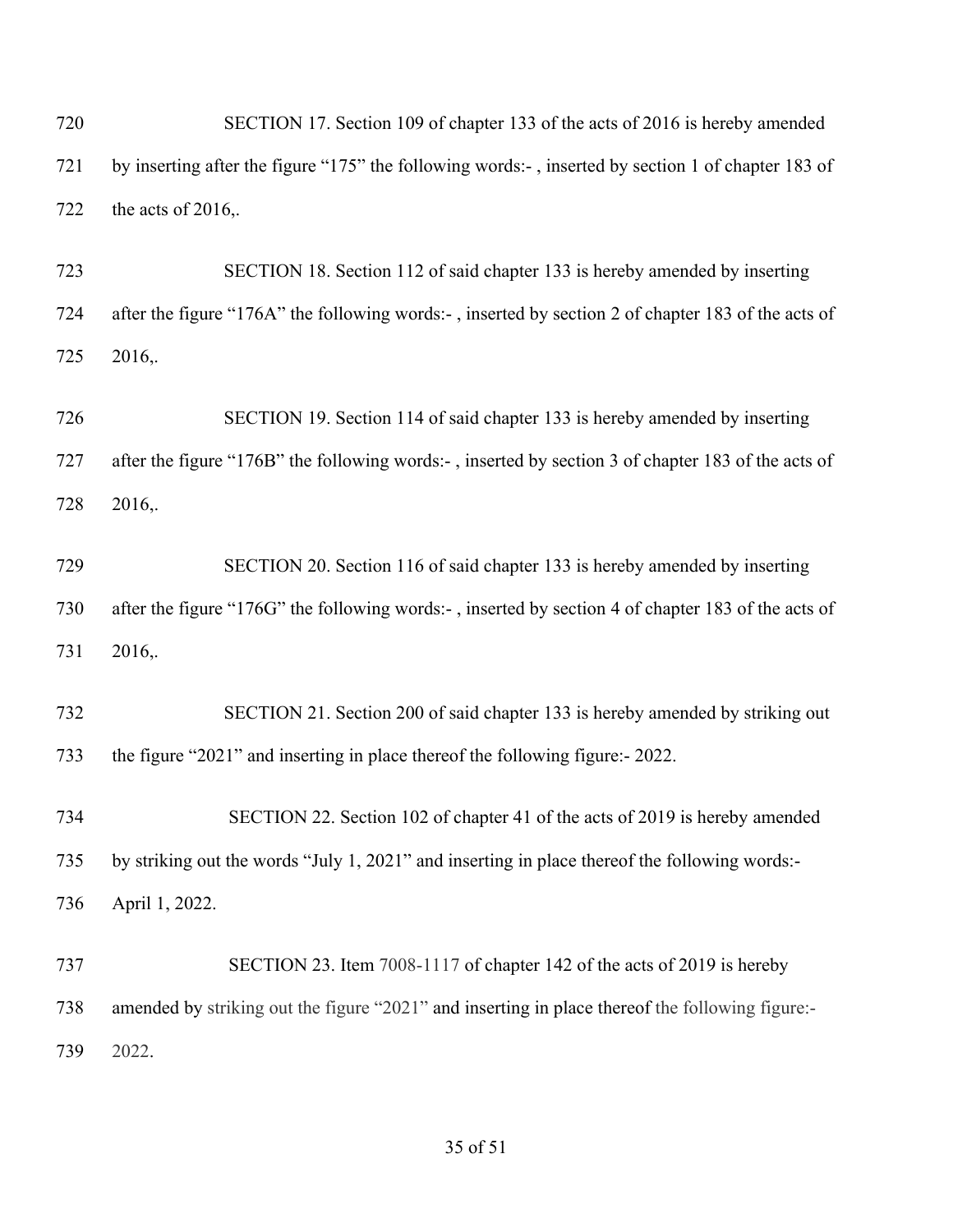| 740 | SECTION 24. Item 4403-2000 of section 2 of chapter 227 of the acts of 2020 is                    |
|-----|--------------------------------------------------------------------------------------------------|
| 741 | hereby amended by inserting after the words "of September 2020" the following words:-;           |
| 742 | provided further, that a non-recurring COVID-19 relief payment for costs associated with the     |
| 743 | pandemic shall be provided to each child and pregnant recipient who received a benefit under     |
| 744 | this program in the month directly preceding the month of the issuance of said non-recurring     |
| 745 | COVID-19 relief payment; provided further, that the amount of said COVID-19 relief payment       |
| 746 | shall be determined based on the number of eligible recipients; provided further, that the total |
| 747 | cost of payments shall not exceed \$27,853,223; provided further, that any unspent balance of up |
| 748 | to \$27,853,223 in this item as of June 30 of the current fiscal year shall be re-authorized for |
| 749 | expenditure in the next fiscal year using the same eligibility criteria.                         |
| 750 | SECTION 25. Item 5911-1003 of said section 2 of said chapter 227 is hereby                       |
| 751 | amended by inserting after the words "Congress, Inc." the following words:-; provided further,   |
| 752 | that the commissioner of developmental services may transfer funds between items 5920-2025,      |
| 753 | 5920-2000 and 5911-2000; provided further, that the commissioner shall notify the house and      |
| 754 | senate committees on ways and means 15 days in advance of any such transfer.                     |
| 755 | SECTION 26. Item 7007-1641 of said section 2 of said chapter 227 is hereby                       |
| 756 | amended by striking out the words "Smaller Business Association of New England, Inc, for the"    |
| 757 | and inserting in place thereof the following words:- Massachusetts Technology Park Corporation   |
| 758 | established by chapter 40J of the General Laws for a.                                            |
| 759 | SECTION 27. Item 7007-1641 of said section 2 of said chapter 227 is hereby                       |
| 760 | further amended by striking out the words "president of the Smaller Business Association of      |
| 761 | New England, Inc," and inserting in place thereof the following word:- grantee.                  |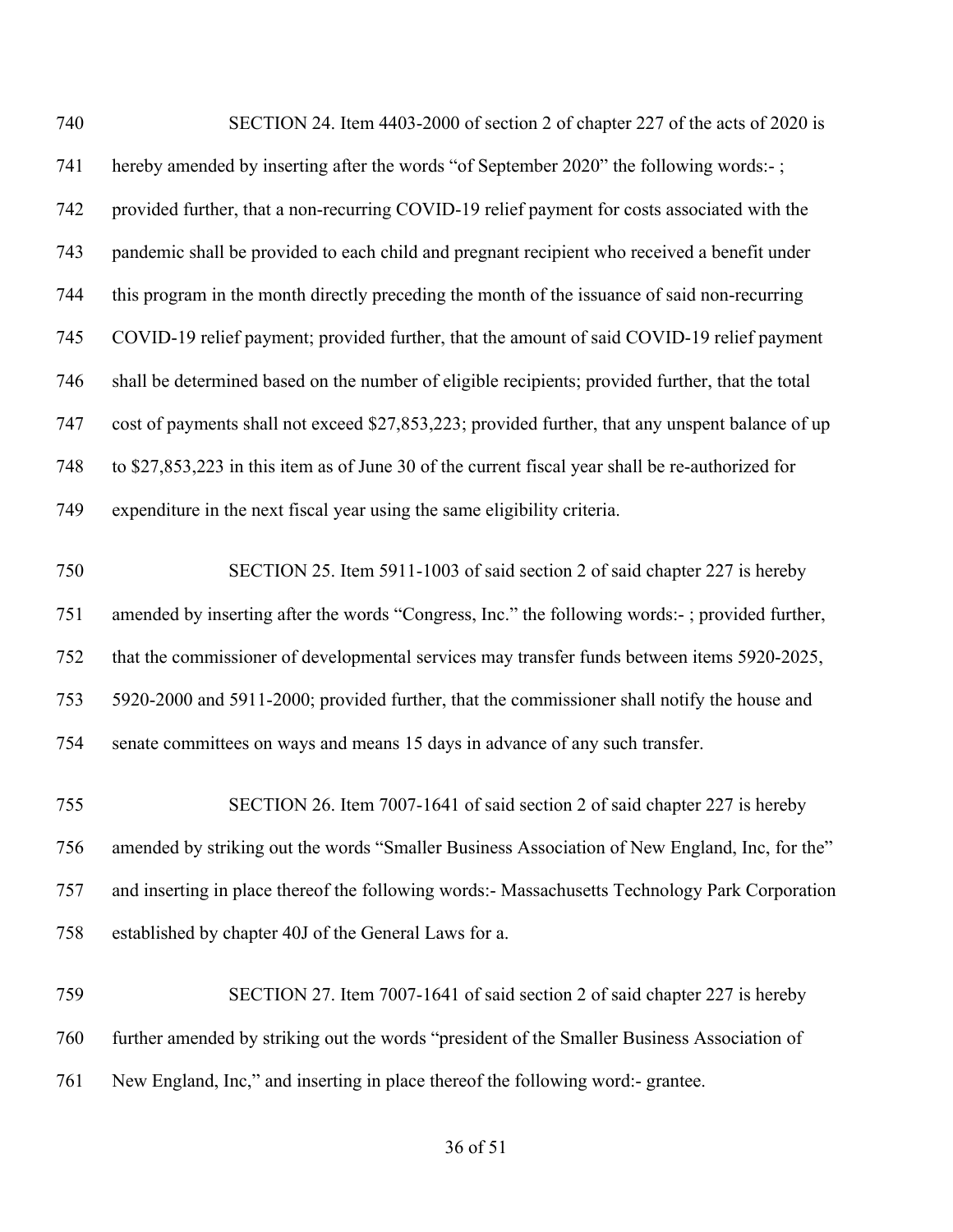SECTION 28. Item 1595-1068 of section 2E of said chapter 227 is hereby amended by striking out the figure "\$437,750,000" and inserting in place thereof the following figure:- \$465,350,000.

 SECTION 29. Said item 1595-1068 of said section 2E of said chapter 227 is hereby further amended by striking out the figure "\$505,250,000" and inserting in place thereof the following figure:- \$537,190,000.

 SECTION 30. Item 1595-1070 of said section 2E of said chapter 227 is hereby amended by striking out the words "or 2020" and inserting in place thereof the following words:- , 2020 or 2021.

 SECTION 31. Subsection (f) of section 20 of chapter 9 of the acts of 2021, as amended by section 4 of chapter 16 of the acts of 2021, is hereby further amended by striking out the words "section 21A" and inserting in place thereof the following words:- section 21.

 SECTION 32. Notwithstanding section 1Q of chapter 69 of the General Laws or any other general or special law to the contrary, due to the 2019 novel coronavirus pandemic, also known as COVID-19, the commissioner of elementary and secondary education may establish an alternative means of demonstrating English language proficiency for the state seal of biliteracy for students in the class of 2020 or 2021, which may include, but is not limited to, earning the modified competency determination in English language arts.

 SECTION 33. Notwithstanding section 89 of chapter 71 of the General Laws or any other general or special law to the contrary, due to the 2019 novel coronavirus pandemic, also known as COVID-19, the list of districts in the lowest 10 per cent of all statewide student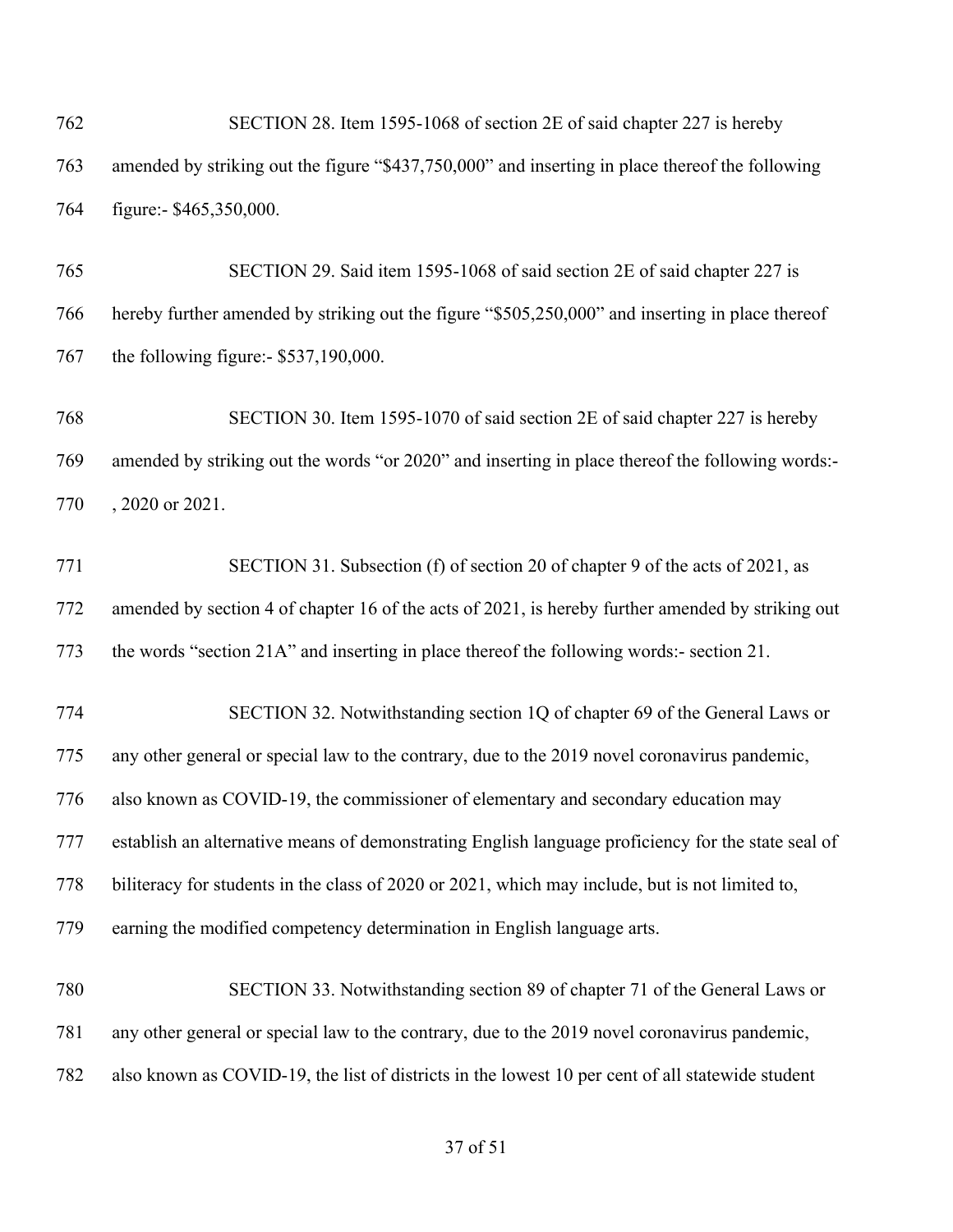performance scores released in fiscal year 2020 shall be maintained as that list for fiscal years 2021 and 2022.

 SECTION 34. Notwithstanding any general or special law to the contrary, for fiscal year 2021, the secretary of health and human services, with the written approval of the secretary of administration and finance, may authorize transfers of surplus among items 4000- 0320, 4000-0430, 4000-0500, 4000-0601, 4000-0641, 4000-0700, 4000-0875, 4000-0880, 4000- 0885, 4000-0940, 4000-0950, 4000-0990, 4000-1400, 4000-1420 and 4000-1425.

 SECTION 35. Notwithstanding any general or special law to the contrary, any unexpended balances, not exceeding a total of \$40,000,000, in items 4000-0700 and 4000-1425 of section 2 of chapter 227 of the acts of 2020 shall not revert to the General Fund until September 1, 2021 and may be expended by the executive office of health and human services to pay for services enumerated in said items 4000-0700 and 4000-1425 provided during fiscal year 2021.

 SECTION 36. Notwithstanding any general or special law to the contrary, the secretary of health and human services shall, not later than September 3, 2021, provide to the comptroller information on the amount of the federal financial participation revenues claimed and received by the commonwealth for eligible expenditures made from the MassHealth Delivery System Reform Trust Fund established in section 2SSSS of chapter 29 of the General Laws for fiscal year 2021 that are attributable to the increase to the federal medical assistance percentage authorized by section 6008 of the federal Families First Coronavirus Response Act, Public Law 116-127. The comptroller shall credit said amount to the General Fund and not the MassHealth Delivery System Reform Trust Fund in fiscal year 2021.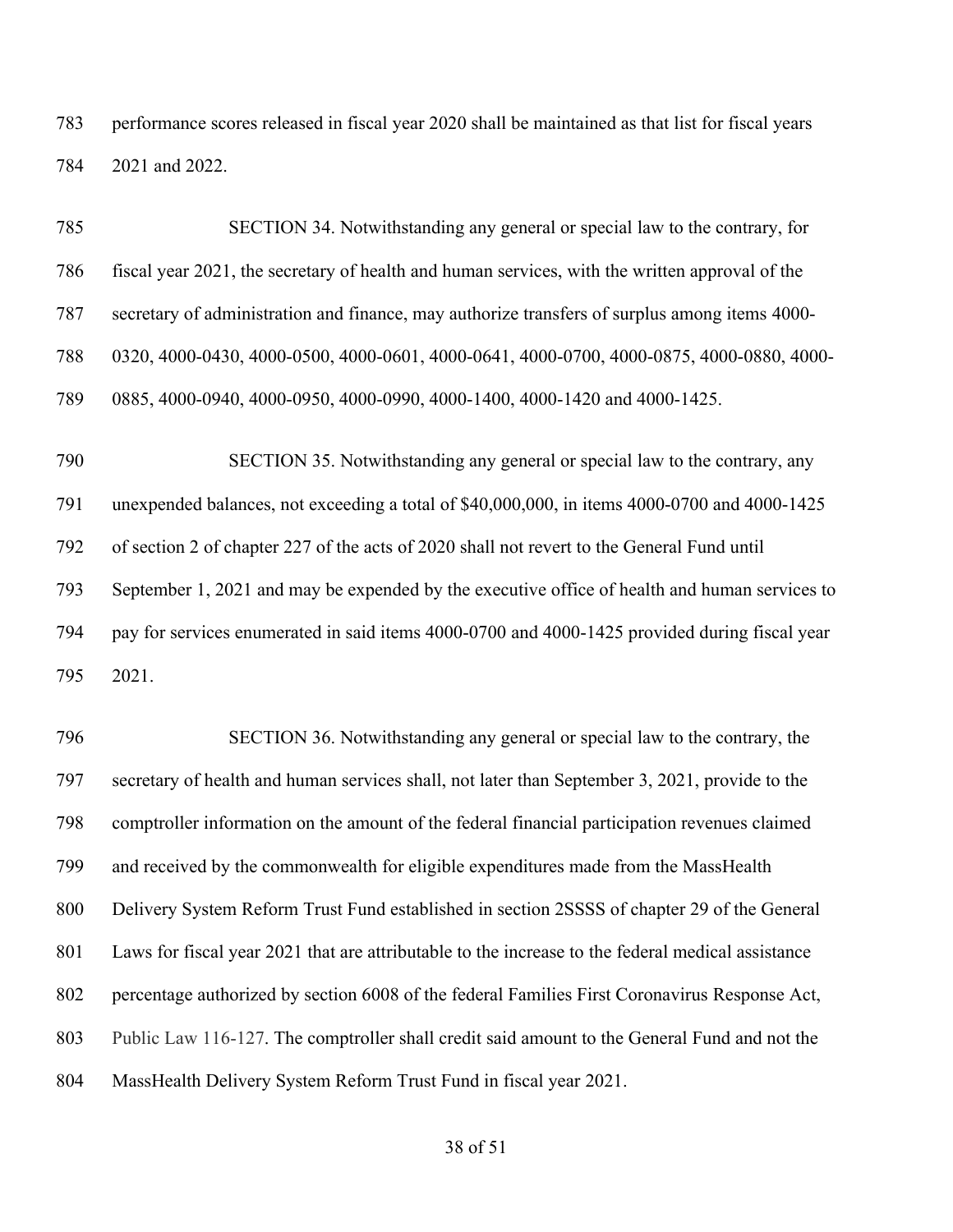| 805 | SECTION 37. Notwithstanding any general or special law to the contrary, the                         |
|-----|-----------------------------------------------------------------------------------------------------|
| 806 | commissioner of capital asset management and maintenance may take any and all interests in all      |
| 807 | the paper streets on the property: (i) described in the deed from the Trustees of the Soldiers'     |
| 808 | Home in Massachusetts dated December 27, 1934 recorded at the Suffolk county registry of            |
| 809 | deeds in book 5503, page 430; and (ii) identified in plans recorded at the Suffolk county registry  |
| 810 | of deeds in book 1174, page 16 and book 1168, page end, and may also take any other interests       |
| 811 | or rights necessary to clear title to the property by eminent domain pursuant to chapter 79 of the  |
| 812 | General Laws, as deemed necessary by the commissioner of capital asset management and               |
| 813 | maintenance to carry out this act.                                                                  |
| 814 | SECTION 38. Notwithstanding any general or special law to the contrary, in                          |
| 815 | making initial appointments to the Massachusetts Bay Transportation Authority board of              |
| 816 | directors, established pursuant to section 7 of chapter 161A of the General Laws, the governor      |
| 817 | shall appoint the 3 members whose terms are not coterminous with the term of the governor to        |
| 818 | the following initial terms: 1 member shall be appointed for a term of 1 year, 1 member shall be    |
| 819 | appointed for a term of 2 years and 1 member shall be appointed for a term of 3 years.              |
| 820 | SECTION 39. The special commission established pursuant to chapter 3 of the resolves                |
| 821 | of 2018 is hereby revived and continued to December 31, 2021. The special commission shall          |
| 822 | file its report with the clerks of the house of representatives and the senate, the joint committee |
| 823 | on the environment, natural resources and agriculture and the joint committee on tourism, arts      |
| 824 | and cultural development not later than December 31, 2021.                                          |
| 025 | SECTION 40 Chapter 54 of the General Laws is bereby emended by striking out section                 |

 SECTION 40. Chapter 54 of the General Laws is hereby amended by striking out section 25B and inserting in place thereof the following 3 sections:-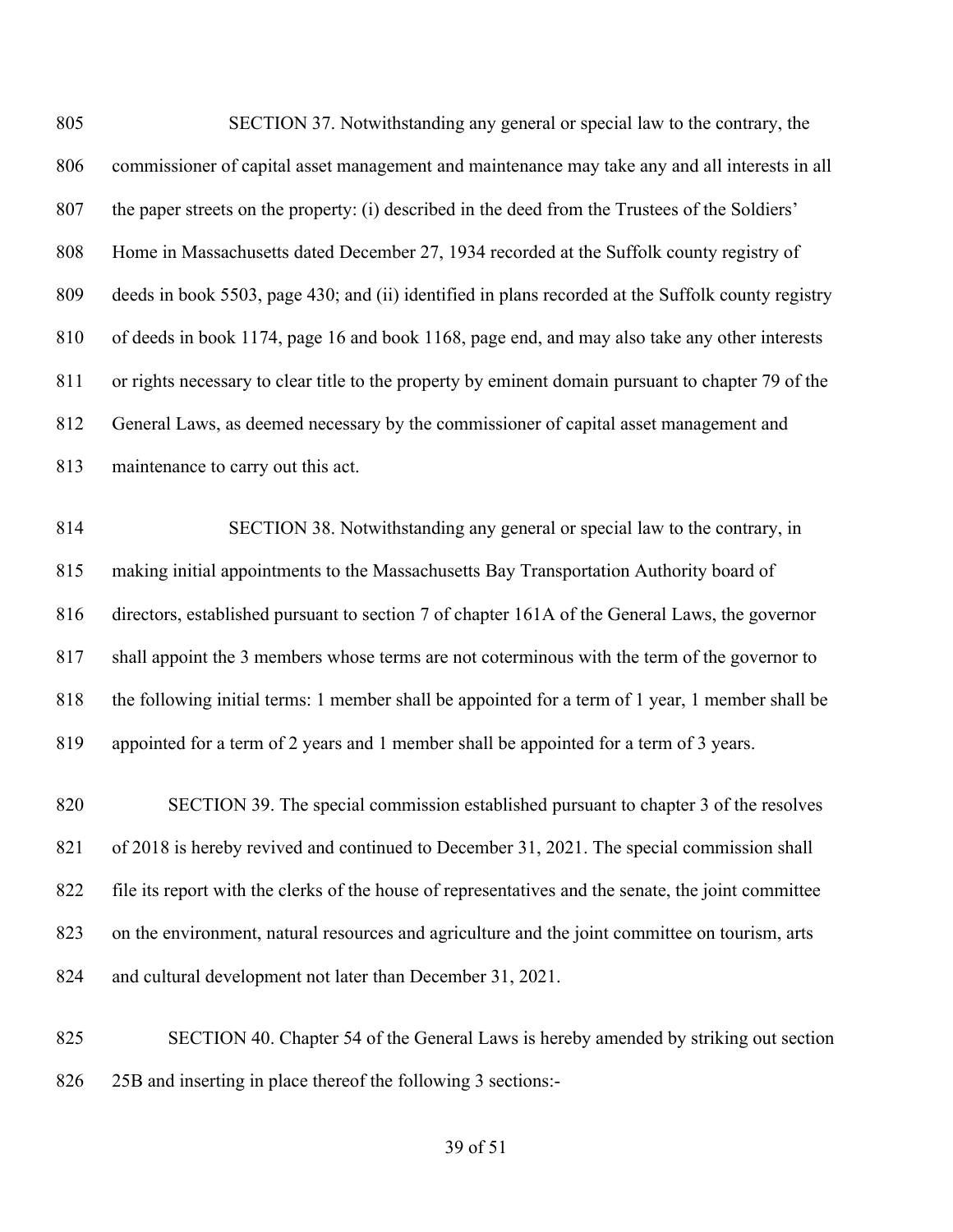| 827 | Section 25B. (a) As used in sections 25C and 25D, the following words shall, unless the              |
|-----|------------------------------------------------------------------------------------------------------|
| 828 | context clearly requires otherwise, have the following meanings:                                     |
| 829 | "Application", an application to vote early by mail.                                                 |
| 830 | "Central registry", the central registry of voters established pursuant to section 47C of            |
| 831 | chapter 51.                                                                                          |
| 832 | "Election", a biennial state election, as defined in section 62, or a state primary, and any         |
| 833 | city or town election held at the same time.                                                         |
| 834 | "Qualified voter", a voter qualified pursuant to section 1 of chapter 51.                            |
| 835 | "Voter affidavit", an affidavit to be completed by a voter at the time of early voting in            |
| 836 | person or by mail, in compliance with regulations promulgated under this chapter, and a notice       |
| 837 | of penalties under section 26 of chapter 56.                                                         |
| 838 | Section 25C. (a) The election officers and registrars of every city or town shall allow any          |
| 839 | qualified voter to cast a ballot for an election in person as set forth in this section.             |
| 840 | (b) No fewer than 21 days prior to each election, the state secretary shall deliver to each          |
| 841 | city or town, in quantities as the state secretary determines necessary, the following papers: (1)   |
| 842 | official early voting ballots, similar to the official ballot to be used at the election; and (2)    |
| 843 | envelopes of sufficient size to contain the ballots specified in clause (1) bearing on their reverse |
| 844 | the voter affidavit.                                                                                 |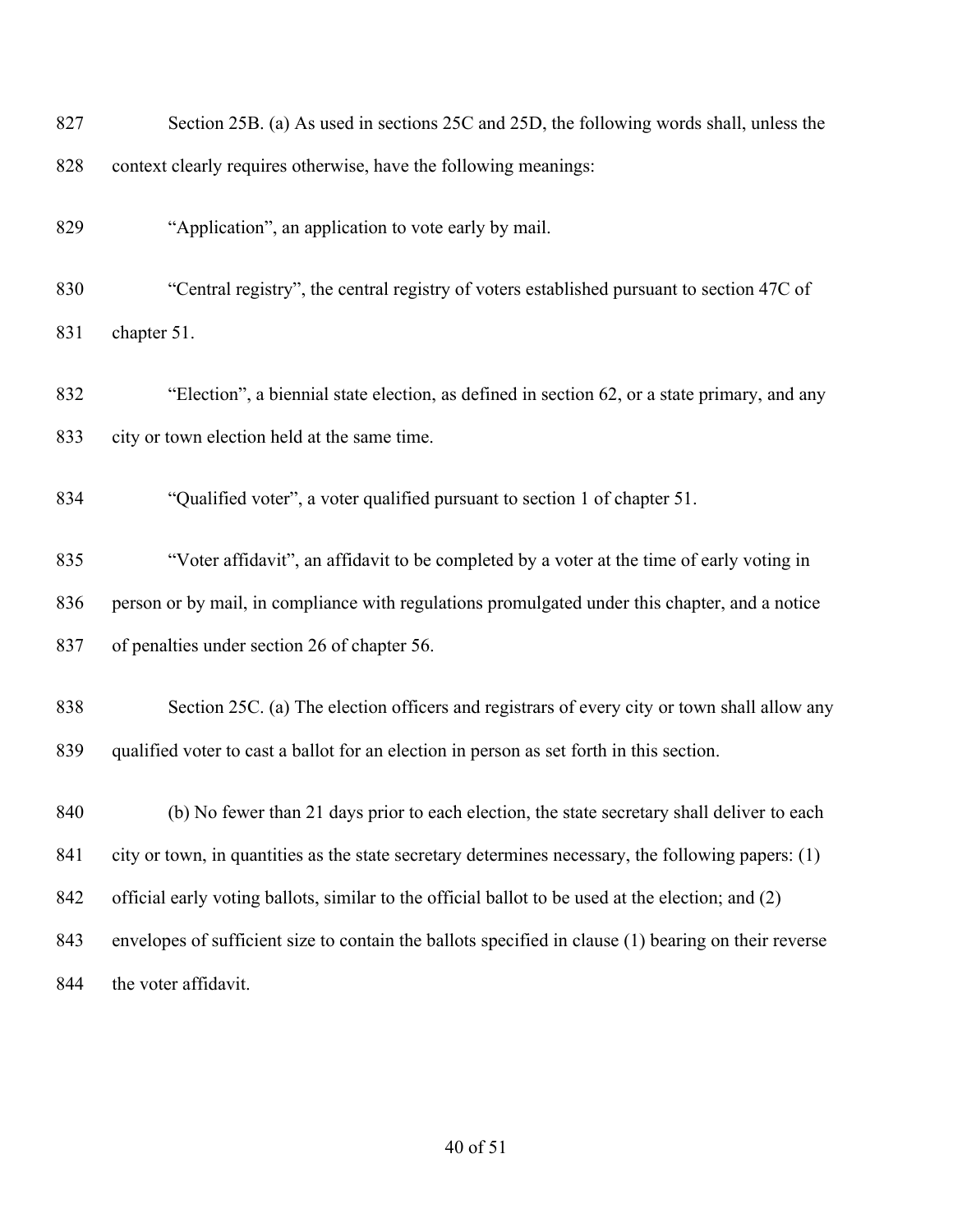(c)(1) The voting period for in person early voting for the biennial state election shall run 846 from the third Saturday preceding the election through the close of the business on the Friday immediately preceding the election.

 (2) The voting period for in person early voting for any state primary election shall run 849 from the second Saturday preceding the election through the close of the business on the Friday immediately preceding the election.

 (d)(1) Early voting in person shall be conducted during the usual business hours of each city or town clerk. A city or town may, in its discretion, provide for additional early voting hours beyond the hours required by this subsection.

 (2) Early voting in person for an election shall be conducted on all weekend dates during the early voting period as follows: (i) for municipalities with fewer than 5,000 registered voters, 856 for a period of a minimum of 2 hours each day; (ii) for municipalities with 5,000 or more registered voters but fewer than 20,000 registered voters, for a period of a minimum of 4 hours each day; (iii) for municipalities with 20,000 or more registered voters but fewer than 40,000 registered voters, for a period of a minimum of 5 hours each day; (iv) for municipalities with 860 40,000 or more registered voters but fewer than 75,000 registered voters, for a period of a minimum of 6 hours each day; and (v) for municipalities with 75,000 or more registered voters, 862 for a period of a minimum of 8 hours each day. For each other day during the early voting period, early voting in person shall be conducted during the usual business hours of each city or town clerk. A city or town may, in its discretion, provide for additional early voting hours beyond the hours required by this paragraph.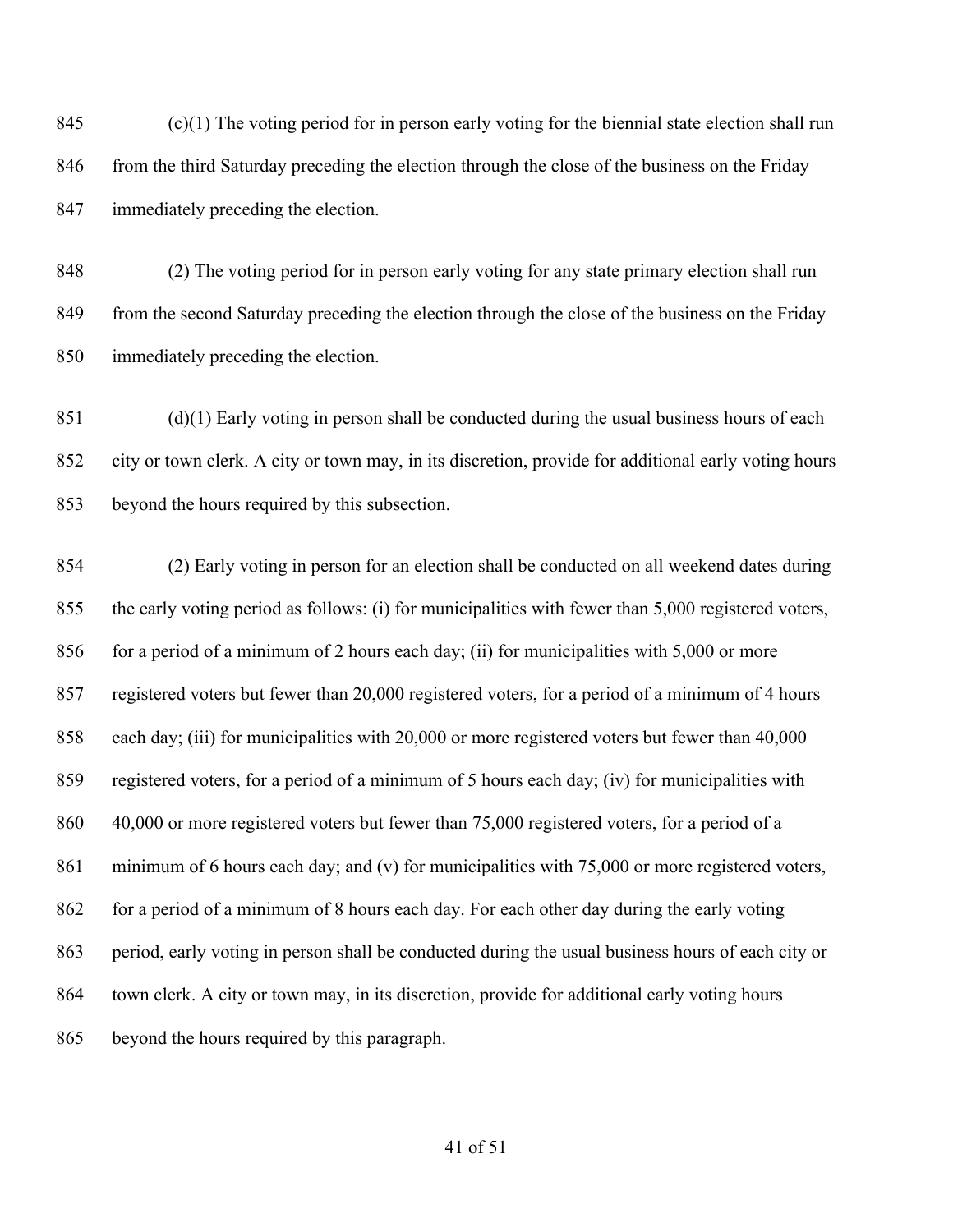(e) Each city and town shall establish an early voting site for each election that shall include the election office for the city or town; provided, however, that if the city or town determines that the office is unavailable or unsuitable for early voting, the registrars of each city or town shall identify and provide for an alternative centrally-located, suitable and convenient public building within each city or town as an early voting site. A city or town may also provide 871 for additional early voting sites at the discretion of the registrars for that city or town. Each early voting site shall be accessible to persons with disabilities in accordance with federal law.

 (f) The designation of an early voting site shall be made not less than 14 days prior to the beginning of the voting period established in subsection (b). Not less than 7 days prior to the beginning of the early voting period, and at least once during the voting period, the registrars for each city or town shall post the location of the early voting sites as well as the applicable dates and hours. Notice shall be conspicuously posted: (i) in the office of the city or town clerk or on the principal official bulletin board of each city or town; (ii) on any other public building considered necessary; (iii) on the city or town's website, if any; and (iv) on the website of the state secretary.

 (g) A qualified voter voting early in person shall be provided with a ballot and an envelope where the ballot is to be placed after voting which shall contain a voter affidavit to be filled out by the voter. A qualified voter voting early in person shall complete the voter affidavit.

 (h) Prior to the beginning of early voting, the registrars for each city or town shall prepare a list for the early voting sites, containing the names and residences of all persons qualified to vote at each voting site, as the names and residences appear upon the annual register, and shall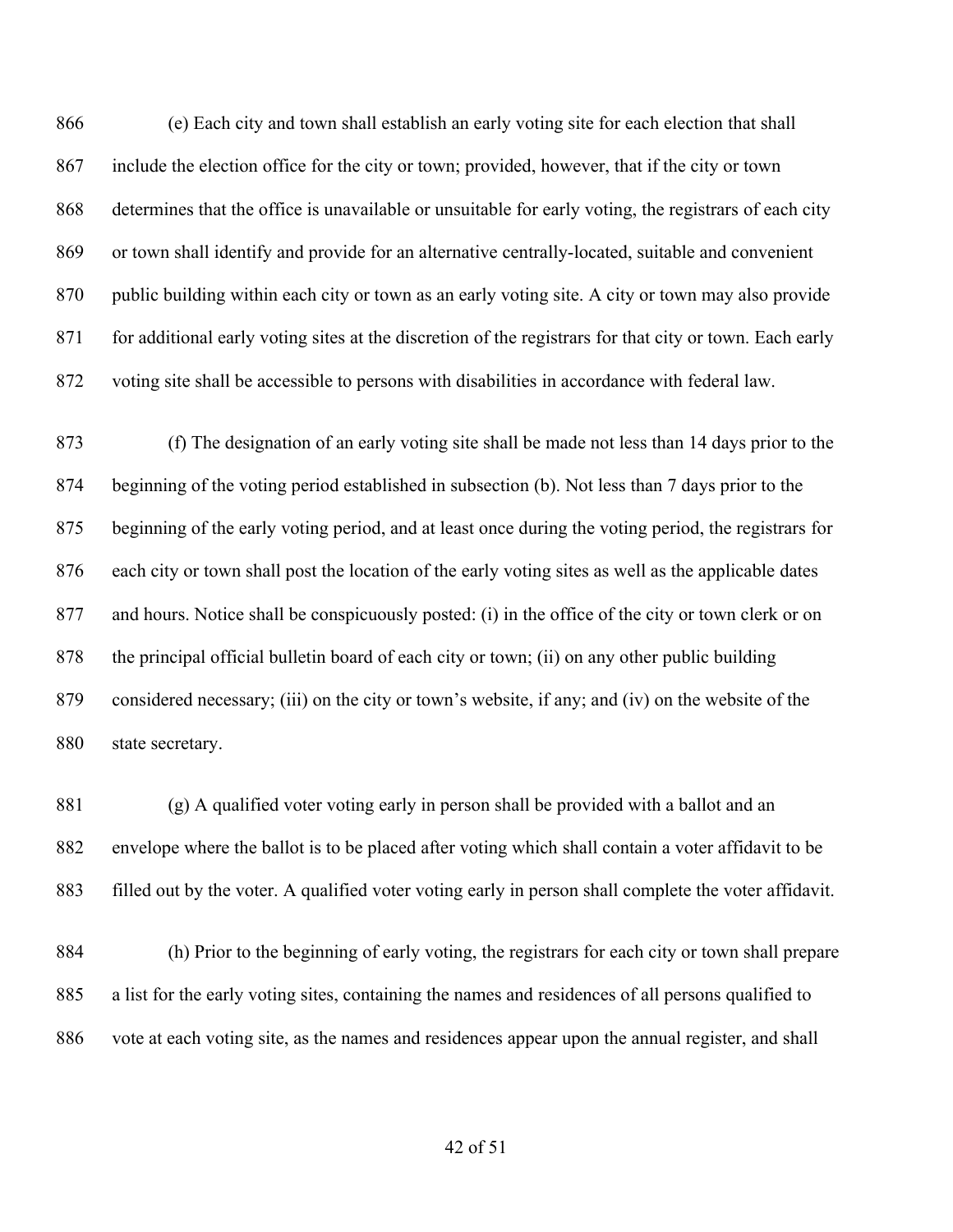reasonably transmit the applicable list to the election officers at each early voting site designated 888 by the registrars.

 (i) The registrar or presiding official at the early voting site shall cause to be placed on the voting lists opposite the name of a qualified voter who participates in early voting the letters 891 "EV" designating an early voter.

 (j) The registrars shall prepare lists of all voters casting ballots during the early voting period pursuant to this section and update the voter list in a manner prescribed by the state secretary.

 (k) Section 72 shall not apply to this section; provided, however, that a city or town may opt to detail a sufficient number of police officers or constables for each early voting site for an election at the expense of the city or town to preserve order, protect the election officers and supervisors from any interference with their duties and aid in enforcing the laws relating to elections.

 (l) The counting of early voting ballots including, but not limited to, informing election officers and any challengers present under section 85A shall be set by regulations promulgated under this chapter. All envelopes referred to in this section shall be retained with the ballots cast at the election and shall be preserved and destroyed in the manner provided by law for the retention, preservation or destruction of official ballots.

905 (m)(1) The absent or early ballot of any voter who was eligible to vote at the time the ballot was cast shall not be deemed invalid solely because the voter became ineligible to vote by reason by death after casting the ballot. For the purposes of this subsection, the term "cast" shall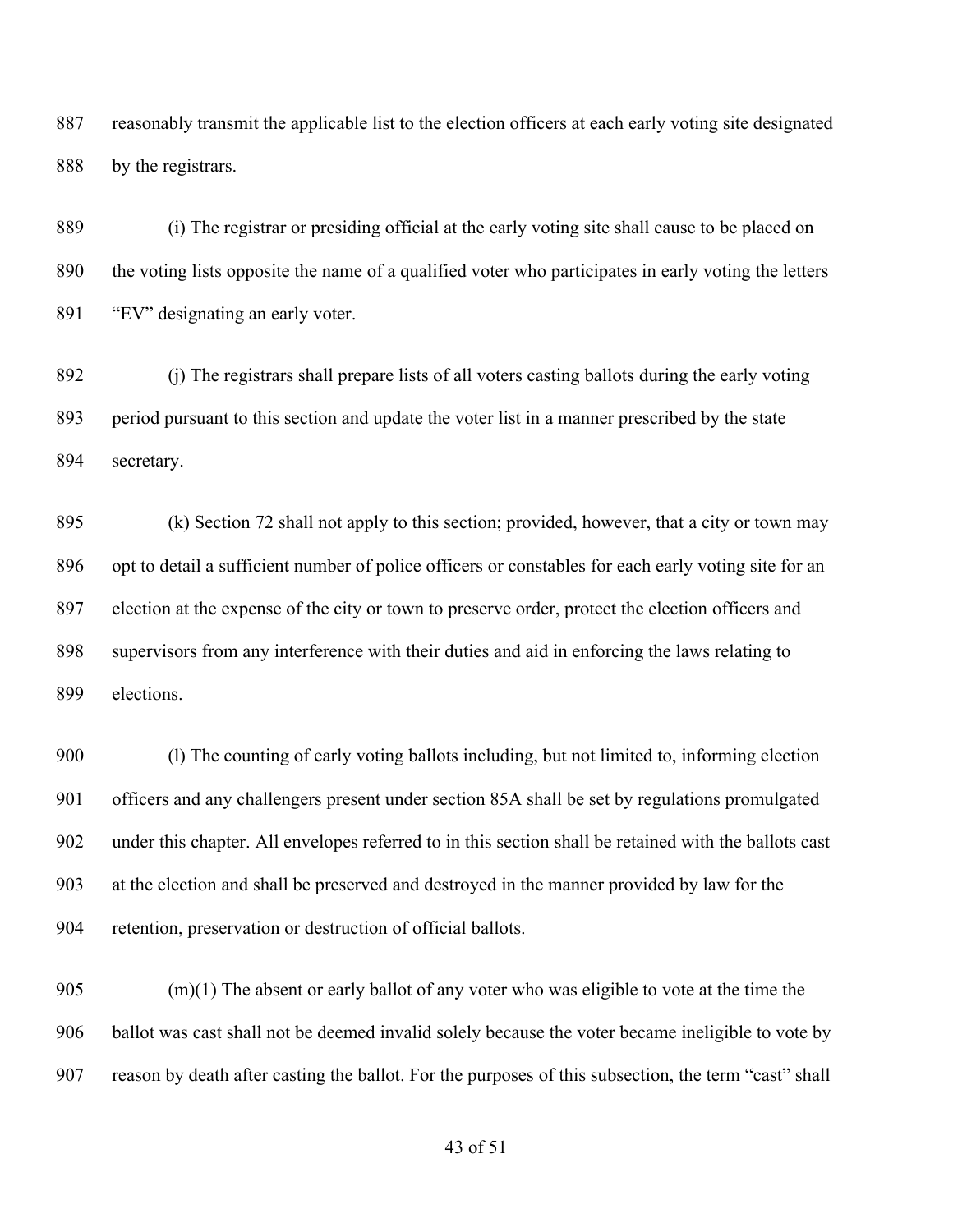mean that the voter has: (i) deposited the absentee or early ballot in the mail for ballots mailed; (ii) returned the absentee or early ballot to the appropriate election official either by hand or by depositing in the municipal drop box, where available; or (iii) completed voting in person at the clerk's office or an early voting location.

(2) Section 100 shall not apply to any election held at the same time.

 (n) Any early voting ballot cast pursuant to this section may be deposited into a tabulator or a ballot box in a municipality or precinct that uses paper ballots, in advance of the date of the election. All ballots received pursuant to this section may be opened in advance of the date of the election, in accordance with regulations promulgated by the state secretary; provided, however, that such ballots shall be kept secured, locked and unexamined, and that no results shall be determined or announced until after the time polls close on the date of the election. Disclosing any such result before such time shall be punished as a violation of section 14 of chapter 56.

 (o) Sections 37 and 38 of chapter 53 shall apply to unenrolled voters and voters enrolled in political designations voting early in person. The registrar or the presiding official at an early voting site shall cause the name of the party of the ballot being voted to be recorded on the voting list. Once the party selection has been recorded on the voting list, a voter cannot request or vote on the ballot of another party.

 (p) The counting of early voting ballots including, but not limited to, informing election officers and any challengers present under section 85A shall be set by 950 C.M.R. § 47.00, so far as applicable. All envelopes referred to in this section shall be retained with the ballots cast at the election and shall be preserved and destroyed in the manner provided by law for the retention, preservation or destruction of official ballots.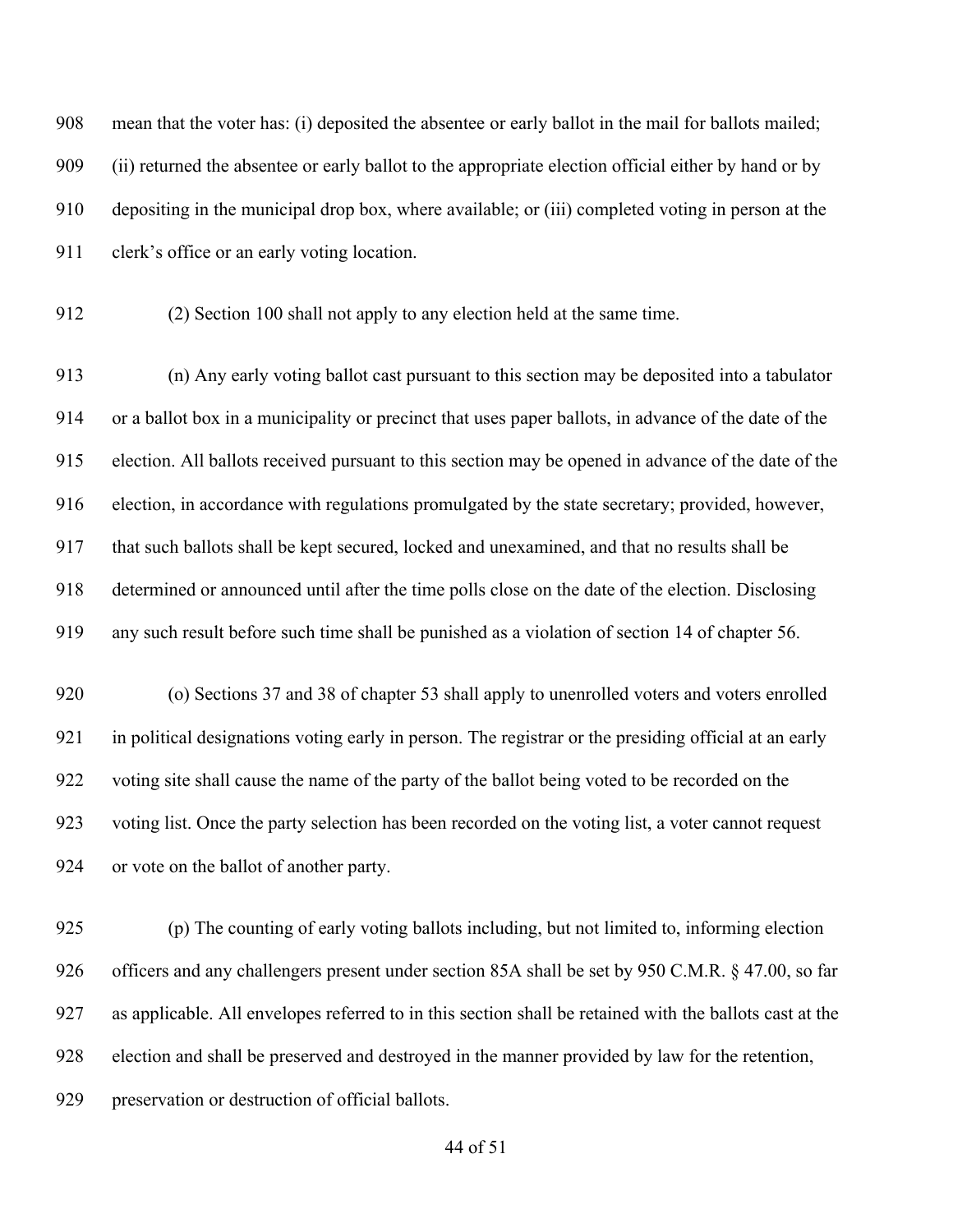930 (q) The provisions of 950 C.M.R. § 47.00 shall apply to early voting to the extent feasible; provided, however, that the state secretary shall promulgate regulations to implement this section, as necessary, including, but not limited to, a process for establishing additional early voting locations and a process for applying for, receiving, separating, compiling, recording and securing early voter ballots, and the advance depositing of ballots.

 Section 25D. (a) The election officers and registrars of every city or town shall allow any qualified voter to cast an early ballot by mail for any election, as set forth in this section.

 (b) Not later than 30 days prior to an election, the state secretary shall deliver to each city or town, in quantities as the state secretary determines necessary, the following papers: (i) official early ballots for voting early by mail for the election, similar to the official ballot to be used at said election; provided, however, that a sufficient quantity of such ballots are printed in 941 the languages necessary to accommodate the selection of a bilingual ballot by voters pursuant to paragraph (4) of subsection (d); (ii) envelopes of sufficient size to contain the ballots specified in clause (i) bearing on their reverse the voter affidavit; (iii) return envelopes for any ballot requested for voting by mail pre-addressed to the local election official with postage guaranteed; and (iv) instructions for voting by mail to be sent to each voter who requests to cast a ballot by mail.

 (c) The voting period for early voting by mail for an election shall begin as soon as all necessary early voting materials have been received by the local election official pursuant to subsection (b).

 (d)(1) The state secretary shall, not later than 45 days before an election, mail to all registered voters at their residential addresses or mailing addresses if different from their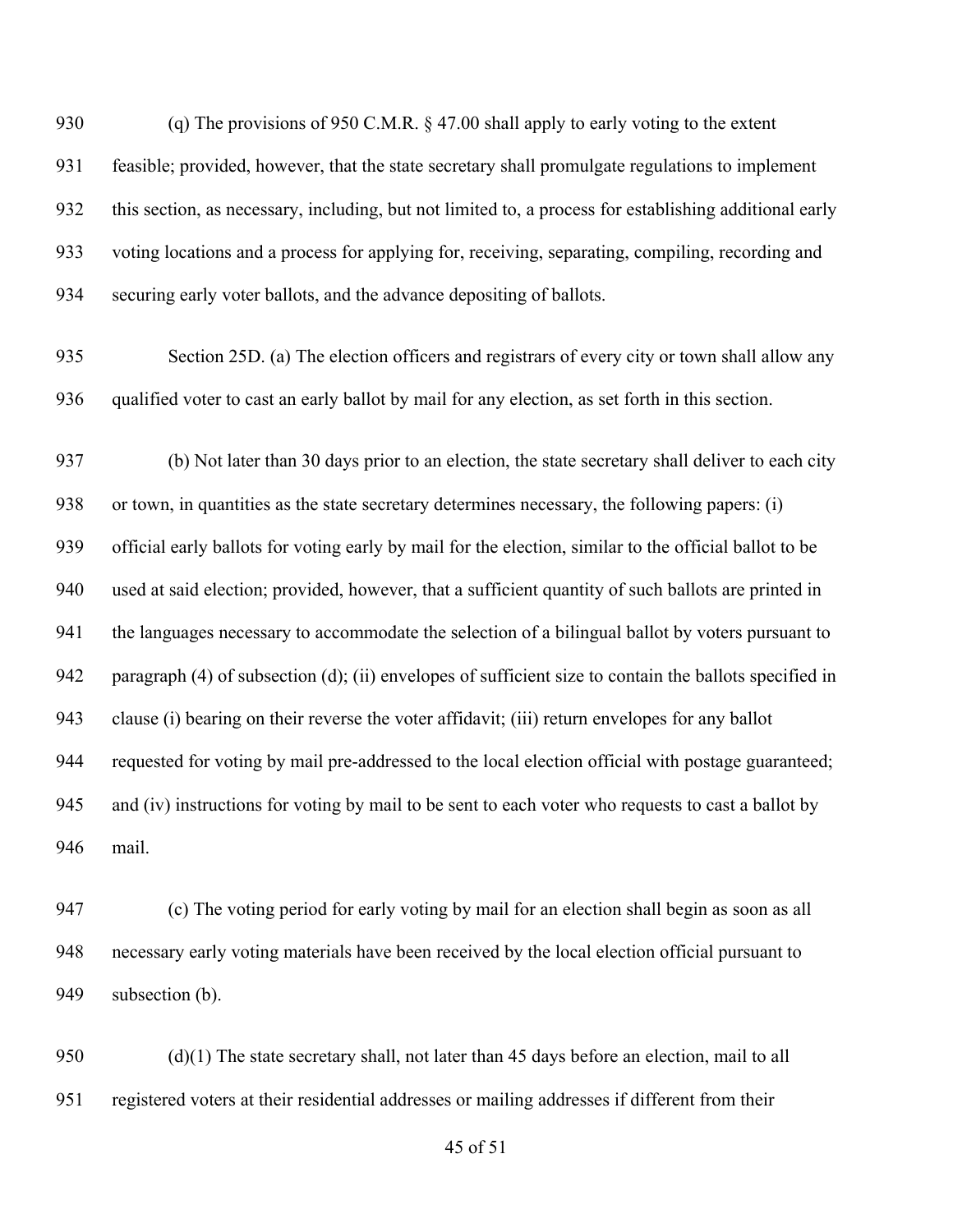residential addresses listed in the central registry an application for said voter to be permitted to vote early by mail for the election; provided, however, that the state secretary shall not send an application to any voter whose previous application for an absent or early ballot has been accepted.

 (2) The election officers and registrars of every city or town shall include an application for a voter to be permitted to vote early by mail with the acknowledgement notice sent to any person registering to vote or changing their voter registration address.

 (3) The applications required pursuant to this subsection shall be in a form prescribed by the state secretary in accordance with state and federal law; provided, however, that said applications shall: (i) include clear instructions for completing and returning the application; (ii) allow a voter to designate the mailing address to which the ballot shall be sent; and (iii) be pre-addressed to the local election official with postage guaranteed.

 (4)(i) Each application mailed pursuant to this subsection shall be provided in any language required by the bilingual election requirements of the federal Voting Rights Act, 52 U.S.C. section 10503.

 (ii) Each application mailed to a voter in the city of Boston pursuant to this subsection shall include an option, which shall appear prominently on the application, to request a ballot printed in any language available at the voter's polling location pursuant to chapter 166 of the acts of 2014.

 (5) The applications required pursuant to this subsection shall be made available on the websites of the state secretary and the elections officers and registrars of every city or town.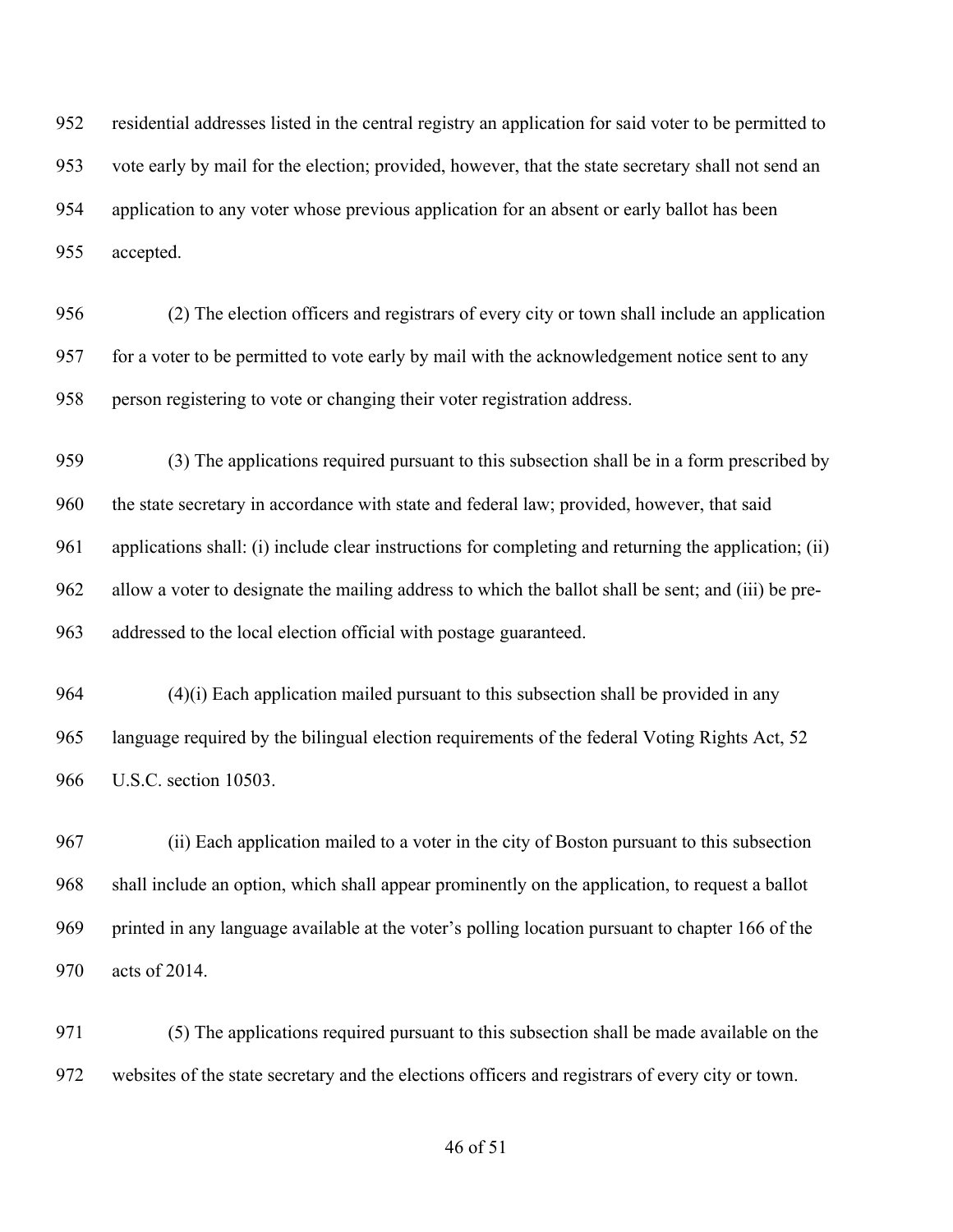(e)(1) A voter wishing to vote early by mail in an election shall complete the application to vote early by mail and shall return said application to the appropriate city or town clerk. Any form of written communication evidencing a desire to have an early voting ballot be sent for use for voting for an election shall be given the same effect as an application made in the form prescribed by the state secretary. Applications to vote early by mail for an election shall be acceptable if they are signed or submitted electronically; provided, however, that any electronic signature shall be written in substantially the same manner as a handwritten signature.

 (2) No application to vote early by mail in an election shall be deemed to be seasonably filed unless it is received in the office of the local election official before 5 P.M. on the 4th business day prior to the election.

 (f)(1) Early voting ballots authorized pursuant to this section shall be mailed by the city or town clerks to voters as soon as such materials are available; provided, however, that said mailing shall include: (i) instructions for early voting; (ii) instructions for completing the ballot; (iii) an inner envelope where the ballot is placed after voting which contains a voter affidavit to be filled out by the voter; and (iv) an outer envelope that is pre-addressed to the local official with postage guaranteed; provided, however, that a voter who has seasonably filed an application may receive an early voting ballot in person at the office of the city or town clerk. The state secretary shall include on the outer envelope with postage guaranteed required by this section a system which generates a postmark for determining the date upon which the envelope was mailed.

 (2) Each early voting ballot authorized pursuant to this section shall be provided to the voter in the language required pursuant to paragraph (4) of subsection (d).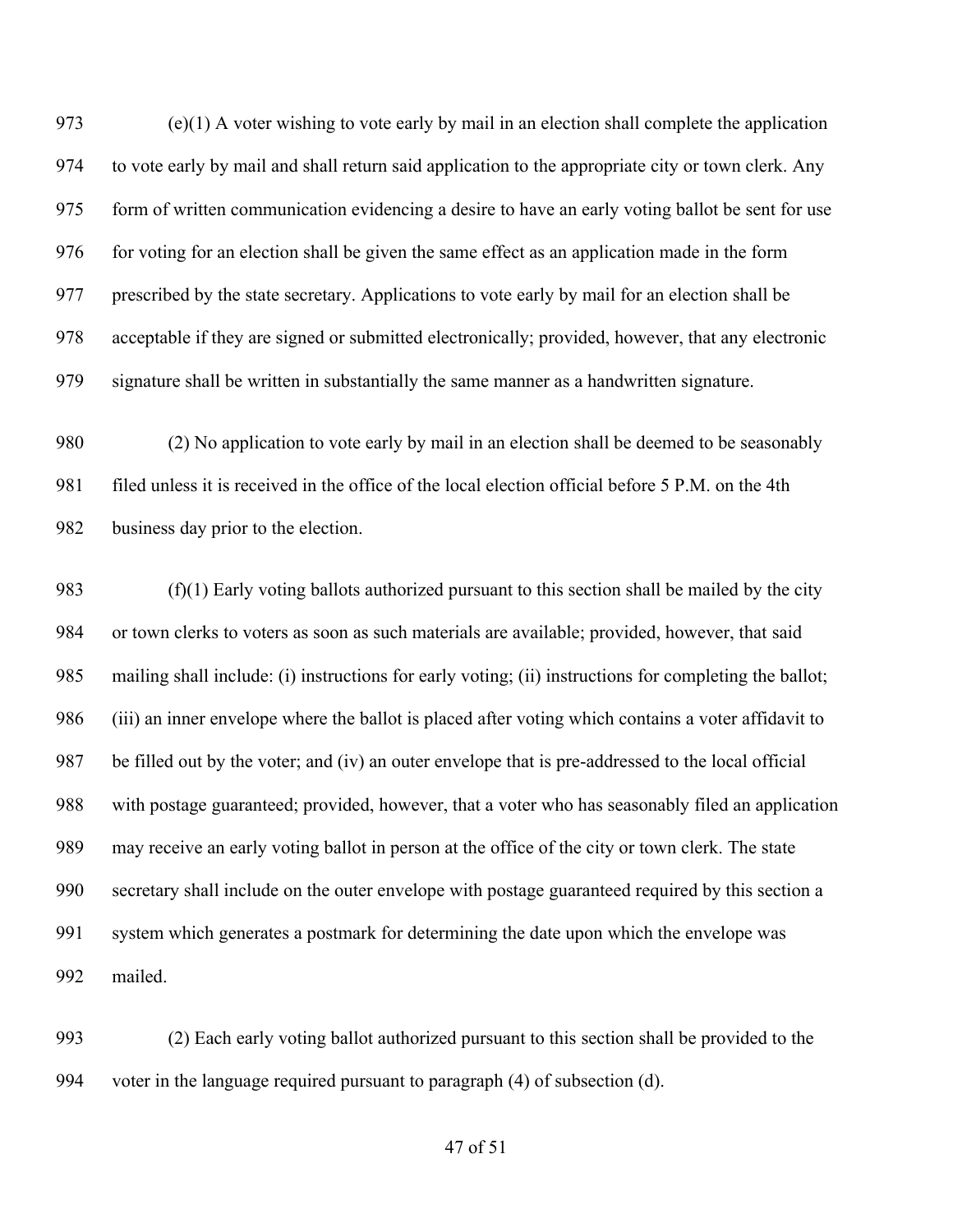995 (g)(1) A voter in receipt of an early voting ballot pursuant to this section may complete and return the ballot by: (i) delivering it in person to the office of the appropriate city or town clerk; (ii) dropping it in a secured municipal drop box; or (iii) mailing it to the appropriate city or town clerk.

 (2) All early voting ballots submitted by mail, delivered in person to the office of the city or town clerk or returned to a secured municipal drop box as provided by this section shall be received by the city or town clerk before the hour fixed for closing the polls on the day of the election; provided, however, that an early voting ballot cast for a presidential election that is received not later than 5 P.M. on the third day following said election and mailed on or before the day of said election shall be processed in accordance with the second paragraph of section 95. A postmark, if legible, shall be evidence of the time of mailing.

 (h) A voter wishing to apply to vote early by mail in an election and who needs accommodation by reason of disability may request such accommodation from the state secretary. Upon receiving information from the voter pursuant to the application in this section either by phone or electronically, the state secretary shall grant accommodations to the voter. Accommodations shall include, but not be limited to: (i) clear and electronic accessible instructions for completion, printing and returning of the ballot; (ii) an authorized accessible blank electronic ballot that can be filled out electronically, printed and signed; provided, however, that the accessible electronic ballot marking system the voter utilizes to access their blank electronic ballot shall not collect or store any personally identifying information obtained in the process of filling out the ballot; (iii) an envelope to return the ballot to the voter's town or city clerk; and (iv) hole punched markers in place of a wet signature required for certification. The electronic instructions and accommodations in this section shall comply with requirements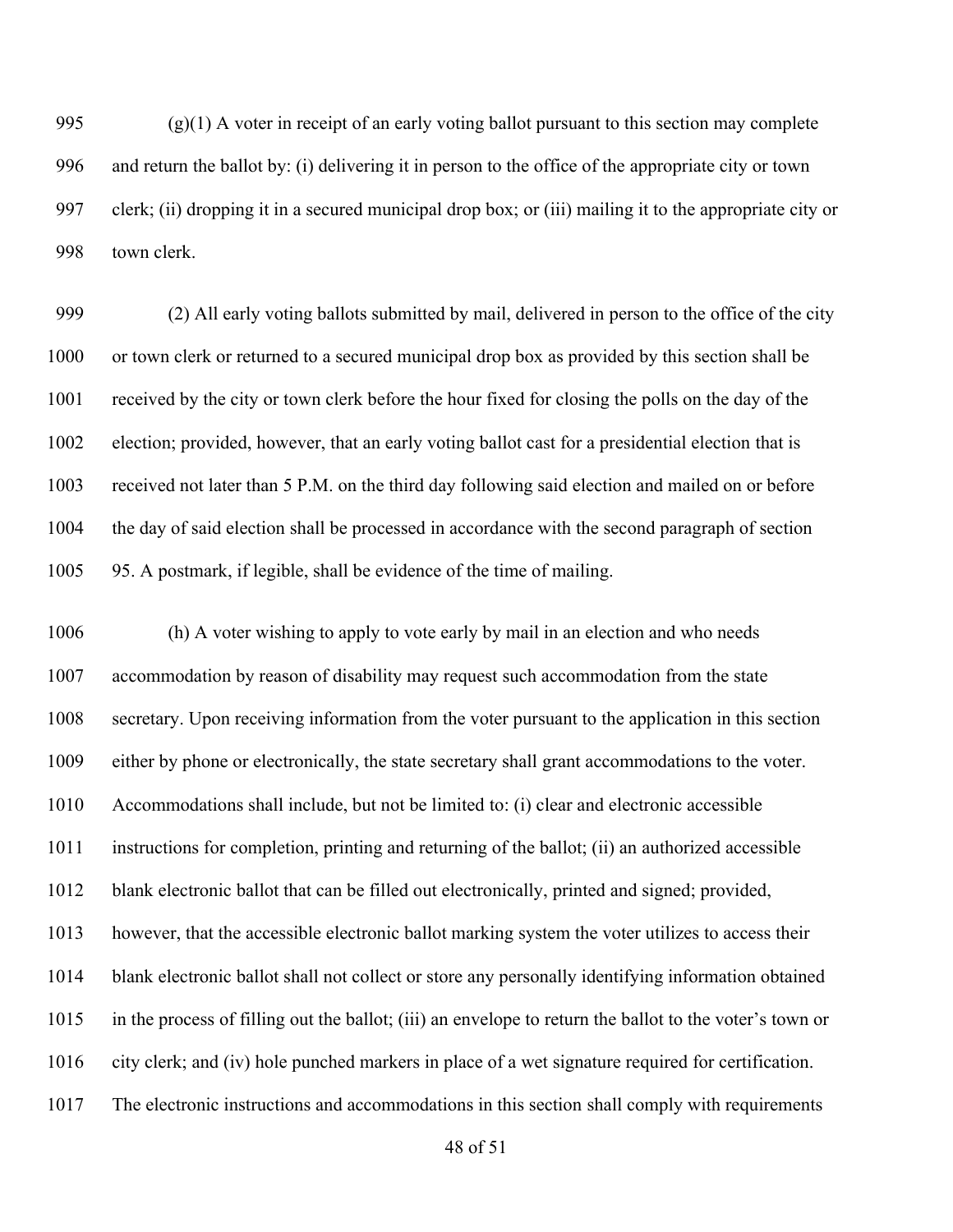contained in Title II of the federal Americans with Disabilities Act and shall conform to the Web Content Accessibility Guidelines (WCAG) 2.1 AA and the National Institute of Standards and Technology report titled "Principles and guidelines for remote ballot marking systems." Upon printing the ballot, the voter shall place the ballot in the envelope provided by the state secretary. A voter with accommodations in receipt of an early voting ballot for an election pursuant to this section may complete and return the ballot by: (i) delivering it in person to the office of the appropriate city or town clerk; (ii) dropping it in a secured municipal drop box; or (iii) mailing it 1025 to the appropriate city or town clerk.

 (i) Any early voting ballot cast pursuant to this section may be deposited into a tabulator or a ballot box in a municipality or precinct that uses paper ballots, in advance of the date of the election. All ballots received pursuant to this section may be opened in advance of the date of the election, in accordance with regulations promulgated by the state secretary; provided, however, that such ballots shall be kept secured, locked and unexamined, and that no results shall be determined or announced until after the time polls close on the date of the election. Disclosing any such result before such time shall be punished as a violation of section 14 of chapter 56.

 (j) Sections 37 and 38 of chapter 53 shall apply to unenrolled voters and voters enrolled in political designations voting early by mail. The registrar or the presiding official at an early voting site shall cause the name of the party of the ballot being voted to be recorded on the voting list. Once the party selection has been recorded on the voting list, a voter cannot request or vote on the ballot of another party.

 (k) The counting of early voting ballots including, but not limited to, informing election officers and any challengers present under section 85A shall be set by 950 C.M.R. § 47.00, so far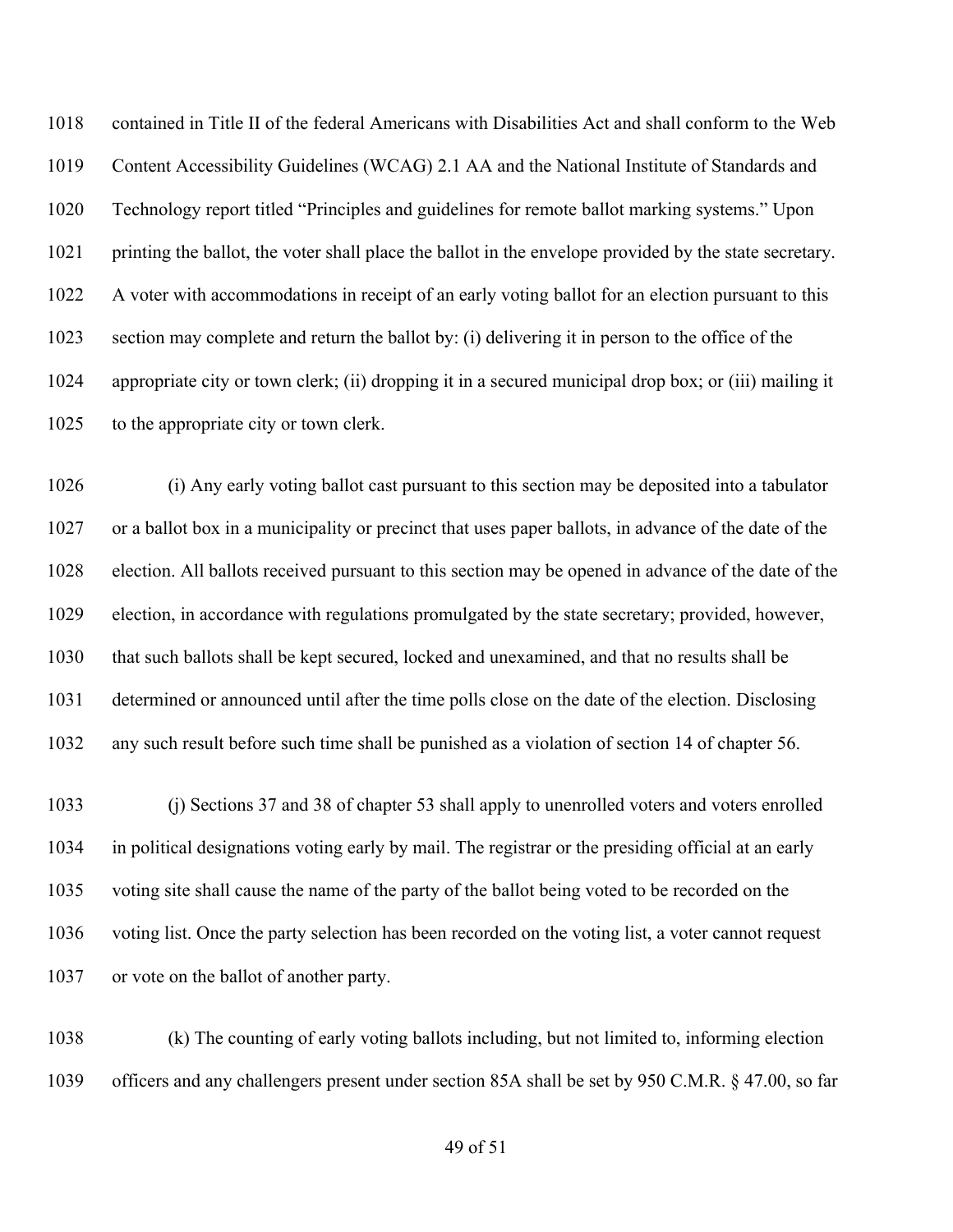as applicable. All envelopes referred to in this section shall be retained with the ballots cast at the election and shall be preserved and destroyed in the manner provided by law for the retention, preservation or destruction of official ballots.

 (l) The provisions of 950 C.M.R. § 47.00 shall apply to early voting to the extent feasible; provided, however, that the state secretary shall promulgate regulations to implement this section, as necessary, including, but not limited to, a process for applying for, receiving, separating, compiling, recording and securing early voter ballots and the advance depositing of ballots.

 SECTION 41. Notwithstanding any general or special law to the contrary, the state secretary shall implement a system to allow a qualified voter to request an early or absent ballot on the state secretary's website, to be mailed to the qualified voter's home address or a different mailing address as designated by the voter. The system shall not require the voter's signature.

 SECTION 42. The state secretary shall conduct a public awareness campaign to inform voters throughout the commonwealth of the provisions of sections 25B to 25D, inclusive, of chapter 54 of the General Laws, including, but not limited to, measures to promote public awareness of expanded early voting options in elections and the requirements and procedures for early voting by mail, including, but not limited to, information related to the ability of a voter who requests but does not return an early voting by mail ballot to vote in person on election day.

 SECTION 43. Section 100 of Chapter 32 of the General Laws, as appearing in the 2018 Official Edition, is hereby amended by inserting in line 13 after the words "in his death," the following:- or if a police officer while in the performance of his duties and as the result of an